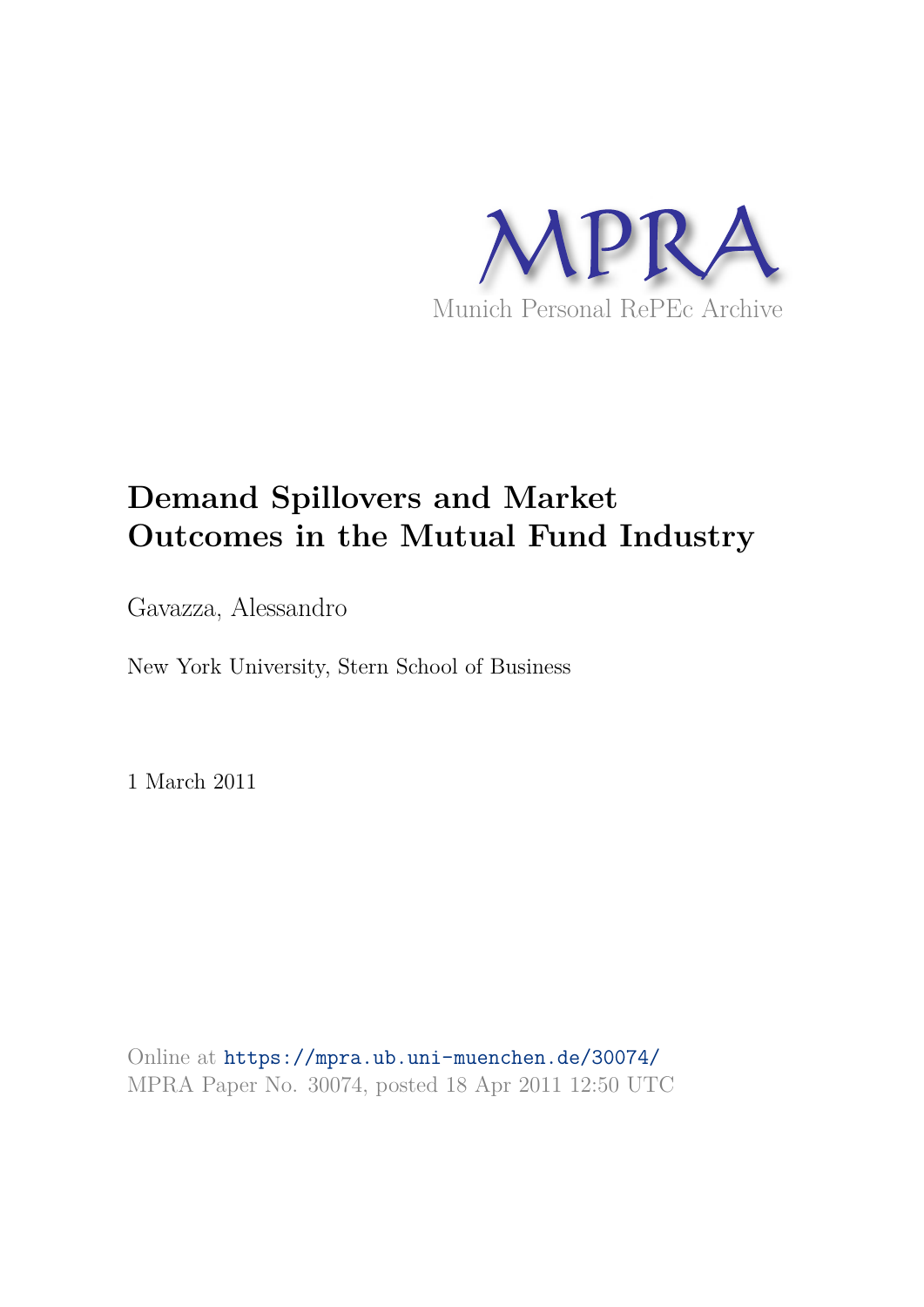# Demand Spillovers and Market Outcomes in the Mutual Fund Industry<sup>∗</sup>

Alessandro Gavazza¶

March, 2011

#### Abstract

When consumers concentrate their purchases at a single firm, a firm that offers more products than its rivals can gain market share for all its other products, as well. These spillovers induce firms to compete by offering a greater variety of products rather than lower prices, and a natural form of industry concentration with few large firms offering many products can arise if spillovers are strong enough.

This paper presents a simple model that illustrates this mechanism explicitly. The empirical analysis documents strong demand spillovers in the retail segment of the U.S. mutual fund industry, in which fees are non-trivial, families offer a large number of funds, and the market is quite concentrated. Instead, spillovers are weaker, fees are lower, families offer fewer funds, and the market structure is more fragmented in the institutional segment. The current design of employer-sponsored defined-contribution retirement plans likely accounts for these differential demand patterns between the retail and the institutional segments.

<sup>∗</sup> I am grateful to Heski Bar-Isaac, Allan Collard-Wexler, Michael Halling, Marcin Kacperczyk, Erik Kole and seminar participants at the 2010 FIRS Conference, 2010 Professional Asset Management Conference at Erasmus University, University of Illinois at Urbana-Champaign, and University of Amsterdam for comments.

<sup>¶</sup>Leonard N. Stern School of Business, New York University. 44 West 4th Street, New York, NY 10012. Telephone: (212) 998-0959. Fax: (212) 995-4218. Email: agavazza@stern.nyu.edu.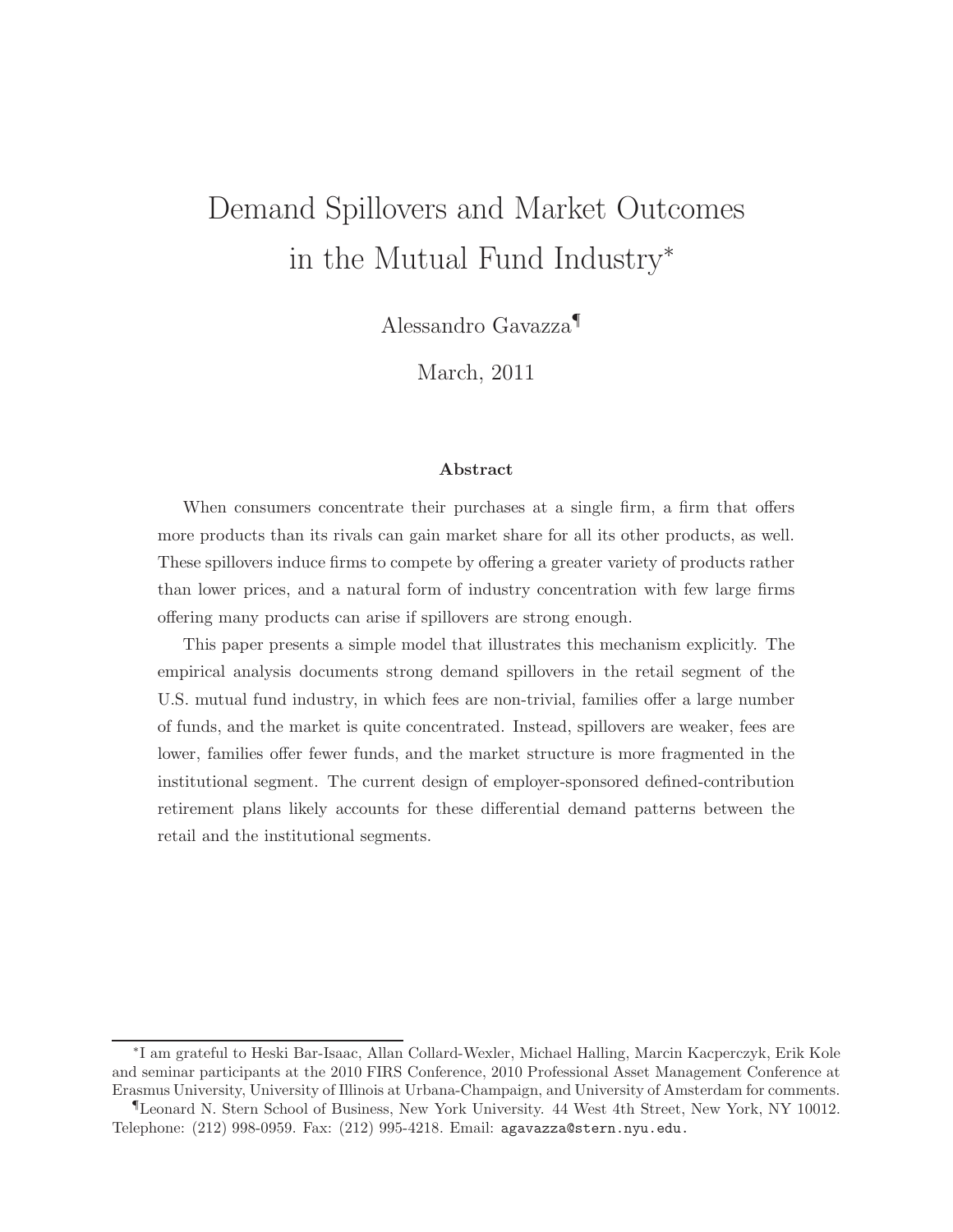### 1 Introduction

In many industries, buyers concentrate their purchases at a single supplier, because of transaction or switching costs. For example, many consumers shop at a single supermarket; several airlines acquire aircraft from a single manufacturer; most individuals hold checking and savings accounts with the same bank. Thus, in such industries, firms' product lines are important strategic tools that vertically differentiate competing firms. The goal of this paper is to investigate how these features—consumers deal with a single firm, and the number of products is a measure of vertical differentiation between firms—determine market conduct and market structure, with a special focus on the mutual fund industry.

With this goal in mind, the paper sets up a model that builds on Sutton's (1991) seminal endogenous sunk costs theory. On the supply side, the key idea is that offering a large number of products affects fixed rather than variable costs. On the demand side, consumers prefer firms that offer a greater variety of products. In this setting, a firm that offers more products than its rivals gains market share for its other products, as well (Klemperer and Padilla, 1997). These spillovers induce firms to compete by offering more and more products, in an escalation mechanism akin to the form of competition observed in markets characterized by network effects (Katz and Shapiro, 1985). The intensity of consumers' preferences for a firm's variety of products critically determines the importance of spillovers and, thus, firms' conduct and market structure. If consumers' preferences for a firm's variety of products are strong, then a family gains a proportionally larger market share when offering more products than its rivals—i.e., demand spillovers are strong. Hence, in equilibrium, firms offer a large number of products at relatively high prices. This mode of competition implies that incumbent firms incur high fixed costs, and new entrants must pay substantial setup costs to be able to compete with incumbents. Hence, the industry sustains only a few large firms and a natural form of market concentration arises. Instead, if consumers' preferences for a firm's variety of products are weak, then a firm gains a small market share when offering more products than its rivals—i.e., demand spillovers are weak. Thus, each firm offers a more-limited number of products, prices are lower, and the industry is more fragmented.

The mutual fund industry provides an ideal candidate for investigating the role of firms' variety of products and demand spillovers. First, industry data suggest that they play a role. Figure 1 documents some aggregate trends over the period 1992 to 2007 for the retail (i.e., non-institutional) segment of the industry. The growth of the industry in the last couple of decades has been explosive: The total number of retail funds available to investors grew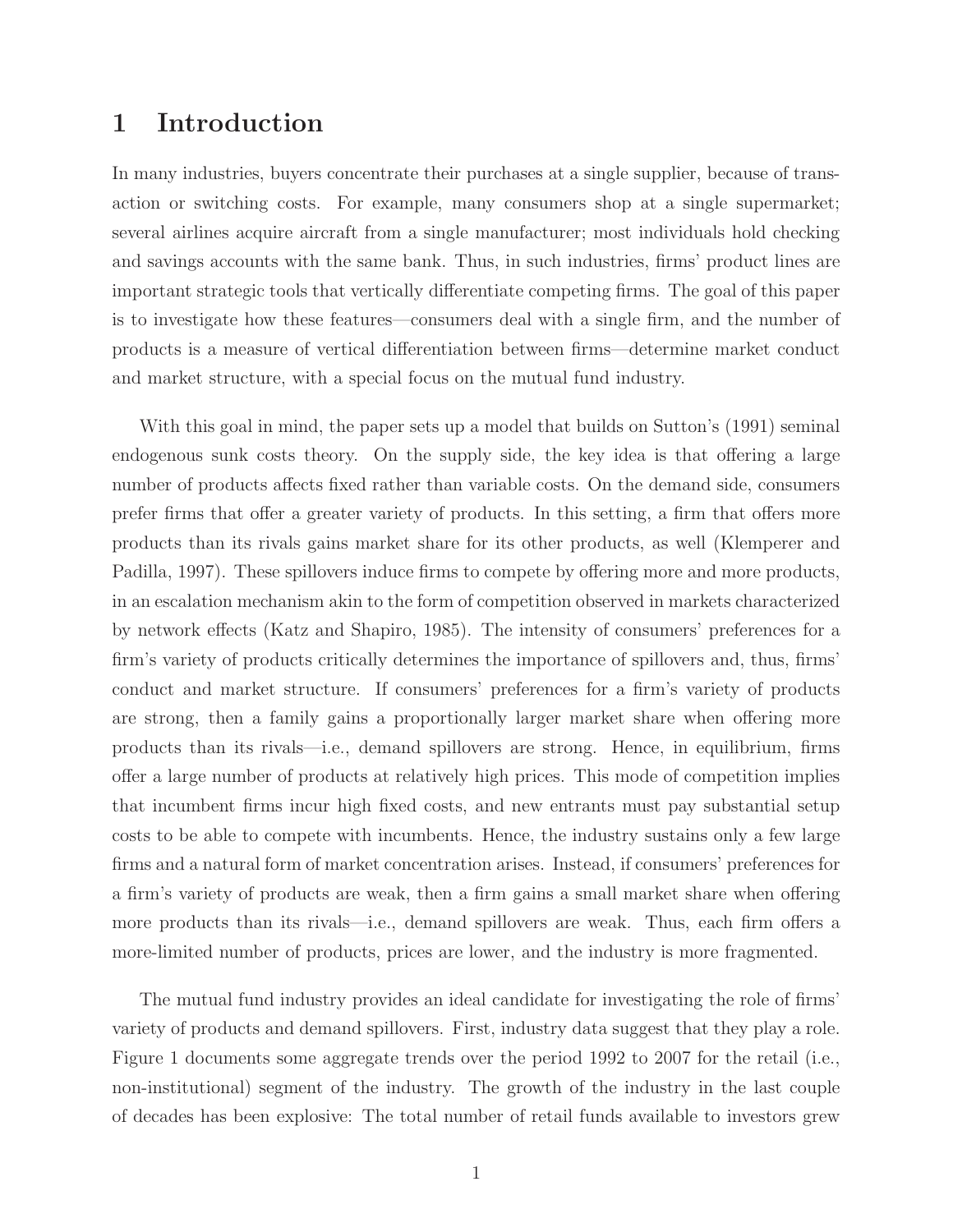

Fig. 1: Trends in the Mutual Fund Industry, Retail Funds

from a little over 2,000 funds in 1992 to slightly under 14,000 in 2007, a six-fold growth in a 15-year period (top-left panel). Concurrently, the total assets managed by retail funds grew from approximately 1.5 trillion dollars in 1992 to approximately 7.5 trillion dollars in 2007. Obviously, the industry's total growth attracted entry by some new families of funds. (A family of mutual funds is a group of funds marketed under a single brand name. Usually, the family is the distributor of its funds—i.e., sells and redeems shares of its funds in transactions with investors—and an investment advisor, as well. Examples of families are Vanguard, American Funds, and Fidelity. Examples of mutual funds are Vanguard Equity Income Fund, American Balanced Fund, and Fidelity Dividend Growth Fund.) On aggregate, the number of families increased by approximately 50 percent from 1992 to 2007 (top-right panel), but the increase weakened throughout the period, in particular after 1999. Instead, the six-fold growth of the total number of funds was fueled by a four-fold increase in the average number of funds per family (bottom-left panel). Moreover, the largest families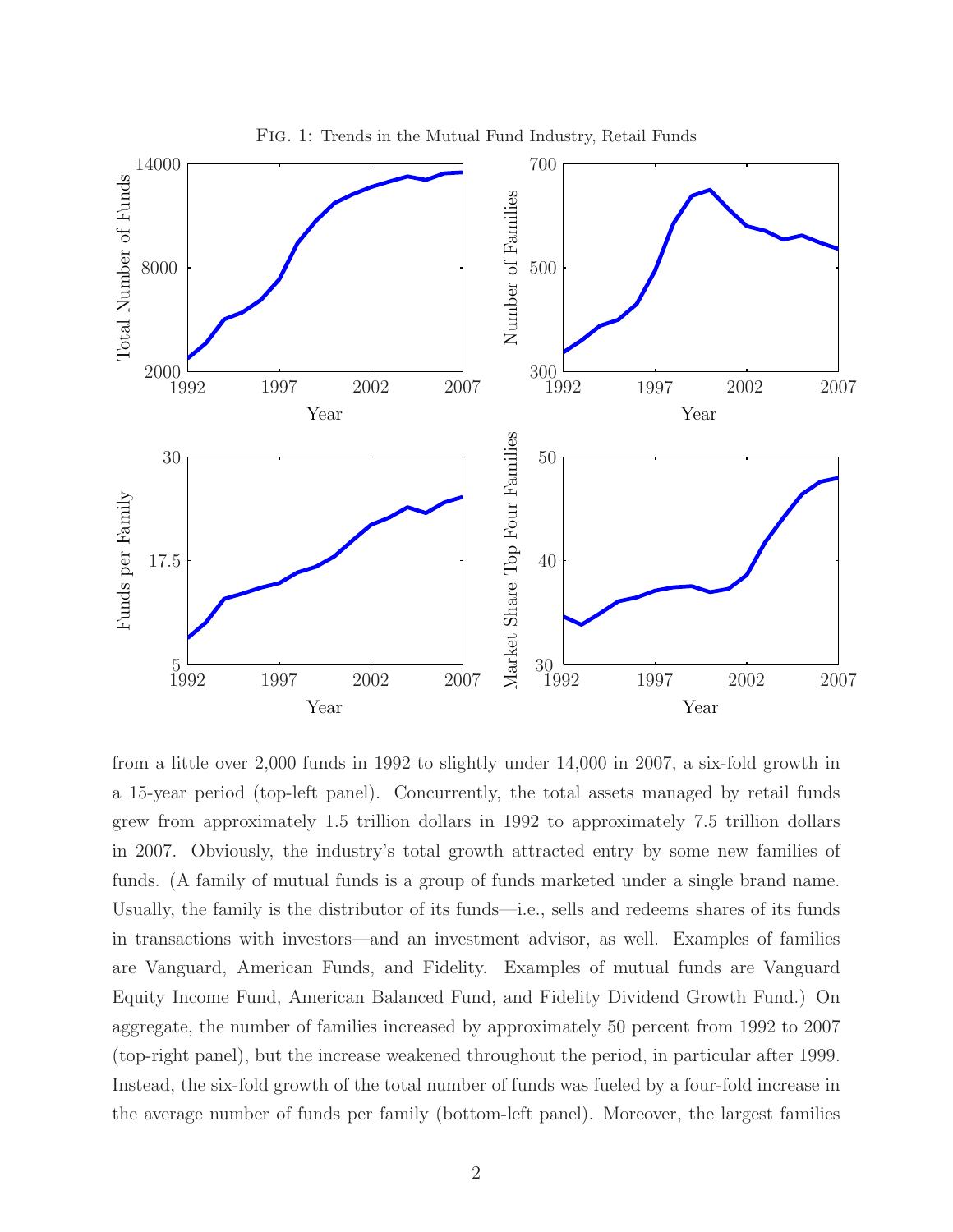grew disproportionately more than other families. As a result, the total market share of the largest four families almost doubled over the period 1992-2007 (bottom-right panel).

Second, the mutual fund industry fits the key demand and supply assumptions of our model well: 1) Most investors confine their mutual fund holdings to a single fund family, for two main reasons. First, employer-sponsored retirement plans frequently offer funds belonging to a single family. For example, Huberman and Jiang (2006), Elton, Gruber and Blake  $(2006)$  and Cohen and Schmidt  $(2009)$  study samples of  $401(k)$  plans and document that most of them offer funds of a single family. Second, "shopping" costs (i.e., transaction, search and switching costs) induce investors to hold funds of a single family.<sup>1</sup> Some of these costs are monetary—a family often charges load fees when investors move assets out of the family, but not when they move assets within the family. Other costs could be psychological—the process of searching among a large number of funds across many families may be daunting.<sup>2</sup> As a result, Stark and Yates  $(2008)$  find that investors tend to buy funds from a single family even when they are investing through a discount brokerage firm. 2) The number of funds that a family offers plays a key role in determining choice among families. For example, when offering a retirement plan to a large number of employees with heterogeneous preferences over their portfolio choices, a family with a larger number of funds will better suit these employees. Similarly, shopping costs imply that moving money across funds of the same family is cheaper than moving money across families (Massa, 2003). The higher the number of funds in a family, the lower are investors' costs since more funds provide greater liquidity services. In summary, the number of funds is a key characteristic that vertically differentiates families. 3) The costs structure of the industry is well described by large fixed costs and low variable costs. Indeed, the main expenses to operate a fund—such as the compensation of the fund manager and administrative costs—do not grow proportionally with total net assets.

Third, the mutual fund industry is composed of two distinct segments—retail and institutional that cater to different types of investors. In particular, institutional investors are usually larger and more sophisticated than retail investors (Section 3 provides more detail on the differences between segments). Hence, the difference between the benefits of finding a higherperformance or a lower-priced fund and the costs of switching across families is larger for institutional investors than for retail investors. Therefore, firms' variety of products and,

<sup>1</sup>Several authors document the importance of such costs in the mutual fund industry (e.g., Sirri and Tufano, 1998; Massa, 2003; and Hortaçsu and Syverson, 2004). As the existence of these costs has already been established, this paper does not offer direct evidence on them. Rather, the paper derives implications of these costs for competition in the industry.

<sup>2</sup>Klemperer (1995) offers a rich illustration of these shopping costs.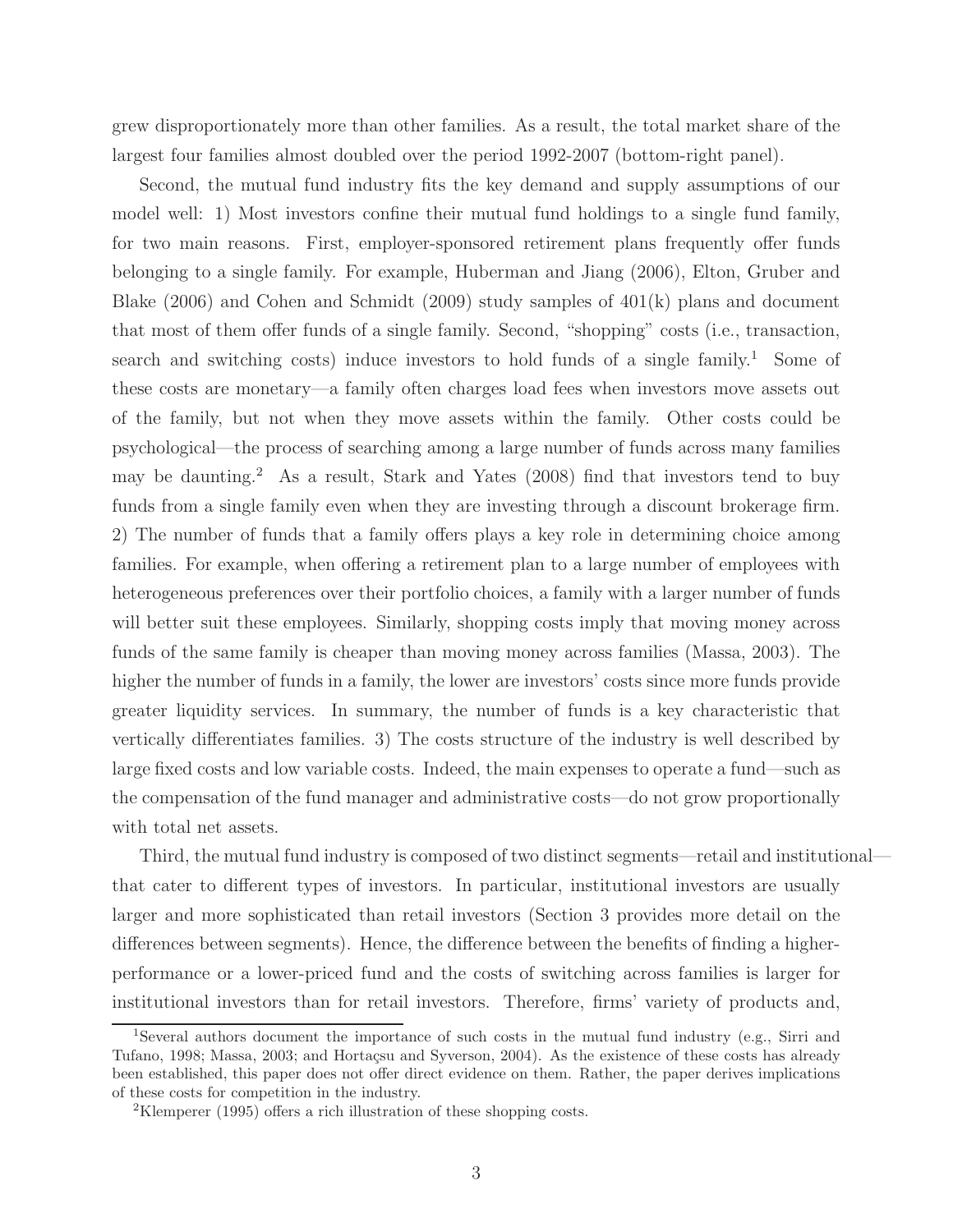thus, spillovers arguably play a different role in the two segments.

The empirical analysis of the paper starts by showing aggregate mutual fund data that reveal striking differences between the retail and institutional segments of the market. Specifically, in the retail segment, families offer more funds; funds have higher fees; the market is more concentrated; and the total number of funds is larger than in the institutional segment. These patterns are exactly the outcomes predicted by the theoretical model if preferences for firms' variety of products and spillovers are stronger in the retail segment than in the institutional segment. Thus, the empirical analysis seeks to measure and compare spillovers in the two segments of the market. In particular, using CRSP data for the period 1999-2006, we examine whether families that offer a larger number of funds or a larger number of categories of funds gain a more-than-proportional market share. The main challenge to this analysis is to properly distinguish demand for firms' product portfolios from other factors—such as supply-side economies of scale—that may generate a similar relationship between number of funds/categories and market share. Hence, as in a standard demand and supply estimation, in order to identify demand for firms' product varieties, we employ variables that shift the number of funds offered by a family for *supply* reasons. More precisely, an influential literature has empirically documented the spatial agglomeration of firms belonging to the same industry (for a summary, see Fujita, Krugman and Venables, 1999), and a few papers have shown that firms located in these areas where an industry concentrates are, on average, larger than firms in the same industry outside such areas (for evidence across industries, see Holmes and Stevens, 2002; for evidence on the mutual fund industry, see Table 1 in Christoffersen and Sarkissian, 2009). Thus, everything else equal, the supply of funds/categories should be higher if a family is located where employment in the financial sector is higher. Hence, we retrieve from CRSP the zip code of the headquarters of each family, and we match it to the total employment in the financial sector (and to the total number of establishments) of the corresponding county, retrieved from the County Business Patterns, a U.S. Census database, to obtain a measure of the density of the financial sector relative to other industries.

We find clear evidence that demand for firms' variety of products and spillovers are stronger in the retail segment than in the institutional segment of the market. More precisely, a family that offers ten percent more funds (categories) than its rivals has a 4.8 (10.1) percent higher average per-fund market share in the retail segment, but does not gain a higher average per-fund market share in the institutional segment. We also perform our analysis at the fund and at the category level, and we find even stronger results. We further check the robustness of our results to potential concerns about the validity of the instruments using an alternative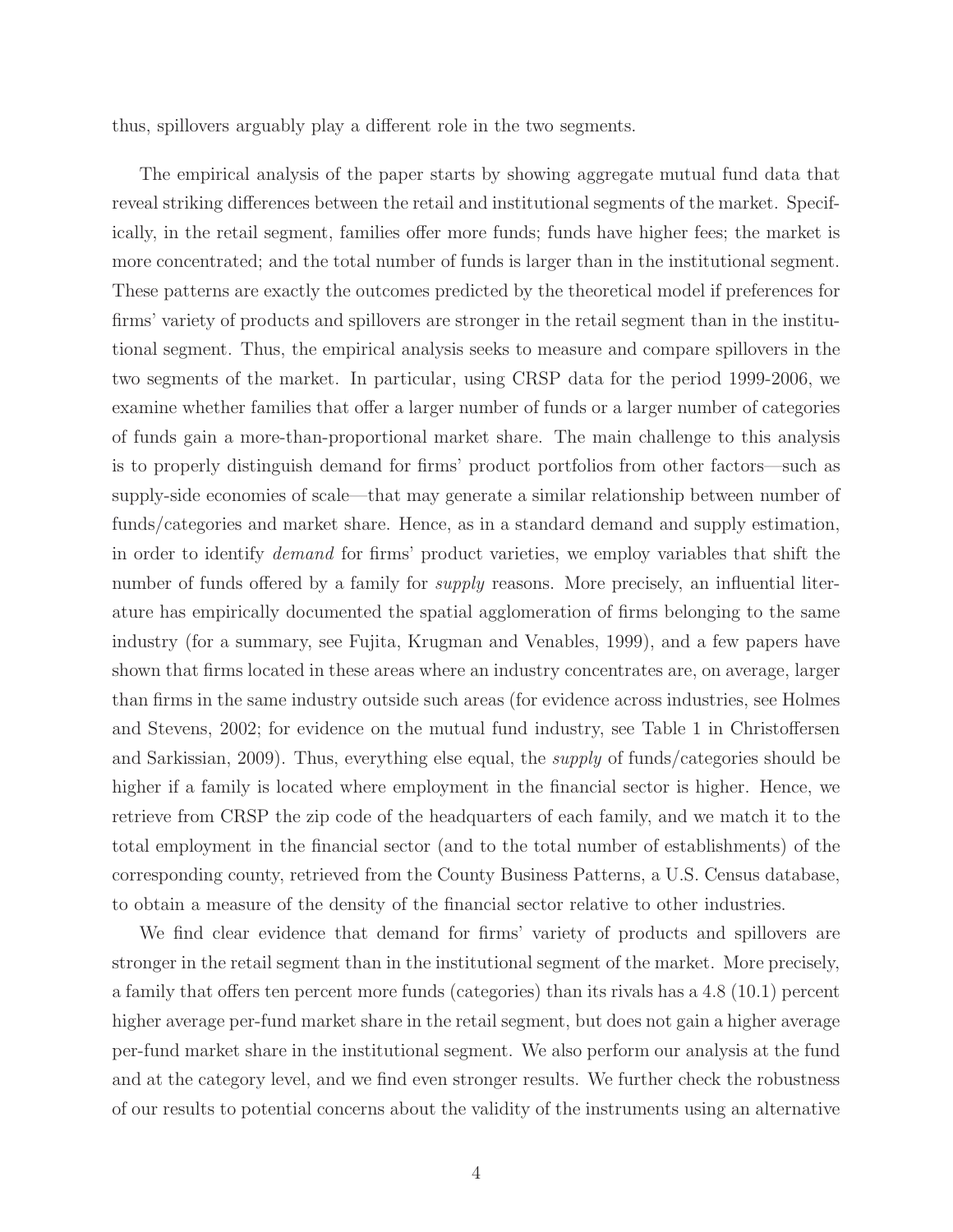set of instrumental variables, and we find identical results.

The paper makes a number of contributions. First, the mechanisms identified in this paper are not unique to the mutual fund industry, but also help explain the role of firms' product portfolios and spillovers in a wide range of markets. In many industries, the largest firms are frequently the most successful in launching new products or entering new markets, and this paper is among the first to investigate market outcomes when consumers value firms' product-line breadth. More generally, the paper illustrates how markets operate when vertical differentiation between firms is important. Second, this paper is one of the first to investigate market conduct and market structure in the mutual fund industry, an important industry that manages a large fraction of retirement savings in the U.S. While there have been other important trends in the mutual fund industry in recent years—such as the growth of index funds and ETFs—the paper connects the industrial organization of the U.S. mutual fund industry with its largest component of demand—i.e., retirement accounts (Cohen and Schmidt, 2009). In doing so, the paper provides a coherent explanation for why, given the industry's total growth, the entry of new families has been limited, and the introduction of new funds by incumbent families has been more substantial. The model also provides a simple economic rationale for the limited price competition observed in the industry and for the existence of a large number of funds, both of which have been viewed as "puzzles" in the mutual fund literature (Gil-Bazo and Ruiz-Verdú, 2009; Massa, 1997). The economic mechanism proposed also matches well with key features of the industry and comments from market participants. For example, *The No-Load Fund Investor*,<sup>3</sup> a popular investment newsletter, writes: "The tremendous increase in the number of funds has been propelled by investor demand and by the need for fund groups to each offer a complete array of funds."

# 2 Related Literature

This paper contributes to several strands of the literature. First, an influential literature studies the determinants of market structure. Most theoretical explanations focus on supplyside reasons. Sutton's seminal work highlights how endogenous sunk costs—such as advertising and R&D—affect market structure and concentration (Sutton, 1991 and 1998). Ellickson (2006) provides an interesting empirical application of Sutton's theory to the supermarket industry, in which competition in large markets induces supermarkets to expand the array of products offered to consumers, thereby reducing the entry of new firms. Berry and Wald-

 $3$ http://www.noloadfundinvestor.com/.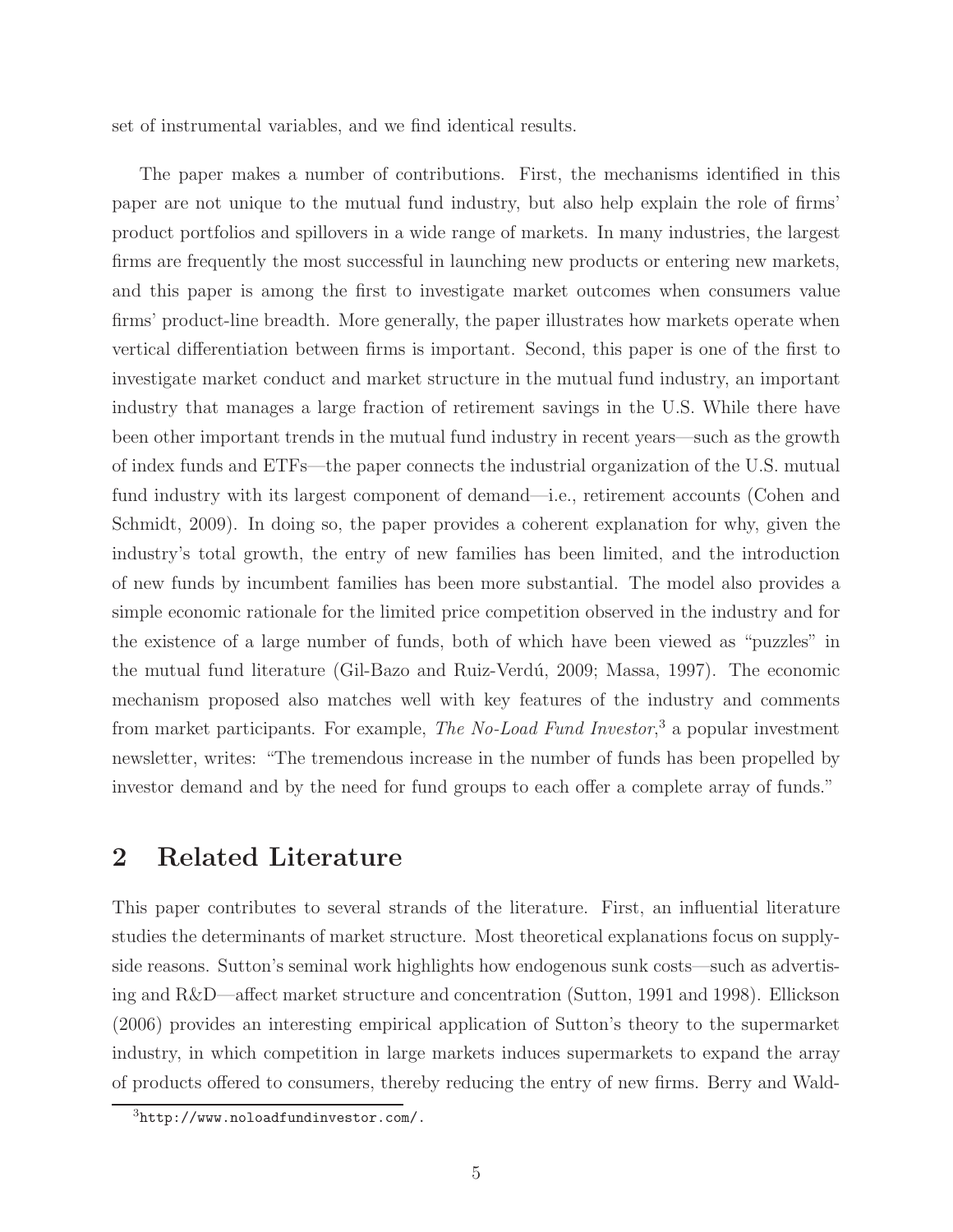fogel (2010) investigate the relationship among market size, product quality, and market concentration in two contrasting industries—daily newspapers and restaurants—that differ in whether quality is produced mainly with fixed or variable costs, respectively. The present paper displays some key differences from these empirical papers: While they exploit variation in market size to understand the nature of supply (i.e., sunk costs), we focus on two segments of the same industry that differ in their demands—more precisely, in their valuations of the endogenous characteristic supplied through fixed costs.

Some papers use demand-side arguments to explain patterns of market concentration and market power. The most closely related papers are those that investigate the effects of switching costs on firms' incentives to offer multiple products (Klemperer, 1995; Klemperer and Padilla, 1997). Starting with Borenstein (1989 and 1991), several empirical papers investigate the "hub-premium" in airline markets—whereby an airline with a dominant presence at an airport obtains a higher market share and charges higher prices on all trips originating from the dominant airport—and the role of switching costs, such as frequent flyer programs, in generating this premium (Lederman, 2008). Also related is the literature on network externalities and, in particular, the papers that investigate the effects of product compatibility on market outcomes (Katz and Shapiro, 1985 and 1994; Matutes and Regibeau, 1988; Economides, 1989)—more precisely, the empirical papers that consider the effects of ATM surcharge fees on banks' optimal ATMs network size and deposit account pricing (Knittel and Stango, 2008 and 2009; Gowrisankaran and Krainer, 2011). One contribution of the present paper is to empirically document that the mutual fund industry shares some key features with network industries.

This paper contributes to a second strand of literature on multiproduct firms and productline breadth. The theoretical literature suggests that firms offer multiple products to prevent the entry of rival firms (Schmalensee, 1978; Shaked and Sutton, 1990) and to increase their market share and profitability (Lancaster, 1979). A few papers empirically investigate the impact of a product-line extension, finding that firms are able to increase prices and sales once they extend their product line (Kadiyali, Vilcassim and Chintagunta, 1999; Draganska and Jain, 2005). Unlike these papers, we illustrate how an industry's institutional arrangements can generate demand for firms' varieties, as well as their implications for competition, industry equilibrium, market structure and concentration.

Finally, the paper is related to the literature on mutual funds. Most papers analyze mutual funds' returns and/or portfolios, and only recently have a few papers focused on the role of families and on the industrial organization of the industry. Khorana and Servaes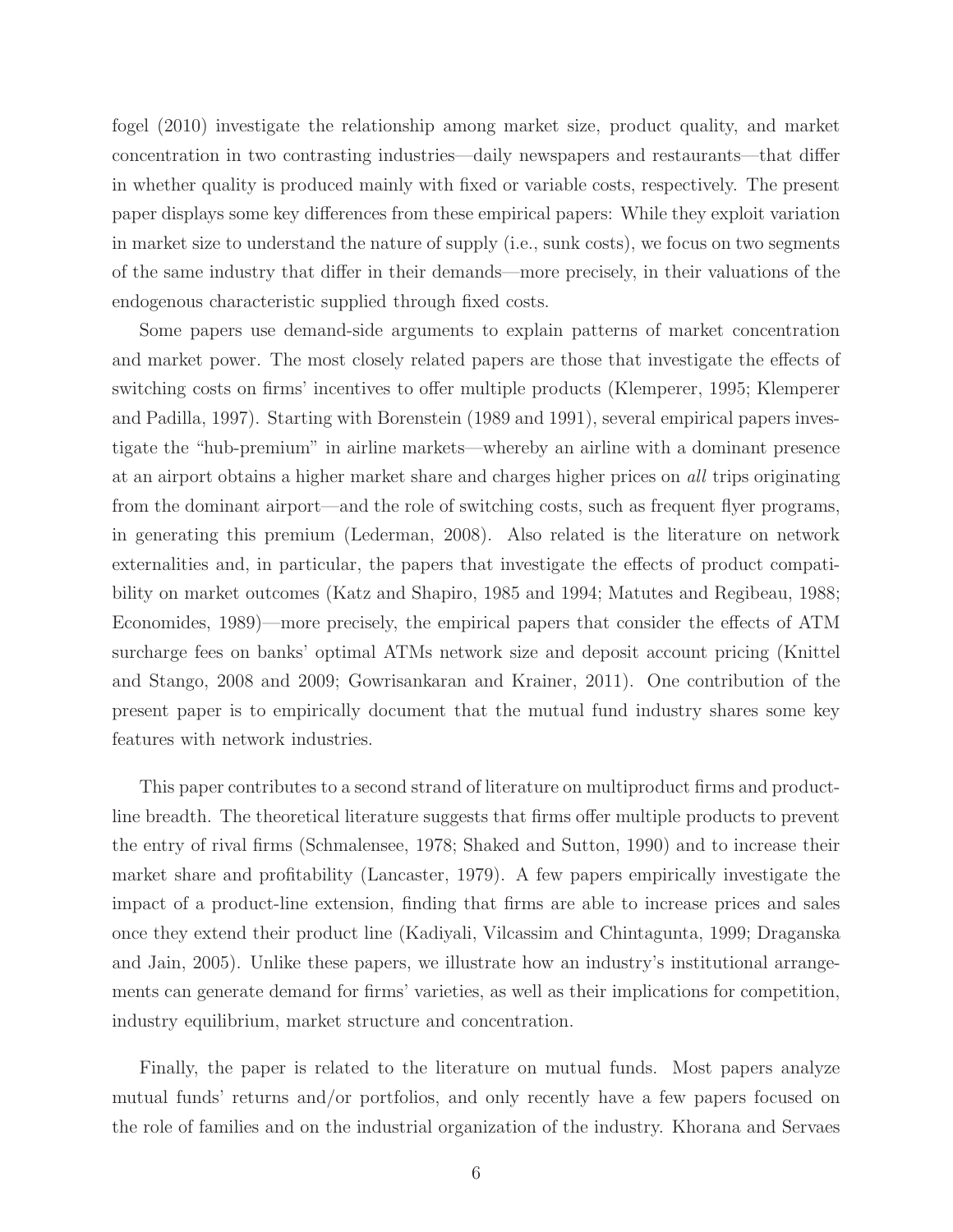(1999) empirically examine the determinants of mutual fund starts and find that economies of scale and scope, the family's prior performance, and the overall level of funds invested are the main factors that induce families to set up new funds. Khorana and Servaes (2007) investigate the determinants of market shares and document that families that charge lower fees, perform better, and start more funds relative to the competition have a higher market share. Massa (1998 and 2003) argues that families use market segmentation and fund proliferation to exploit investors' heterogeneity, to limit competition, and to increase market coverage. Wahal and Wang (2011) examine the impact of the entry of new funds on incumbents, and show that competition lowers management fees and investor flows. Nanda, Wang and Zheng  $(2004)$  and Ivković  $(2004)$  investigate the importance of spillovers arising from the stellar performance of other funds in the same family. Hortaçsu and Syverson (2004) examine how search costs affect the proliferation of mutual funds and the dispersion of their fees. Pollet and Wilson (2008) investigate how funds and families respond to asset growth, finding that family growth is correlated with the introduction of new funds and that families with more funds diversify less rapidly as they grow. Park (2008) examines how advertising affects the market structure of the mutual fund industry. Some of these papers mention demand-side spillovers (in particular, Massa, 2003), but none of them considers the supply side of the market, thereby characterizing industry equilibrium, market structure and concentration.

# 3 Background: Retail and Institutional Funds

The purpose of this section is to shed light on the key differences between the retail and institutional segments of the mutual fund industry. For a more thorough description of the industry, see Gremillion (2005).

Retail mutual funds are aimed toward individual investors—i.e., households—and taxadvantaged individual retirement accounts have been instrumental in the growth of the retail segment in the last decades.<sup>4</sup> According to the Investment Company Institute (ICI, 2008), many of today's mutual fund owners were introduced to mutual fund investing through retirement plans. For example, 59 percent of mutual fund-owning households indicated that they purchased their first fund through an employer-sponsored retirement plan, and that fraction increases to 68 percent for households that purchased mutual funds after 2000. Thus, retirement plans are, today, the most common source through which individuals invest

<sup>4</sup>Sialm and Starks (2009) investigate whether the characteristics, investment strategies, and performance of mutual funds held by taxable investors differ from those of funds held primarily in tax-deferred retirement accounts.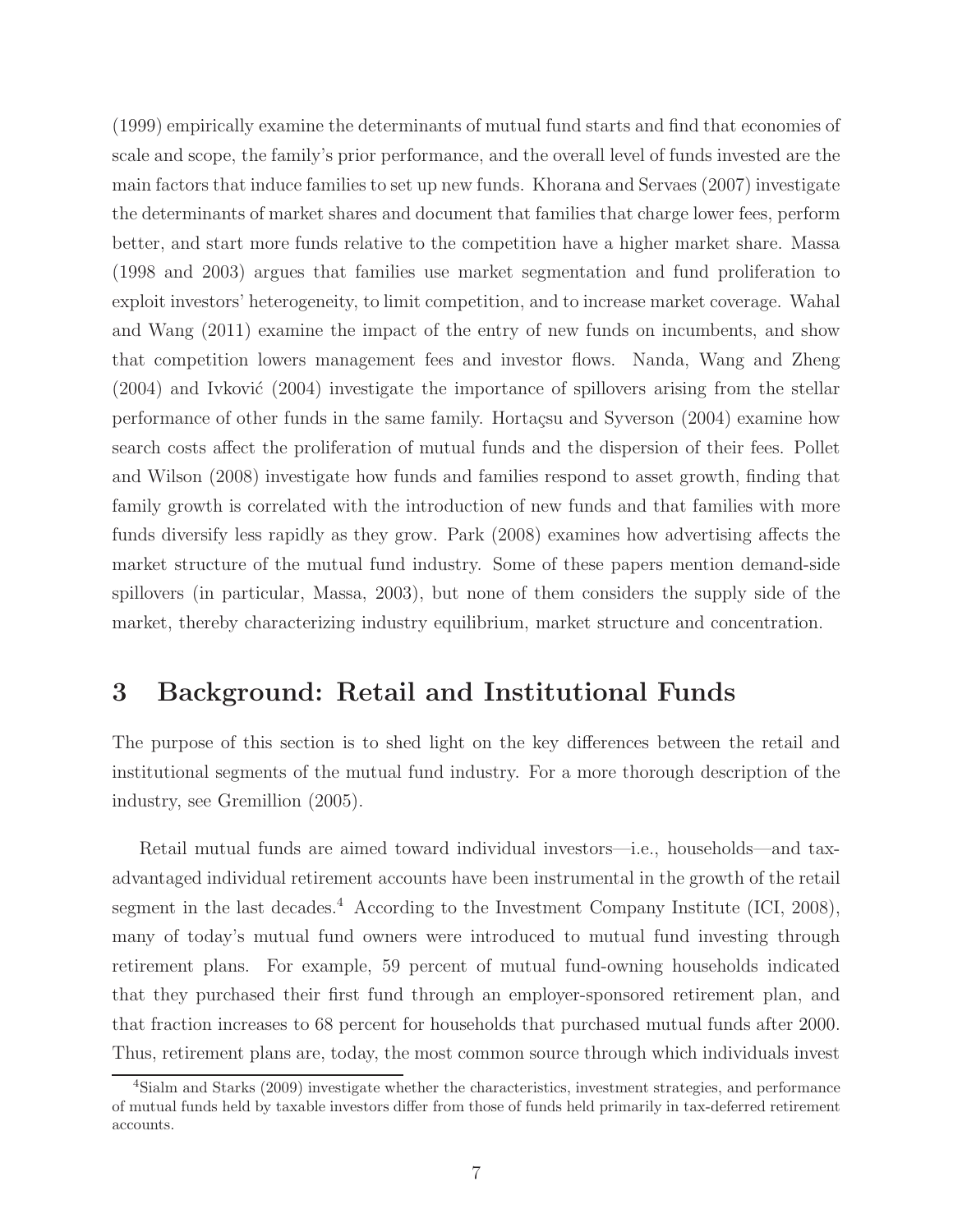in mutual funds: Fifty-one percent of households that owned mutual funds viewed retirement plans as their main fund-purchase source (ICI, 2008). As a result, Cohen and Schmidt (2009) report that in 2004, more than 60 percent of new flows into non-money market mutual funds were due to retirement accounts.

Two main types of individual retirement plans exist: 1) employer-sponsored definedcontribution plans, such as  $401(k)$  plans, and 2) IRA/Keogh plans. Both types have an almost 50-percent share of total retirement assets, but they differ in several aspects.<sup>5</sup> An employer-sponsored plan is a benefit an employer provides to its employees. Thus, the employer initiates the plan, chooses the plan rules (eligibility, vesting, etc.), and arranges for its administration, commonly outsourcing it to an external organization, such as a mutual fund company, an insurance company, or an HR-benefit firm. The administrator is in charge of setting up an individual account for each plan participant, recording the participant's investment choices, buying and selling shares in particular mutual funds, etc. While the function of administrator and of investment provider are sometimes separate, the same company more frequently provides both. Gremillion (2005) explains: "Administering a defined contribution plan, particularly performing participant record keeping, costs a great deal, often more than can be recovered in administration fees. Mutual fund companies that perform defined contribution record keeping—Fidelity, Vanguard, Putnam, etc.—do so primarily to gather assets into the funds, not to make money on record keeping." Indeed, Cohen and Schmidt (2009) find that inclusion in a 401(k) plan has a large positive effect on a family's inflows. The employer and the administrator negotiate over the investments available to the employees, thus restricting employees' choice set. For example, until recently, Vanguard allowed plans for which it performed record keeping to choose Vanguard mutual funds only. Indeed, Huberman and Jiang (2006), Elton, Gruber and Blake (2006) and Cohen and Schmidt (2009), using different samples, document that most 401(k) plans offer funds of a single family only. Hence, a fund family with a larger number of funds is appealing to employers with a large number of employees, who may have heterogeneous preferences over their portfolio choices (because of age, income, or idiosyncratic taste). For instance, Agnew, Balduzzi and Sundén (2003) study allocations in retirement accounts and find that equity allocations are higher for males, married investors, younger investors, investors with higher earnings, and those with more seniority on the job.<sup>6</sup>

<sup>&</sup>lt;sup>5</sup>Total individual-account retirement assets amounted to \$6.767 trillion in 2004, according to the Employee Benefit Research Institute (2008). These assets were almost equally split between the two main forms of retirement plans: \$3.384 trillion in employer-sponsored defined-contribution plans, such as 401(k) plans, and \$3.383 trillion in IRA/Keogh accounts.

<sup>6</sup>Huberman and Jiang (2006) report these additional facts about investors' choice among retirement funds: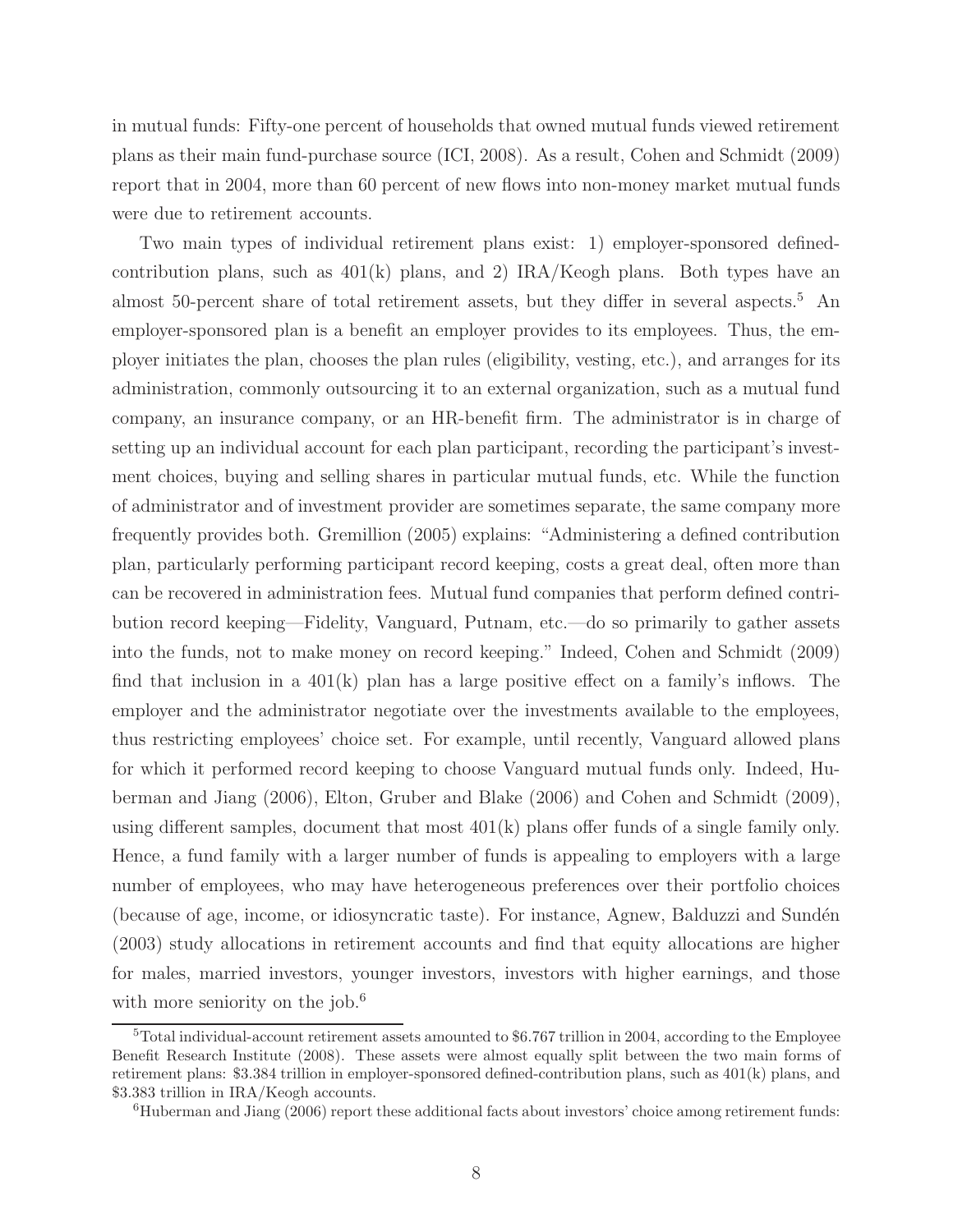An IRA plan, however, is not linked to employment, and any individual can open such a plan at a mutual fund company or a brokerage firm. Nonetheless, if the individual chooses to open an IRA with a mutual fund company, investment choices are still restricted exclusively to a family's funds. Similarly, if the individual chooses to open an IRA with a brokerage firm, families' offerings still affect investment choices through load fees.

Institutional investors—nonfinancial businesses, financial institutions, nonprofit organizations, state and local governments, and funds holding mutual fund shares—mainly purchase fund shares directly from fund companies that often create special share classes or funds expressly for them. Nonfinancial businesses and financial institutions use mutual funds primarily as a tool to manage their cash, thus investing the majority of their assets in money market funds. Instead, the investments of nonprofit organizations, state and local governments, and funds holding mutual fund shares are more evenly split across the main categories of funds (equities, fixed-income, hybrid and money market funds). Institutional investors are larger and, on average, more sophisticated than individual investors (Hortaçsu and Syverson, 2004). Moreover, their investment choices are not restricted to a single family, and their costs of switching across families are small relative to the gains of finding a higher-performance or a lower-priced fund.

Overall, these considerations suggest that the number of funds that a family offers plays a different role in determining market shares in the retail and in the institutional segments. Thus, we expect that demand spillovers differs across the two segments. The next Section presents a simple model that investigates how these demand spillovers affect market structure and market conduct. The model will guide the empirical analysis of Section 5.

# 4 A Simple Model

In this section, we introduce a simple model that adapts the theoretical framework of Sutton (1991) to the mutual fund industry. The main goal of the model is to investigate in the simplest way how the demand for a firm's product portfolio shapes competitive outcomes in the industry. More precisely, we make the simplest assumptions on the demand-side of

<sup>&</sup>quot;First, participants choose to invest their savings in a small number of funds—typically no more than three or four—regardless of the number of funds their plans offer. Second, a substantial fraction of participants tend to allocate their contributions evenly among the funds they choose. Third, there is little relation between the proportion of contributions that participants allocate to equity funds (equity allocation) and the proportion of equity funds that their plans offer (equity exposure)." See, also, Choi, Laibson and Madrian (2004) for the impact of 401(k) plan design on saving outcomes.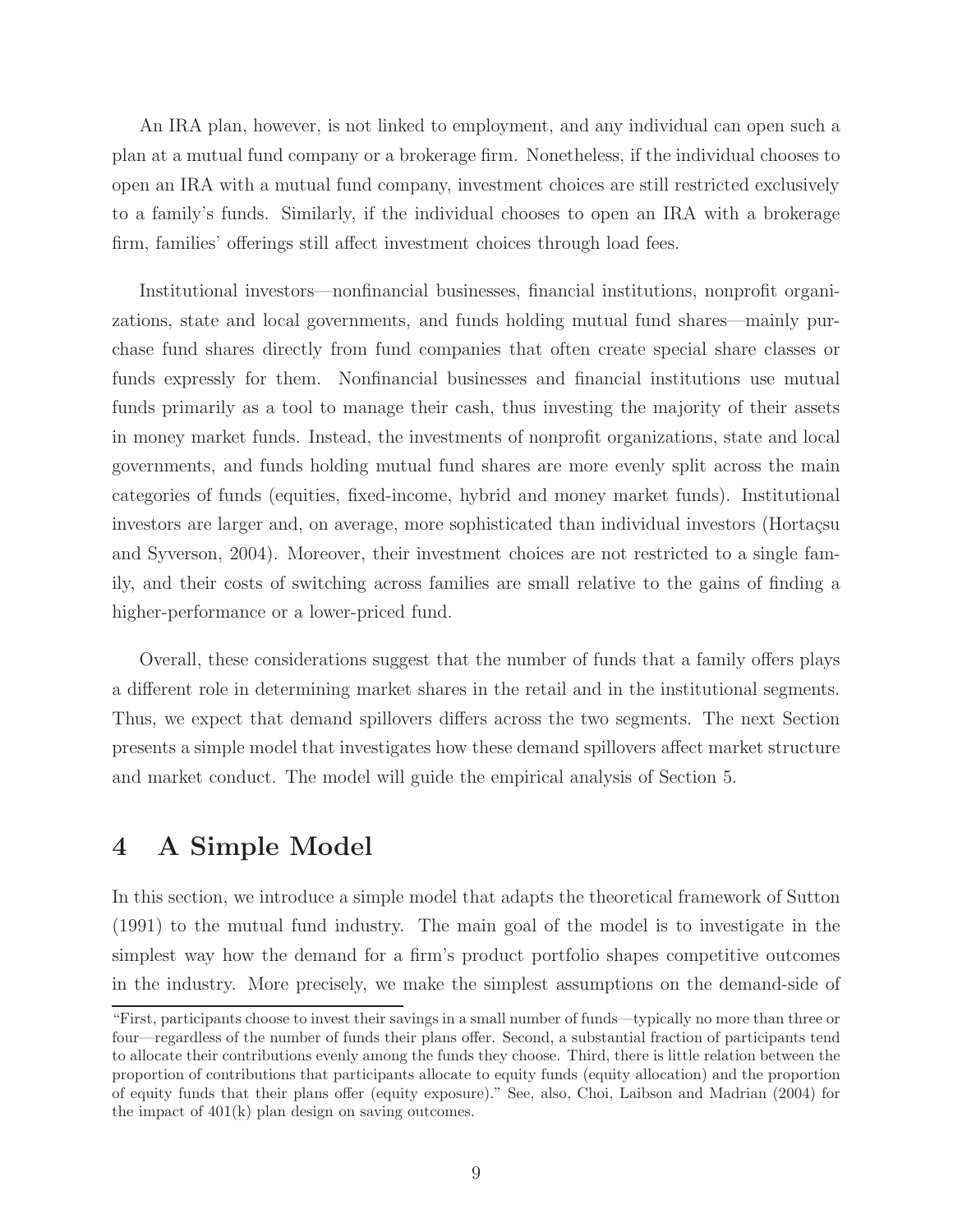the model (assuming, in particular, that the decision-maker chooses funds of a single family, rather than deriving it from first principles—i.e., shopping costs), and focus on two key families' supply choices: the number of funds offered and the fees. In turn, these choices determine the equilibrium number of families and, thus, market concentration. The main advantage of this setup is that it delivers testable implications that have intuitive empirical counterparts.

Demand—Consider a decision maker selecting a mutual-fund family—for example, an employer with a large number of employees with heterogeneous preferences over portfolio choices. The decision maker chooses among families of funds that are vertically differentiated, differing by the number of funds offered  $N_j$  and the price  $p_j$ . The decision maker's indirect utility from choosing family  $j$  is equal to:

$$
u_j = \alpha_N \log N_j - \alpha_p p_j + \epsilon_j.
$$

The parameter  $\alpha_N$  measures the importance of demand spillovers: A higher  $\alpha_N$  makes the number of funds  $N_J$  that a family offers more important for the decision maker.  $\epsilon_j$  is a preference shock, assumed to be i.i.d. across consumers and families, distributed according to the type I extreme value distribution (McFadden, 1974). Thus, the market share of family  $j$  is equal to:

$$
s(N_j, p_j) = \frac{\exp(\alpha_N \log N_j - \alpha_p p_j)}{\sum_j \exp(\alpha_N \log N_j - \alpha_p p_j)}.
$$
\n(1)

Supply—The industry is populated by a large number of homogeneous potential entrants (families) that compete by offering funds and by charging fees. A family j offering  $N_j$ funds has a cost function equal to

$$
C\left(N_{j}\right) = K + FN_{j},\tag{2}
$$

where  $K > 0$  is a set-up cost and  $F > 0$  is a fixed cost per fund. Thus, the cost function  $C(N_i)$  assumes that fixed costs are strictly positive (so there are always economies of scale) and that the introduction of each fund affects families' fixed costs exclusively.

Using the market share (1) and the cost function (2), we obtain family profits as

$$
\pi(N_j, p_j) = p_j s(N_j, p_j) M - C(N_j),
$$

where M is the exogenous size of the market. Each family j chooses the number  $N_j^*$  of funds and the price  $p_i^*$ <sup>\*</sup>, that maximize its profits  $\pi(N_j, p_j)$ . The first-order conditions for optimality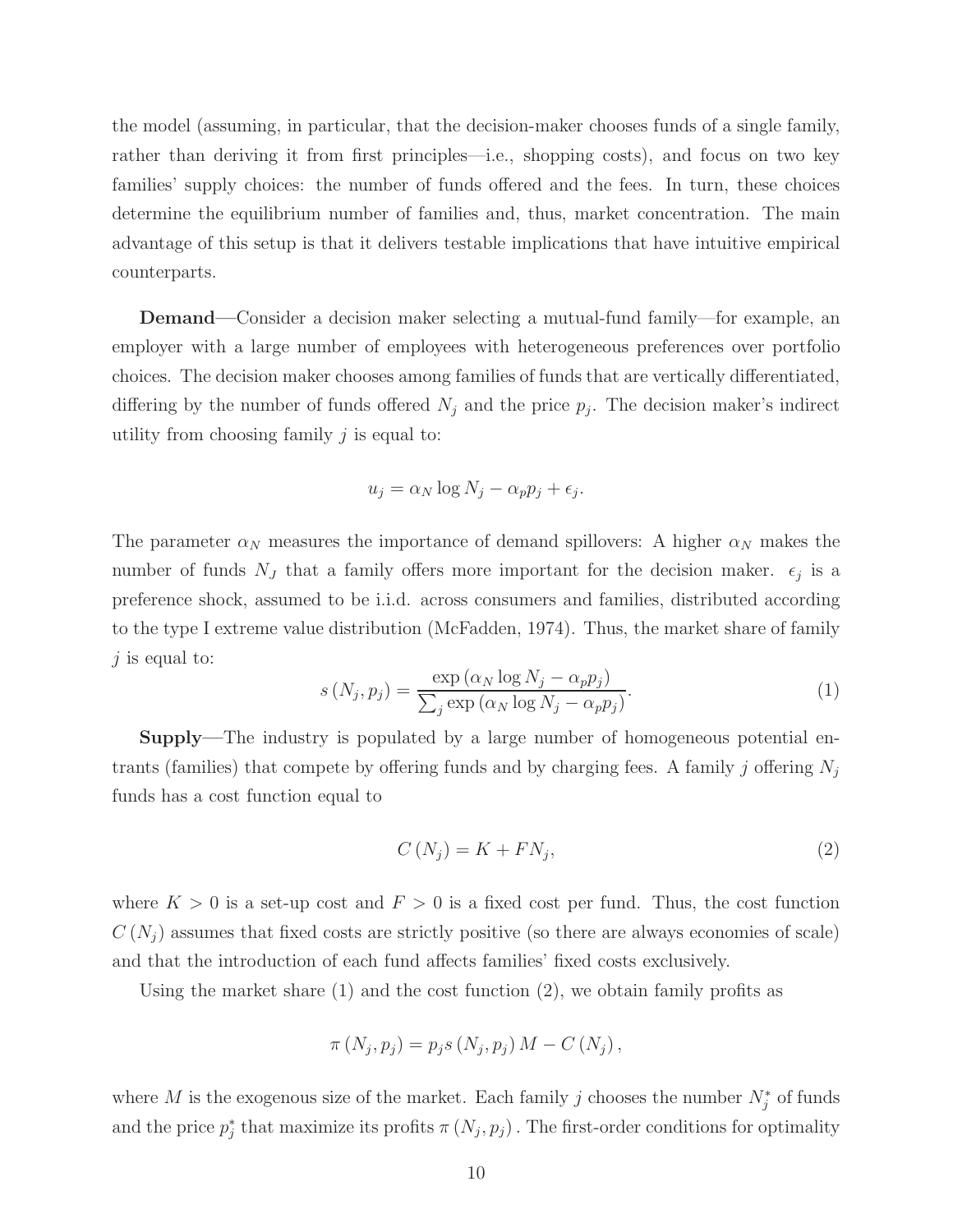$$
p_j : M s_j - p_j^* M \alpha_p s_j (1 - s_j) = 0
$$
  

$$
N_j : \frac{p_j^* M \alpha_N s_j (1 - s_j)}{N_j^*} - F = 0,
$$

where  $s_j = s\left(N_j^*, p_j^*\right)$ .

Free entry determines the number  $S^*$  of active families in equilibrium. Thus, ignoring integer constraints, free entry drives down profits to zero—i.e.,  $\pi (N_j^*, p_j^*) = 0$ .

**Proposition 1** In a symmetric equilibrium, in a large market  $M$ :

- (i) If  $\alpha_N > 1$ , the number  $N^*$  of funds offered by each family is equal to  $\frac{(\alpha_N 1)M}{\alpha_p F}$ , the price p<sup>\*</sup> is equal to  $\frac{\alpha_N}{\alpha_p}$ , and the number S<sup>\*</sup> of families is equal to  $\frac{\alpha_N}{\alpha_N-1}$ .
- (ii) If  $\alpha_N \leq 1$ , the number  $N^*$  of funds offered by each family is equal to  $\frac{\alpha_N K}{(1-\alpha_N)F}$ , the price p<sup>\*</sup> is equal to  $\frac{1}{\alpha_p}$ , and the number S<sup>\*</sup> of families is equal to  $\frac{(1-\alpha_N)M}{\alpha_pK}$ .

**Proof.** In a symmetric equilibrium,  $p_j^* = p^*$  and  $N_j^* = N^*$ . Thus,  $s_j^* = 1/S^*$ , and we can rewrite the first-order conditions as:

$$
p^*\alpha_p\left(1-\frac{1}{S^*}\right) = 1,\tag{3}
$$

$$
p^* M \alpha_N \left( 1 - \frac{1}{S^*} \right) = FN^* S^*, \tag{4}
$$

and the free-entry condition as:

$$
\pi\left(N^*, p^*\right) = \frac{p^*M}{S^*} - K - FN^* = 0.
$$
\n(5)

We can substitute equations (3) and (4) into the zero-profit condition (5), rearrange and obtain:

$$
M = \frac{\alpha_p K S^* (S^* - 1)}{\alpha_N + S^* (1 - \alpha_N)}.
$$
\n
$$
(6)
$$

(i) Consider a large market—i.e.,  $M \to +\infty$ —and suppose  $S^* \to +\infty$ . Then, the lefthand side of equation (6) diverges to positive infinity, while the right-hand side of equation (6) diverges to negative infinity since its sign is equal to  $\frac{\alpha_p K(S-1)}{1-\alpha_N} < 0$ . However, this is impossible. Thus, the only possibility is  $\alpha_N + S^* (1 - \alpha_N) = 0$ , which we can solve for  $S^*$  as

$$
S^* = \frac{\alpha_N}{\alpha_N - 1}.
$$

11

are: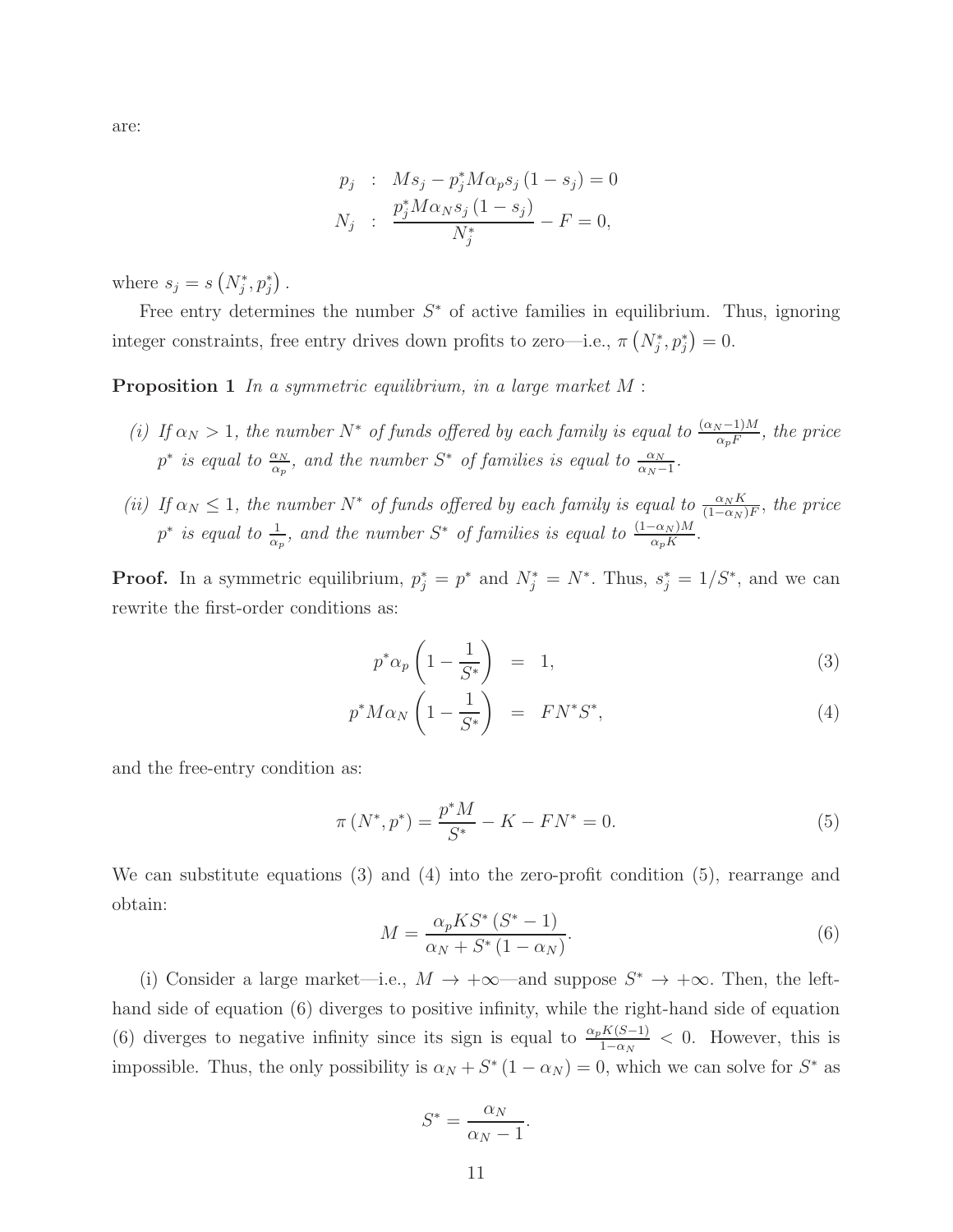Substituting  $S^* = \frac{\alpha_N}{\alpha_N - 1}$  into equations (3) and (4), we obtain that the price  $p^*$  is equal to  $\frac{\alpha_N}{\alpha_p}$  and the number  $N^*$  of funds is equal to  $\frac{(\alpha_N-1)M}{\alpha_p F}$ .

(ii) In a large market—i.e.,  $M \rightarrow +\infty$ —the left-hand side of equation (6) diverges to positive infinity and the right-hand side has a positive sign. Thus,  $S^*$  has to diverge to positive infinity, as well. Moreover, letting  $M \to +\infty$  and  $S^* \to +\infty$  into equations (3) and (4), we obtain that the price  $p^*$  is equal to  $\frac{1}{\alpha_p}$  and the number  $N^*$  of funds is equal to  $\frac{\alpha_N K}{(1-\alpha_N)F}$ . Substituting  $p^* = \frac{1}{\alpha_N}$  $\frac{1}{\alpha_p}$  and  $N^* = \frac{\alpha_N K}{(1-\alpha_N)F}$  into equation (4), and noting that  $\frac{1}{S^*} = 0$ , we obtain

$$
S^* = \frac{(1 - \alpha_N) M}{\alpha_p K}.
$$

Proposition 1 highlights the stark effects of demand-side spillovers on firms' equilibrium strategies. In particular, two distinct types of equilibria arise, depending on whether the parameter  $\alpha_N$  is larger or smaller than one—i.e., the rate at which fixed costs increase as families add new funds. If demand spillovers are strong  $(\alpha_N > 1)$ , competition induces families to offer a large number of funds rather than low fees. As a result, the industry is concentrated even in large markets. However, if demand spillovers are weak  $(\alpha_N \leq 1)$ , the number of funds that each family offers is limited, fees are lower, and the industry is more fragmented in larger markets. In particular, the number  $S^*$  of families converges to a finite constant when spillovers are strong; instead  $S^*$  grows at the same rate as market size M when spillovers are weak, implying that the number of families is larger if spillovers are weak. Figure 2 further displays equilibrium outcomes in markets of moderate sizes, confirming the comparisons of Proposition 1.

The intuition for the results of Proposition 1 closely follows the arguments of Shaked and Sutton (1987). When decision makers place a high value on the number of funds—i.e., the dimension of vertical differentiation between families—a family that offers more funds than its competitors can undercut their fees and gain a proportionally larger market share since offering more funds affects fixed rather than marginal costs. Thus, only a few large families can survive in equilibrium, and the industry stays concentrated even in a large market. When, instead, decision makers place a relatively low value on the number of funds  $(\alpha_N \leq 1)$ , increasing its funds offerings and undercutting rivals' fees is not profitable, in particular when firms are already choosing low fees that almost equal marginal cost—i.e., zero. Moreover, in a large market, even very low fees generate enough variable profits to cover fixed costs. Thus, many families survive in equilibrium, and the industry is fragmented.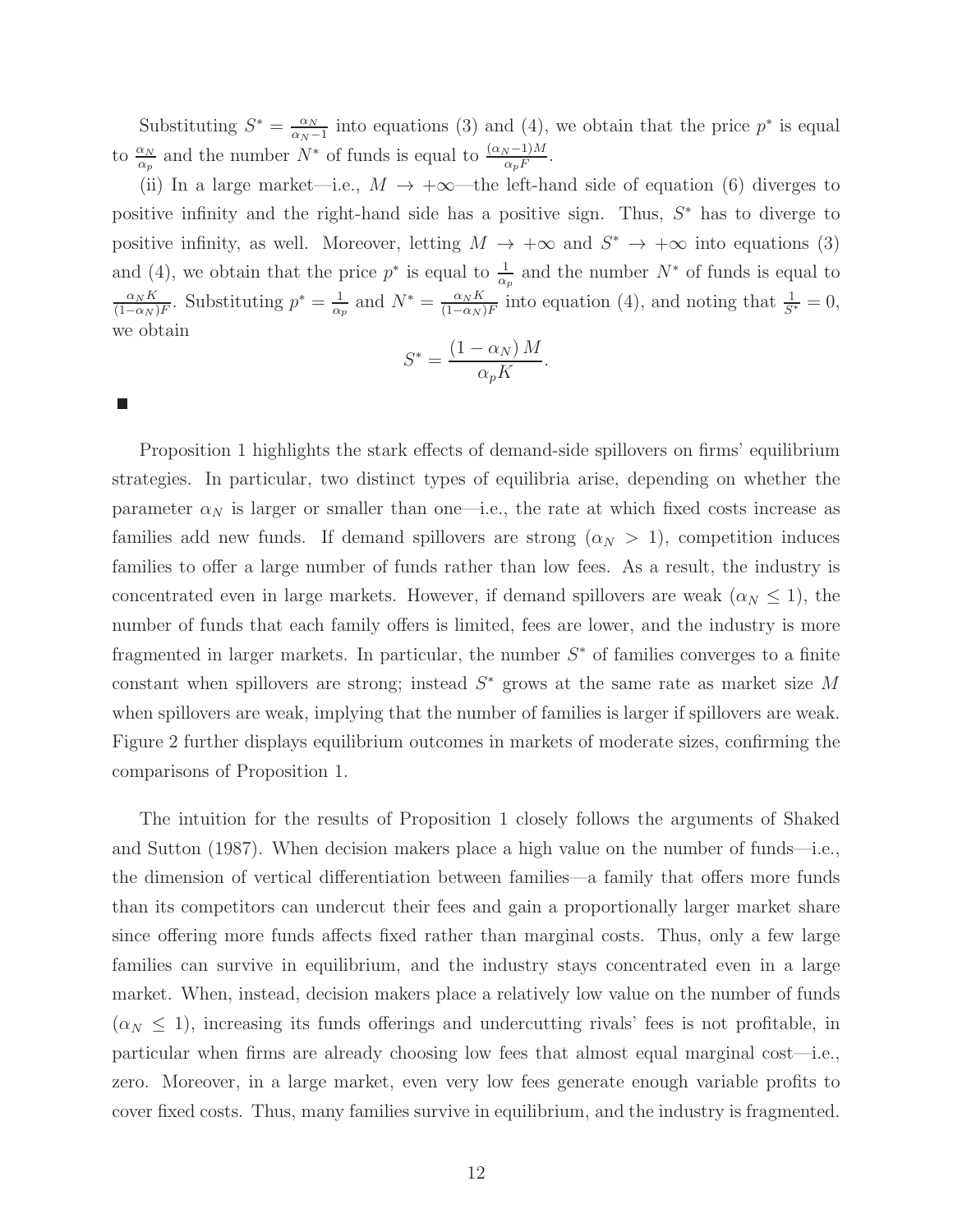

Notes: This figure compares market outcomes when spillovers are weak (dashed line) and when spillovers are strong (solid line). The parameters are  $K = 150$ ,  $F = 25$ ,  $\alpha_p = 1$ , and  $\alpha_N = 1.2$  (solid line) or  $\alpha_N = 0.9$ (dashed line).

Proposition 1 suggests that strong spillovers provide a potential explanation for the limited price competition observed in the mutual fund industry (Sirri and Tufano, 1993; Khorana and Servaes, 2007; Gil-Bazo and Ruiz-Verdú, 2009). Moreover, the strength of spillovers also affects the aggregate number of funds offered to investors, providing a theoretical explanation for the existence of a large number of funds, which has been viewed as a puzzle (Massa, 1997).

**Corollary 2** The total number of funds  $N^*S^*$  is higher and the market share  $\frac{M}{N^*S^*}$  of each fund is lower if spillovers are higher (higher  $\alpha_N$ ).

**Proof.** Using the expressions for  $N^*$  and  $S^*$  derived in the proof of Proposition 1, we obtain that  $N^*S^* = \frac{\alpha_N M}{\alpha_F F}$  $\frac{\alpha_N M}{\alpha_p F}$ . Thus,  $N^* S^*$  is increasing and  $\frac{M}{N^* S^*}$  is decreasing in  $\alpha_N$ , the extent of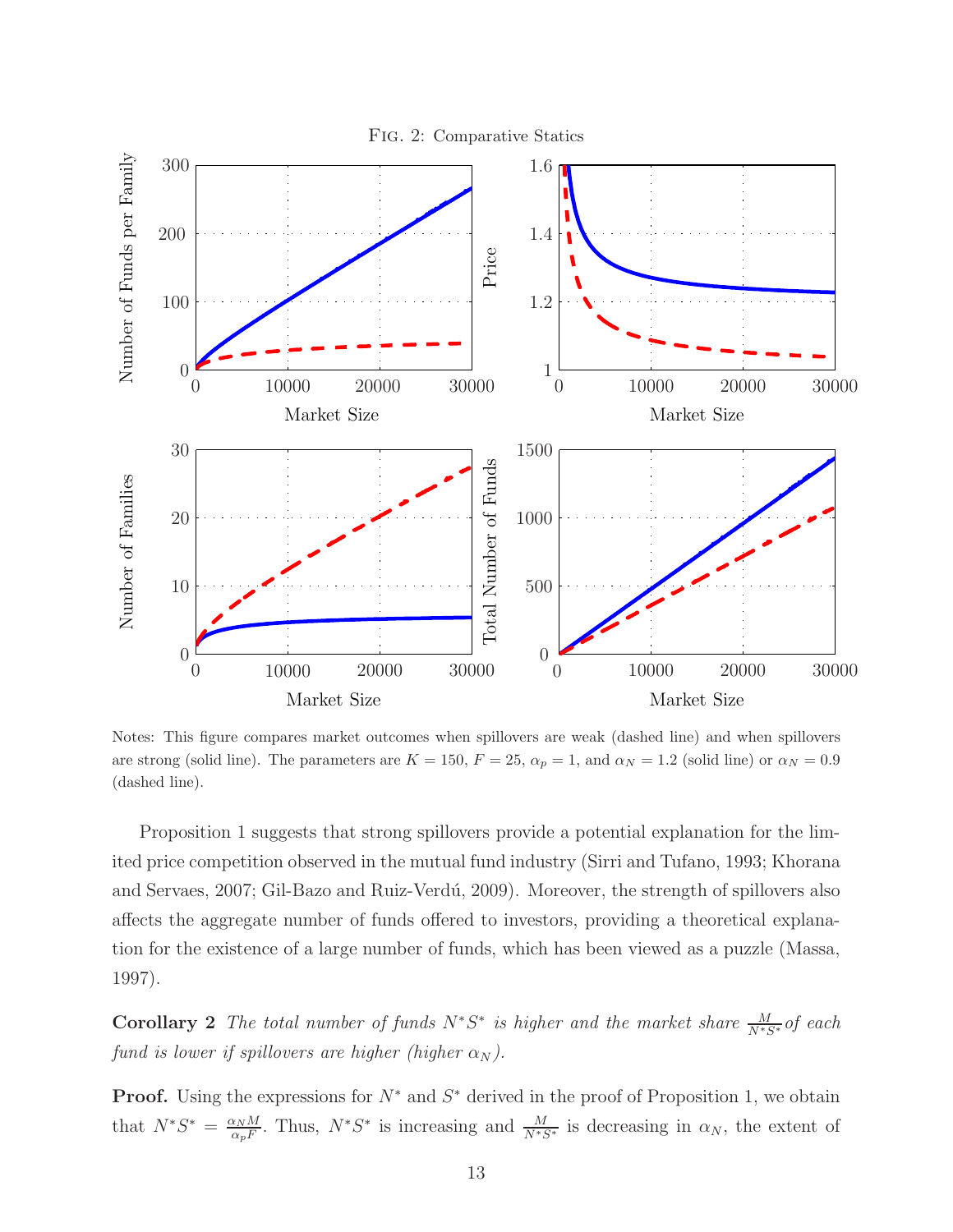demand-side spillovers. ■

In summary, although the life cycle of the mutual fund industry, like that of any other industry, is clearly more complex than our simple theoretical framework, the model can explain salient features of competition among fund families. Furthermore, the analysis of Shaked and Sutton (1987) and Sutton (1991) indicates that the substance of the results does not depend on some of the simplifying assumptions imposed. In particular, the results are robust to several important extensions: 1) heterogeneous preference  $\alpha_N$  across consumers; 2) additional horizontal or vertical characteristics that affect investors' utility function; 3) heterogeneous fixed costs  $F$  across firms; and 4) sequential entry of firms.

### 5 Empirical Analysis

This section first describes the data employed in this study. It then illustrates some striking differences between the institutional and retail segments of the mutual fund industry. In particular, in the retail segment, families offer more funds, funds have higher fees, the market is more concentrated, and the total number of funds is larger than in the institutional segment. These patterns are exactly what Proposition 1 and Corollary 2 imply if spillovers are stronger in the retail segment than in the institutional segment. Thus, the following subsections measure and compare demand spillovers in the two segments.

#### 5.1 Data

The empirical analysis is based on the mutual fund database compiled by the Center for Research in Security Prices (CRSP). This dataset provides mutual-fund data for all funds, including defunct funds. We include in the sample all active funds for which the main fund characteristics—total net assets, returns, turnover ratio, expense ratio, load, etc.—and their family identifier are available.

CRSP also reports the zip code of the headquarters of each fund family. We use this information to complement the CRSP Mutual Fund Database with data from the County Business Patterns (CBP).<sup>7</sup> Specifically, we match the zip code of the headquarters of each family to the corresponding county in CBP. The CBP dataset is unique in its coverage of all private sectors of the economy and its link to location. In particular, for each county

<sup>7</sup>The CBP is available at http://www.census.gov/econ/cbp/index.html.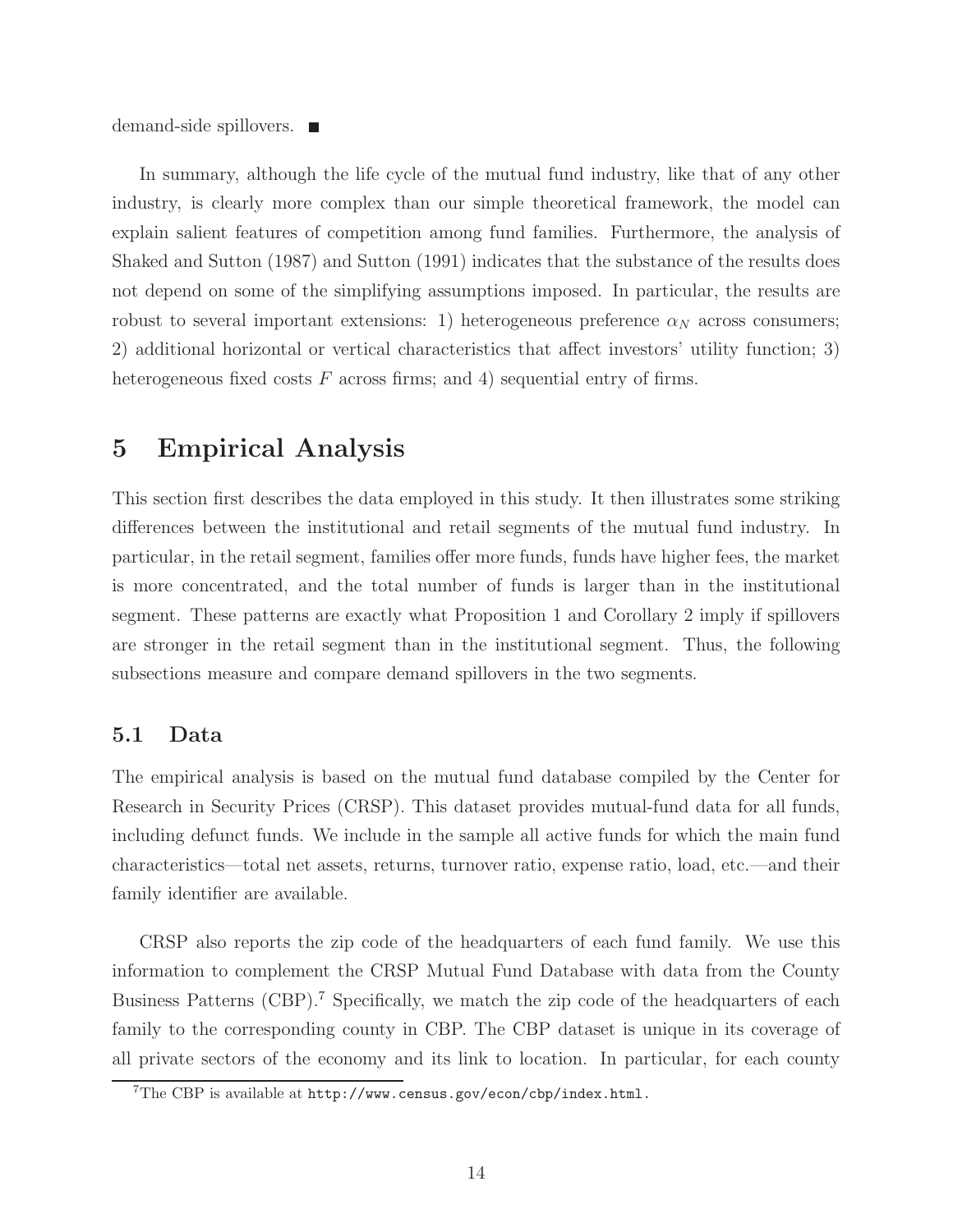and four-digit industry pair, the CBP reports total number of plants, total employment, and total payroll.

Since CRSP reports family headquarters' zip codes starting from 1999, we restrict our regression analysis to the period from 1999 to 2007, although we present some general industry trends for the period 1992 to 2007.

#### 5.1.1 Variables and Summary Statistics

We follow the CRSP Mutual Fund Database and previous literature for the construction of most of variables. CRSP treats multiple share classes offered by a fund as separate entities, and we define each single share class as a separate fund.<sup>8</sup> (Since this definition may be arbitrary, we also perform our analysis using an alternative classification that does not depend on this definition; see below.) CRSP classifies each fund as retail or institutional, and we follow this definition. We then treat retail and institutional funds as separate segments. In particular, we include only funds within each segment when we calculate aggregate variables.

From CRSP, we obtain FUND TNA (fund's total net assets), and we construct FUND MARKET SHARE<sub>jt</sub>, the market share of fund j in year t, as  $\frac{100*FUND TNA_{jt}}{\sum_j FUND TNA_{jt}}$  where  $\sum_j FUND$  $TNA_{jt}$  is computed summing over retail or institutional funds only. CRSP reports each fund's monthly return  $r_{jikmt}$ , and we construct a FUND RETURN as  $R_{jikt} = \prod$ 12  $m=1$  $(1 + r_{jikmt})$ where  $j$  denotes a fund,  $i$  denotes a family,  $k$  denotes a category/investment objective (i.e., money market, U.S. equities, etc.),  $m$  denotes a month and  $t$  denotes a year. FUND FEES are equal to regular expenses, plus one seventh of front- and rear-end fees charged by the family. Hence, we are assuming a seven-year investment horizon, as in previous studies (Sirri and Tufano, 1989; Khorana and Servaes, 2007). Fund Turnover follows the CRSP definition.

We construct most family-level variables by averaging the fund-level variables of all funds within a family and within each segment (retail or institutional), weighting each fund by its assets. Moreover, in order to partially take into account the heterogeneity in family strategies across different categories of funds, we construct some family-level variables by taking the weighted average of fund characteristics calculated as deviations from the average

<sup>&</sup>lt;sup>8</sup>Fund sponsors frequently offer different share classes of a single portfolio to investors, primarily load or no-load classes. The three share classes commonly offered by multiple-class funds are denoted A, B and C. The A class is the traditional class in which investors pay a front-end load and an annual 12b-1 fee of 25 to 35 basis points to compensate brokers. In comparison, the B and C classes have no front-end loads but may charge a contingent deferred sales load (CDSL) upon exit and usually charge higher annual 12b-1 fees of about 1 percent. See Nanda, Wang, and Zheng (2009) for an analysis of funds' decision to issue multiple share classes.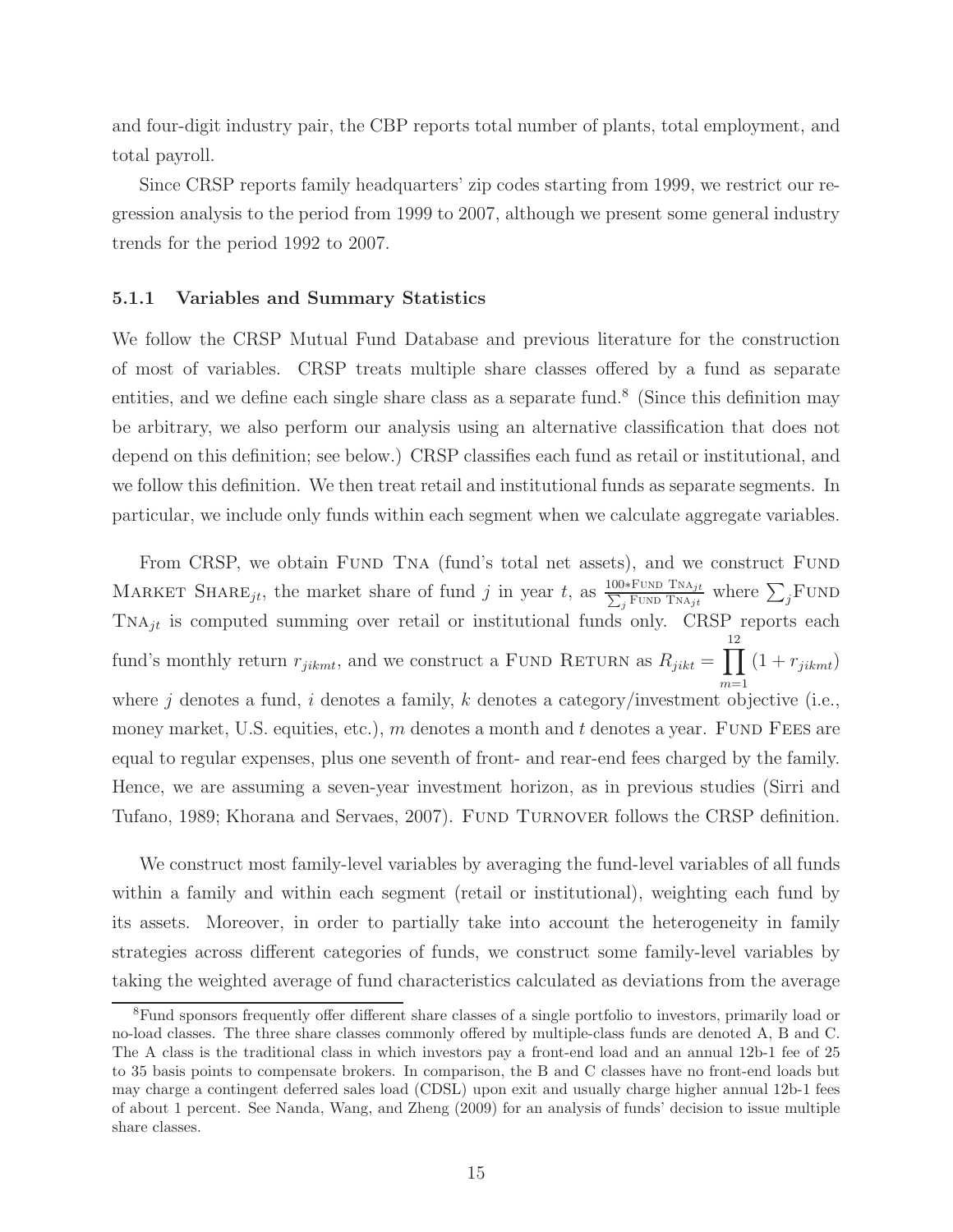characteristics of all funds in the same category. For example, the aggregate performance of family  $i$  in year  $t$  is measured as the FAMILY EXCESS RETURN:

FAMILY EXCESS RETURN<sub>it</sub> = 
$$
\sum_{j} \omega_{jikt} \left( R_{jikt} - \sum_{l} \omega_{l:kt} R_{l:kt} \right)
$$
,

where, as before, j denotes a fund, i denotes a family, k denotes a category/investment objective and t denotes a year.  $\omega_{jikt}$  is fund j's share of family i's total assets in year t;  $R_{jikt}$  is the return of fund j of family i belonging to category k in year t; and  $\omega_{l\cdot kt}$  is fund l's share of category k's assets in year t. Thus,  $\sum_l \omega_{l \cdot kt} R_{l \cdot kt}$  is the weighted average return of all funds belonging to category k in year t, and  $R_{jikt} - \sum_l \omega_{l,kt} R_{l,kt}$  is the year t-abnormal return of fund j of family i belonging to category k. Thus, FAMILY EXCESS RETURN<sub>it</sub> adjusts for all factors that may affect all funds in the same investment category (Khorana and Servaes, 2007). Moreover, we also construct the variable Family Variance Excess RETURN as  $\sum_j \omega_{jikt} (R_{jikt} - \sum_l \omega_{lkt} R_{lkt})^2$  to control for the heterogeneity of fund returns within a family. Similarly, we construct the variable Family Fees and Family Turnover as  $\sum_j \omega_{jikt}x_{jikt}$ , where  $x_{jikt}$  is the fee or the turnover, respectively, of fund j of family i belonging to category  $k$  in year  $t$ .

The main explanatory variables of interest measure the number of products offered by a family in the corresponding segment (retail or institutional), and we measure it in two complementary ways. The first one—FAMILY FUNDS—is the total number of funds offered by a family. Since we are treating each share class offered by a fund as a separate entity, Family Funds may, perhaps, overestimate the number of funds available to investors. Thus, we also construct a second measure that is not affected by this potential mismeasurement: Family CATEGORIES, the total number of categories/investment objectives in which a family offers at least one fund. Hence, Family Categories performs an important robustness check (which we could have performed by defining a fund as the aggregation of all share classes of a unique portfolio), and has the additional advantage of providing a measure of families' offerings that emphasizes product-line breadth across different investment objectives. CRSP offers several distinct classifications of funds' categories/investment objectives. We employ the most-detailed classification available, the Lipper objective codes classification. Thus, the variable Family Categories is a count of the number of distinct Lipper objective codes offered by a fund family.

Finally, we obtain from the CBP some variables that we use as instruments in our empirical analysis: Total Establishments and Employment Financial Sector are defined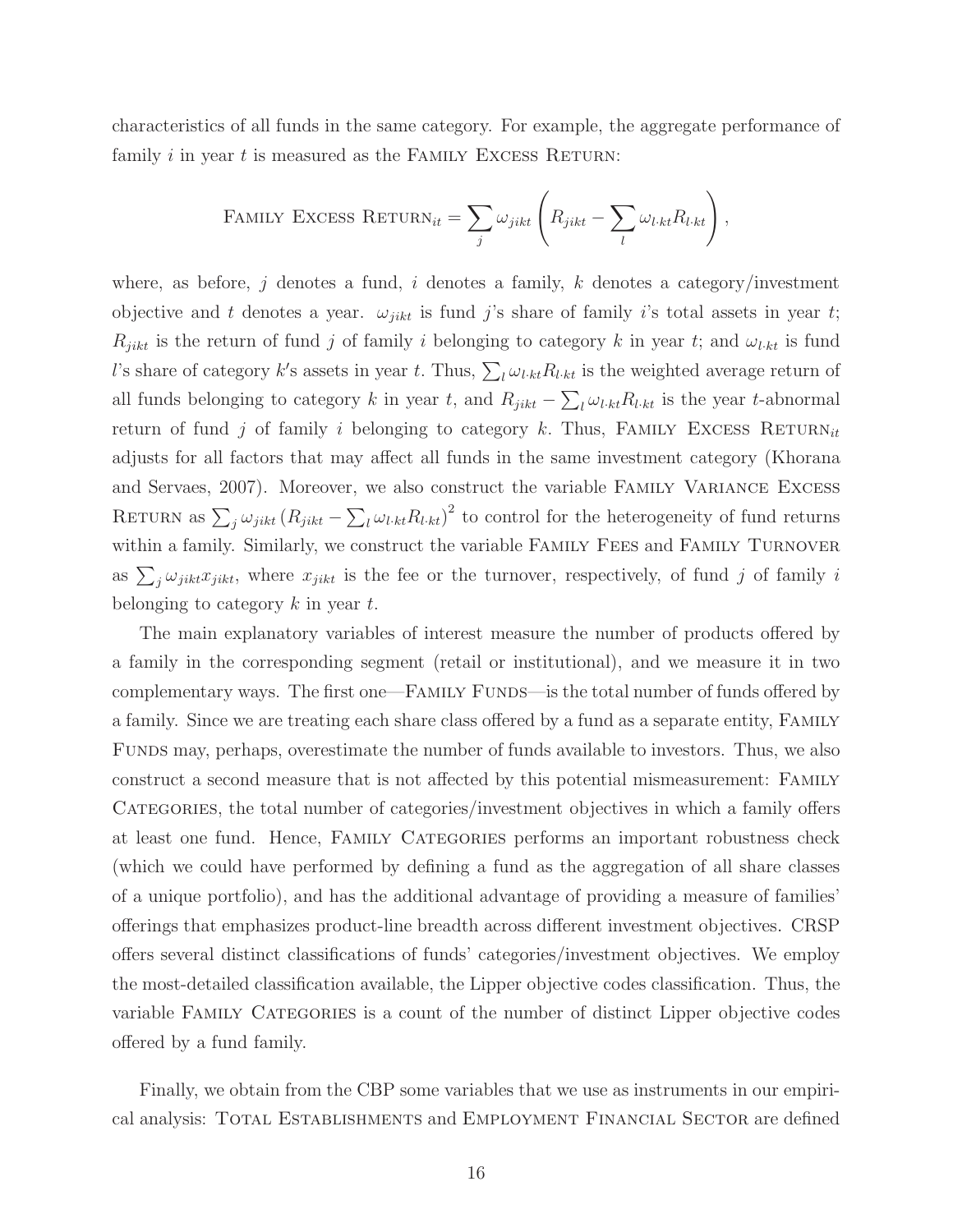exactly as in CBP, where the financial sector refers to either SIC 60 or NAICS 52; Wage is calculated as total payroll divided by total employment, and Wage Financial Sector is total payroll in the financial sector divided by Employment Financial Sector. All these variables refer to the county in which the zip code of the family's address reported in CRSP is located. Moreover, we also calculate the distance of the family headquarters from New York City as  $d_i = \sqrt{(lat_i - lat_{NY})^2 + (long_i - long_{NY})^2}$ , where  $lat_j$  and  $long_j$  are the latitude and longitude of zip code j. Zip code 10012 is used for all families located in New York City.

Table 1 provides summary statistics of the main variables used in the empirical analysis. The first two columns of data refer to the retail segment of the market. There are 66,270 fund-year observations in this segment. On average, a retail fund has a market share of approximately one percent, and there is considerable heterogeneity in the size of funds: The standard deviation of the market share is equal to 5.5 percent. The (unweighted) average fee in the retail sector equals 1.92 percent and the average return 7.6 percent. The average retail fund belongs to a family with 120 funds spanning 27 different categories. The heterogeneity across families is substantial: The standard deviations of FAMILY FUNDS and Family Categories are equal to 93 funds and 16 categories, and all other family variables exhibit significant variations across families.

The last two columns present summary statistics for the institutional segment of the market. As Section 3 argues, demand spillovers should not play the same role in the two segments of the market. Indeed, Table 1 presents some suggestive patterns. The average institutional fund has a larger market share, is cheaper and younger, yields a higher return, and has a lower turnover than a retail fund. Interestingly, the average institutional fund belongs to a smaller family than a retail fund does—a family with 60 funds spanning 18 different categories.

#### 5.2 A Graphical Comparison

Figure 3 displays striking differences between the institutional and retail segments of the market over the period 1992-2007. First, the top-left plot shows that families offer a larger (asset-weighted) number of funds in the retail segment than in the institutional segment. Second, the top-right plot shows that (asset-weighted) fees are higher in the retail segment. Third, the bottom-left plot shows that the retail segment is less concentrated than the institutional segment: The market share of the largest four families of institutional funds is about only half of the market share of the largest four families of retail funds. Moreover,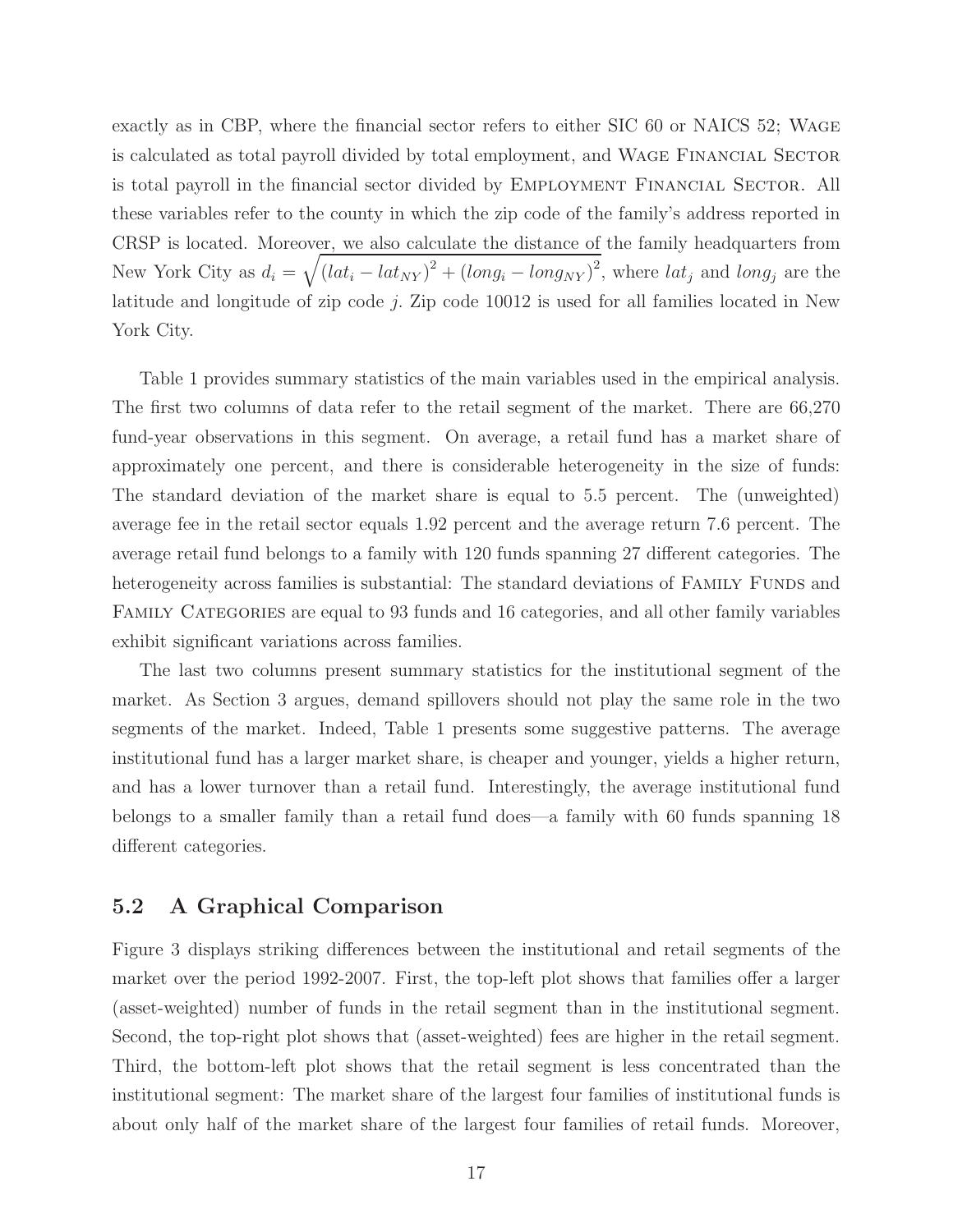while the retail segment has become *more* concentrated over time, the institutional segment has become *less* concentrated. Fourth, the bottom-right panel documents that the total number of funds is larger in the retail than in the institutional segment.

These patterns match exactly the predictions of the simple model presented in Section 4 if spillovers are stronger in the retail segment than in the institutional segment. Thus, the goal of the next subsections is to measure these spillovers by estimating a demand system in each segment, enriching the demand system given by equation  $(1)$  of the theoretical model.<sup>9</sup>

#### 5.3 Demand Spillovers in the Retail Segment

We proceed in three complementary ways to measure demand spillovers in the retail segment of the industry. First, we investigate whether a family that offers more funds or categories than its rivals has a proportionally larger market share (and assets under management). Second, we investigate whether a fund whose family offers more funds or categories than its rivals has a larger market share. Third, we investigate whether a family that offers more funds or categories than its rivals has a larger market share in the categories that it offers.

#### 5.3.1 Family-level Evidence

To investigate the importance of demand spillovers at the family level, we estimate a demand system rearranging the market share equation (1) of the theoretical model (see Berry, 1994), also including additional variables that control for factors that the model does not consider. Specifically, we estimate the following regression equation: $10$ 

$$
LOG (FAMILY MARKET SHAREit) = \alpha LOG(VARIETYit) + \gamma Zit + \etat + \epsilonit.
$$
 (7)

The dependent variable  $LOG(FAMLY MARKET SHARE<sub>it</sub>)$  is the log of a family's aggregate market share—i.e., the total net assets of family  $i$  in year  $t$  divided by the total net assets of all families in year t. The key variable of interest is  $VARIETY_{it}$ , defined as either FAMILY FUNDS—i.e., the total number of funds offered by a family—or FAMILY CATEGORIES—i.e., the total number of categories/investment objectives in which a family offers at least one

<sup>&</sup>lt;sup>9</sup>An alternative empirical design may be to perform one family-level regression and one fund-level regression, using dummy variables to distinguish the key coefficients of retail funds from institutional funds. While this is certainly feasible, the main advantage of the empirical design followed below is that it does not constrain the coefficients of the additional control variables to be the same in the retail and institutional segments.

<sup>&</sup>lt;sup>10</sup>More precisely, equation (7) obtains after taking logs in equation (1), recognizing that the log of the denominator of the right-hand side is constant within a year. Thus, the year fixed effect in equation (7) captures it.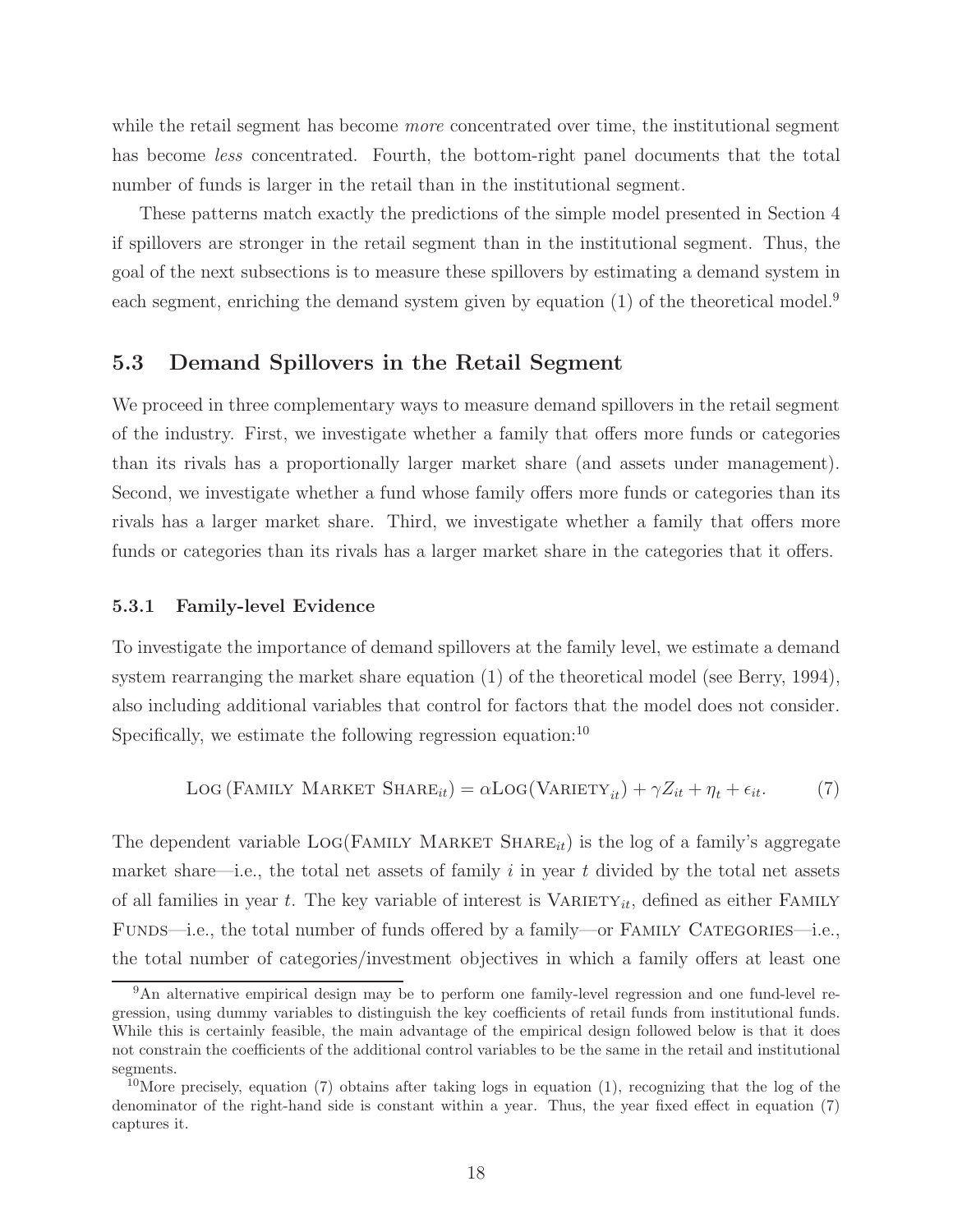

Fig. 3: A Graphical Comparison: Institutional Funds vs. Retail Funds

Notes: This figure presents several comparisons between Institutional Funds (dashed line) and Retail Funds (solid line). The top-left plot displays the asset-weighted average number of funds per family. The top-right plot displays the asset-weighted average fee. The bottom-left plot displays the market share of the largest four families. The bottom-right plot displays the total number of funds. All plots correspond to the period 1992-2007.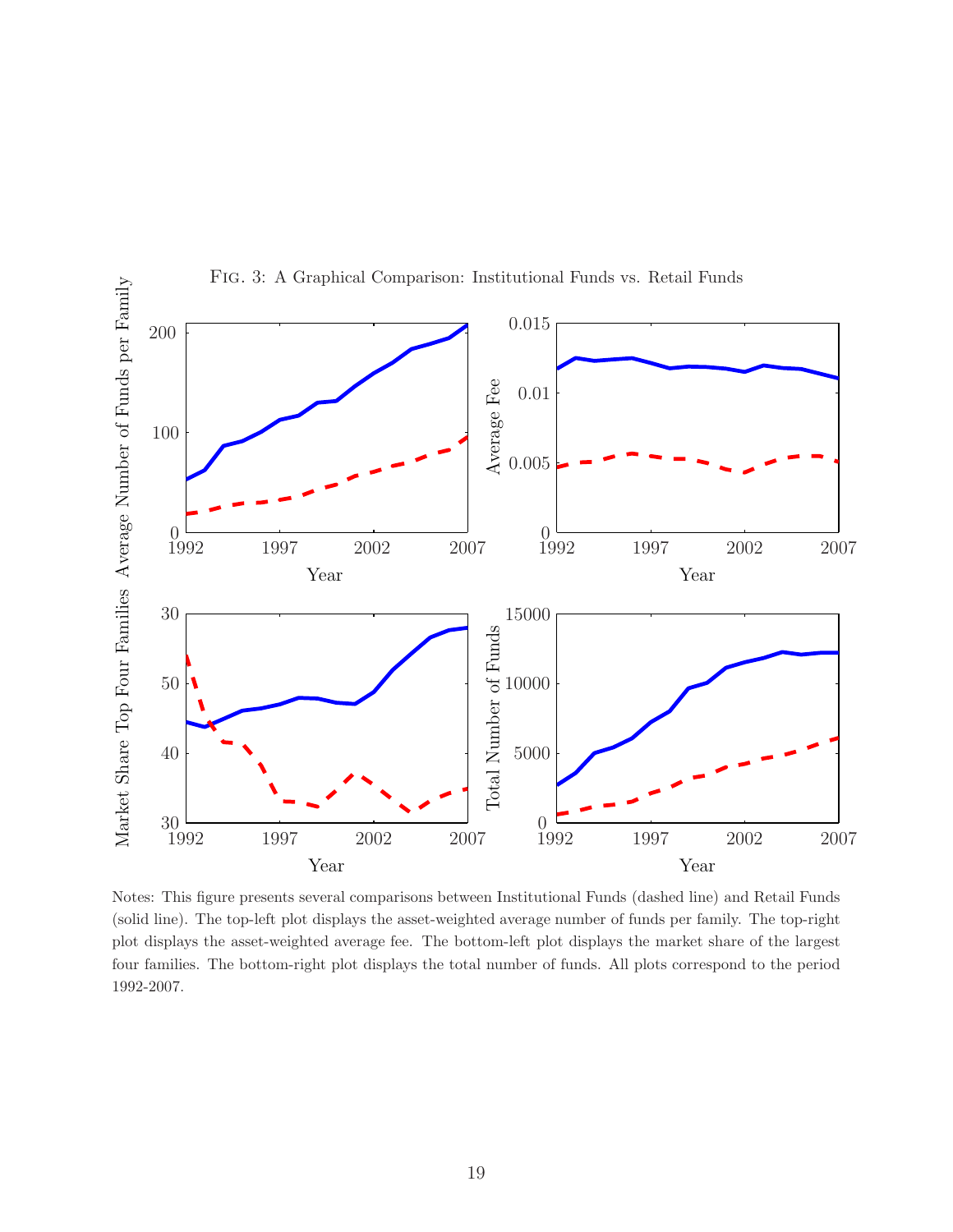fund—offered by family i in year t.  $Z_{it}$  is a vector of variables specific to each individual family, such as the average return of all funds, the variance of returns of all funds, and the (log of the) age of the family, measured as the age of the oldest active fund.  $\eta_t$  is a year fixed effect that capture aggregate trends in the industry (e.g., the growth of ETFs or the inflows by new, and perhaps less sophisticated, households).  $\epsilon_{it}$  is an idiosyncratic unobserved component. Since the regression equation (7) includes year dummies, the estimated coefficients are identical if  $LOG(FAMLY, TNA_{it})$  is the dependent variable.

The use of the variables FAMILY FUNDS and FAMILY CATEGORIES creates a potential challenge to identifying the effects of the demand spillovers in equation (7). The reason is that both measures of varieties/product-line breadth are chosen by each profit-maximizing family and, thus, are endogenous. In particular, any observed correlation between our measures of a family's varieties and a family's aggregate market share could be due to either demand or supply reasons, or both. For example, if supply-side economies of scale—i.e., lower research, product development, marketing, advertising, and various administrative costs—and economies of scope—i.e., cost complementarities—are significant, larger fund families may enjoy lower costs per fund and, thus, offer more funds (Khorana and Servaes, 1999).

Hence, the previous *supply-side* arguments could invalidate the tests of our predictions. Thus, as in a standard demand and supply estimation, in order to identify *demand-side* spillovers, we employ variables that shift FAMILY FUNDS and FAMILY CATEGORIES for supply-side reasons. Specifically, an influential economic geography literature has empirically documented the spatial agglomeration of firms belonging to the same industry (for a summary, see Fujita, Krugman and Venables, 1999), and a few papers have shown that firms located in these areas where an industry concentrates are, on average, larger than firms in the same industry outside such areas (for evidence across industries, see Holmes and Stevens, 2002; for evidence on the mutual fund industry, see Table 1 in Christoffersen and Sarkissian, 2009). The general reason is that firms located where an industry concentrates enjoy larger labor pools and larger flows of ideas (Marshall, 1920), thereby growing in size. Indeed, applying these insights to the mutual fund industry, Christoffersen and Sarkissian (2009) emphasize the difficulty of hiring fund managers away from financial centers and the positive information spillovers of these financial centers. Hence, everything else equal, the supply of funds/categories should be higher if a family is located where employment in the financial sector is higher. Thus, we retrieve from CRSP the zip code of the headquarters of each family, and we match it to Employment Financial Sector (and to Total Establishments) of the corresponding county to obtain a measure of the density of the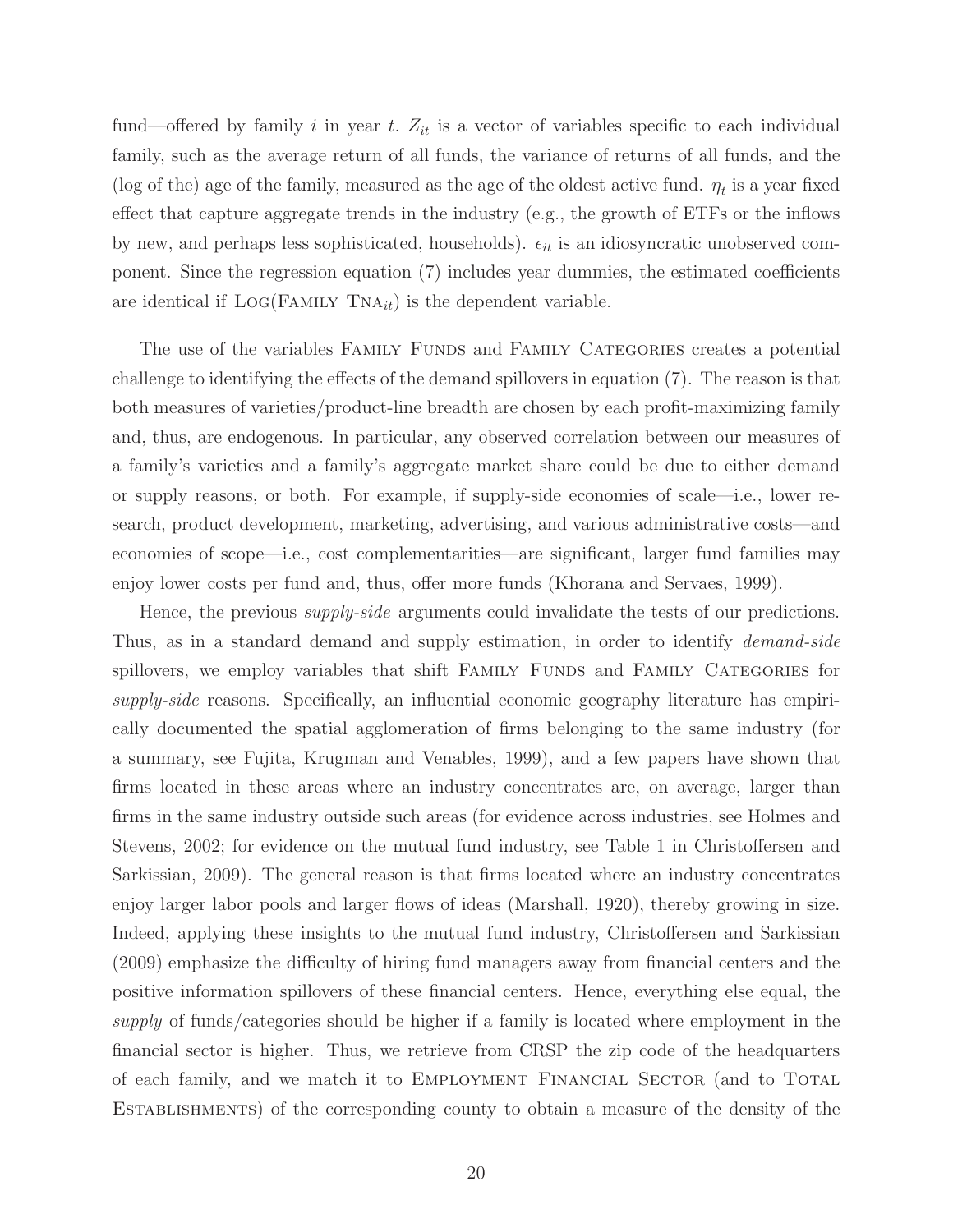financial sector, also relative to other industries. Moreover, we further employ as an instrument Log(Distance from NYC), the distance of each family's headquarters from New York City. Table A1 in the Appendix reports the "first-stage" regressions of the endogenous variables FAMILY FUNDS and FAMILY CATEGORIES. The key findings are that, on average, families located in counties with a larger employment in the financial sector (relative to the total number of establishments) offer a larger number of funds or funds in a larger number of categories.

The validity of these instruments relies on two key assumptions: 1) each fund family represents a small fraction of Employment Financial Sector in the cross-section of U.S. counties; and 2) the exclusion restriction that, for example, EMPLOYMENT FINANCIAL SECTOR in Los Angeles or Boston does not *directly* affect the demand and the market share of American Funds or Fidelity, whose headquarters are in Los Angeles and Boston, respectively.<sup>11</sup> Since fund families tend to locate in large financial centers such as New York, San Francisco and Chicago (Christoffersen and Sarkissian, 2009), while competing to attract investors nationwide, these assumptions seems reasonable features of the mutual fund industry. Nonetheless, in Section 5.5, we check the robustness of our results against potential concerns about the validity of these assumptions and, thus, of the instruments. In addition, it is important to note that the thrust of our empirical analysis relies on the comparison between spillovers in the retail and institutional segments of the market. Our results will differ across these two segments, and reasonable arguments against the validity of the instruments should account for this difference.

Furthermore, we also instrument Family Fees—the other endogenous variable in the model—using the instruments introduced by Berry, Levinsohn, and Pakes (1995) to estimate utility functions with unobservable characteristics: summary measures of other families' characteristics in the current year. In particular, we use average returns and variance of returns. These instruments capture the effect of a family's relative position in characteristics space, assumed to be exogenous, on their endogenous decisions, independent of the family's unobservable characteristics.

Columns (1) and (2) of Table 2 present IV estimates of the coefficients of equation (7). The positive coefficients of LOG(FAMILY FUNDS) and LOG(FAMILY CATEGORIES) indicate that investors are more likely to allocate their assets in families that offer more funds, consistent with our demand spillovers arguments. However, strictly speaking, the

<sup>&</sup>lt;sup>11</sup>The instruments may also affect the market share of the family if, for example, higher wages attract more-skilled managers, who, in turn, generate higher returns. All our regressions include returns, thus controlling directly for this effect.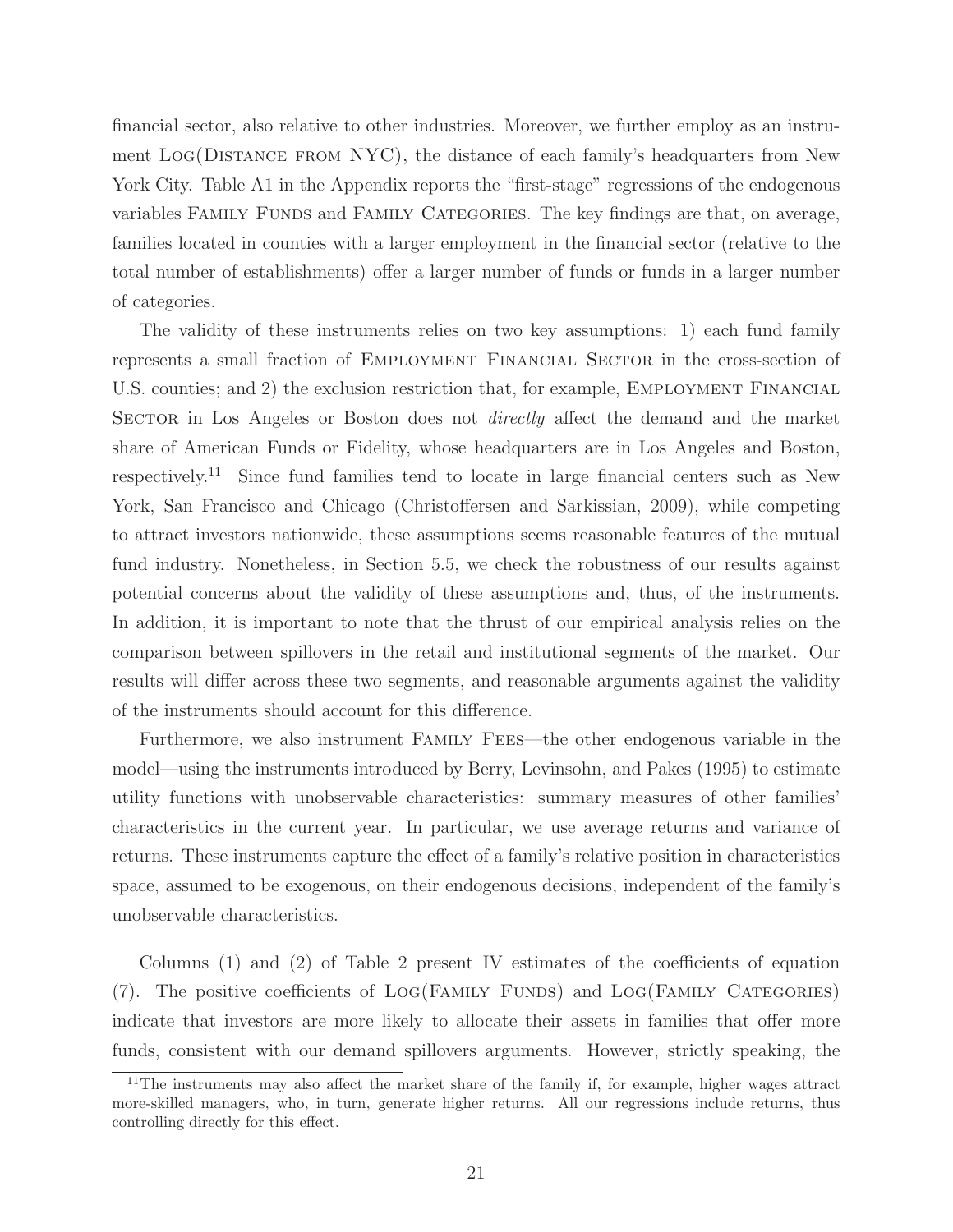positive coefficients of Log(Family Funds) and Log(Family Categories) in columns (1) and (2) do not necessarily imply demand spillovers. For example, if, for whatever reason, investors allocate their money randomly across funds, then, mechanically, families that offer more funds would have a higher market share. Nevertheless, the coefficients are estimated to be statistically larger than one, indicating that families that offer more funds (categories) have a proportionally larger market share. The magnitude of the effects is also non-trivial: A family that offers ten-percent more funds has a 14.8-percent higher market share, and a family that offers ten-percent more categories has a 20.1-percent higher market share.

#### 5.3.2 Fund-level Evidence

To investigate the importance of demand-side spillovers at the fund level, we enrich equation (7) as follows:

$$
LOG (FUND MARKET SHAREjkit) = \alpha LOG(VARIETYit) + \beta Xjkit + \gamma Zit + \zetak + \etat + \epsilonjkit.
$$
 (8)

The dependent variable  $Log(FUND MARKET SHARE<sub>jkit</sub>)$  is the log of the market share of fund j in category k belonging to family i in year t. VARIETY<sub>it</sub> is either FAMILY FUNDS or FAMILY CATEGORIES offered by family i in year t.  $X_{jkit}$  is a vector of variables specific to each individual fund, such as the annual return of the fund, the (log of the) age of the fund, the turnover.  $Z_{it}$  is a vector of variables specific to each individual family, such as the average return of all funds, the variance of returns of all funds, and the (log of the) age of the family, measured as the age of the oldest active fund.  $\zeta_k$  is a category fixed effect,  $\eta_t$  is a year fixed effect and  $\epsilon_{jkit}$  is an idiosyncratic unobserved component. Hence, equation (8) is similar to equation (7), but it uses a richer set of characteristics at the individual fund level, thus more carefully controlling funds' observable heterogeneity across families.

Table 3 reports IV estimates of the coefficients. In all specifications, the endogenous variables FAMILY FUNDS or FAMILY CATEGORIES are instrumented with the same *supply-side* shifters described in Section 5.3.1. Similarly, we instrument FUND FEES using the average excess return and average variance of excess returns of rival families, as well as average returns of other funds operated by rival families in the same category. Specifications (1) and (2) do not include category fixed effects; specifications (3) and (4) include them; and specifications (5) and (6) include category-year fixed effects. The coefficients of the two variables capturing the family variety of funds—LOG(FAMILY FUNDS) and LOG(FAMILY CATEGORIES)—are significantly higher than zero in all specifications. The signs of these coefficients indicate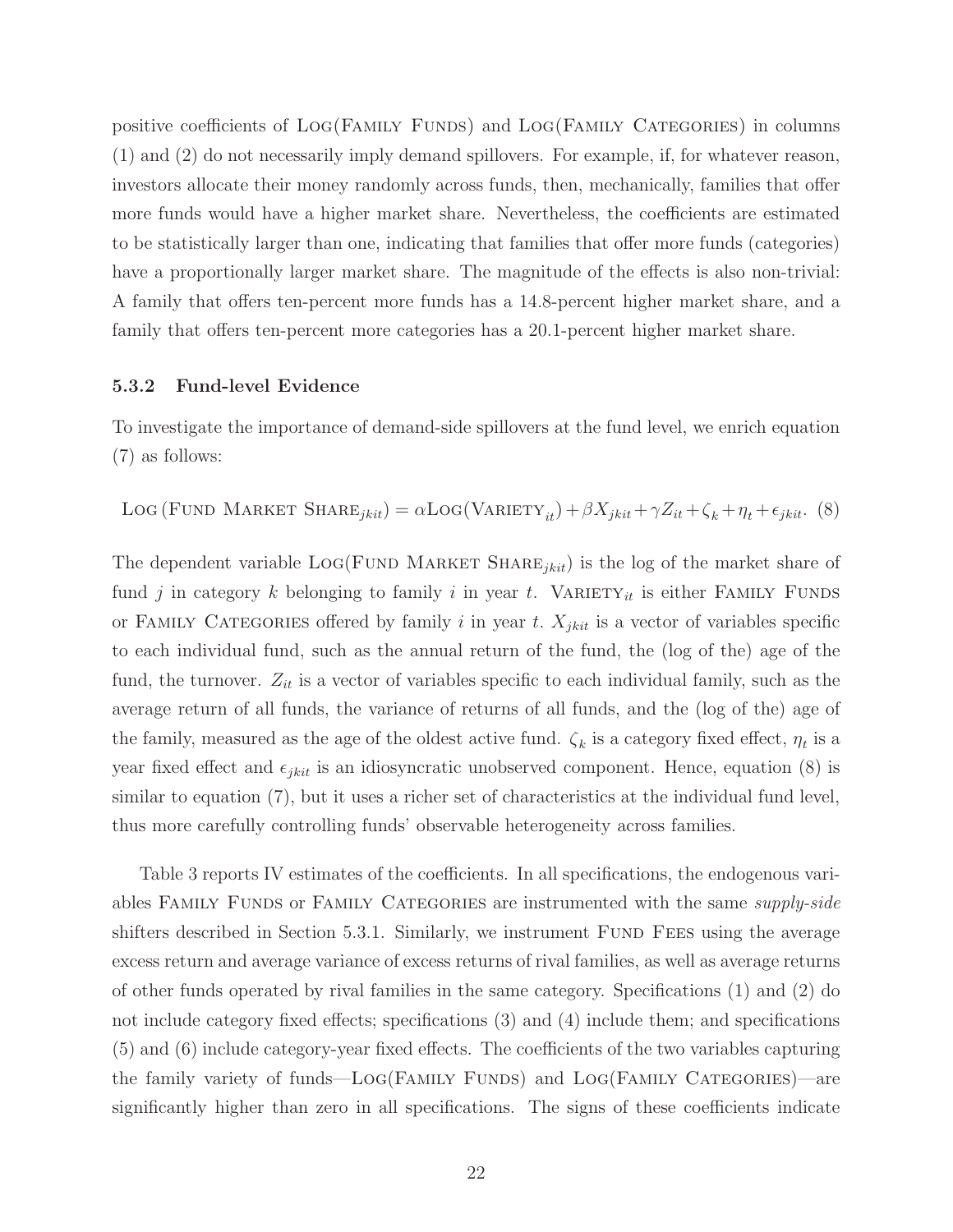that, on average, the market share of a retail fund is larger if the number of funds (categories) offered by its family is larger. This is a strong confirmation of the results of Table 2 and reinforces the idea that demand spillovers play an important role in the retail segment of the market. For example, according to the coefficients of specifications (5) and (6), a family that offers ten-percent more funds than its rivals has a 3.7-percent higher market share for each fund of the same family, and a family that offers ten-percent more categories than its rivals has a 5.3-percent higher market share for each fund of the same family. Furthermore, the coefficients of FAMILY EXCESS RETURN is positive in all specifications, although sometimes not significant, confirming the importance of within-family performance spillovers, as in Nanda, Wang and Zheng  $(2004)$  and Ivković  $(2004)$ .

Columns (7) and (8) of Table 3 report the estimates of the coefficients of equation (8) obtained on a sample of S&P 500 index funds only. These regressions are particularly interesting because the sample is restricted to (almost) homogeneous products that passively follow an index. Thus, we should expect the effect of demand spillovers on this sample of S&P 500 index funds to be greater than on the entire sample, for two main reasons. First, fund heterogeneity (observed and unobserved) should play a limited role on index funds. Second, an S&P 500 index fund may be a "focal" fund in which investors "park" their assets when they unload them from other funds within the family. Indeed, the coefficients reported in columns (7) and (8) exactly indicate that the effect of spillovers is greater on this sample of S&P 500 index funds: The coefficients of the two variables capturing the family variety of funds—Log(Family Funds) and Log(Family Categories)—are significantly larger in columns (7) and (8) than in columns (5) and (6), confirming the importance of demand spillovers. More precisely, the market share of the S&P 500 index fund offered by a family that offers ten-percent more funds than its rivals is 7.6-percent higher, and the market share of the S&P 500 index fund offered by a family that offers ten-percent more categories than its rivals is 14.6-percent higher.

#### 5.3.3 Category-level Evidence

We now investigate the importance of demand-side spillovers by examining how the number of family products affects the family's market share in each Lipper objective code. These regressions serve two main purposes: 1) Perform a robustness check. Since the fund-level regressions treat each share class offered by a fund as a separate entity, the results reported in Table 3 may overestimate the number of independent observations, potentially biasing some coefficients. 2) Investigate the role of spillovers across different investment objectives,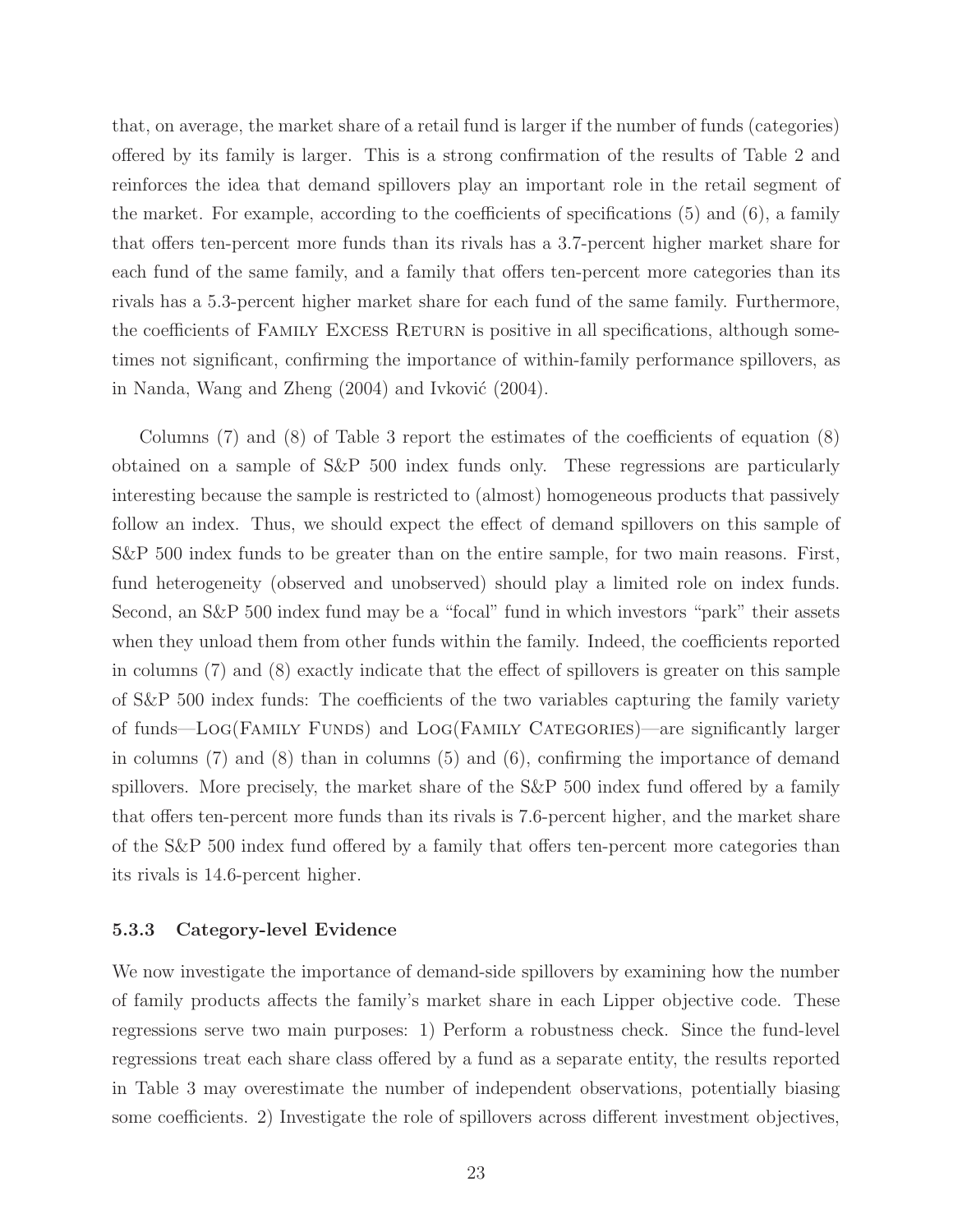rather than across different funds.

With these goals in mind, we estimate the following regression:

# LOG (CAT-FAM MARKET SHARE<sub>kit</sub>) =  $\alpha$ LOG (VARIETY<sub>it</sub>) +  $\beta X_{kit} + \gamma Z_{it} + \zeta_k + \eta_t + \epsilon_{kit}$ . (9)

The dependent variable is the log of the market share of all funds in category k belonging to family i in year t. VARIETY<sub>it</sub> is either FAMILY FUNDS or FAMILY CATEGORIES offered by family i in year t.  $X_{kit}$  is a vector of variables specific to each individual family-category pair, such as the funds' average return, the variance of funds' returns, and the (log of the) age of the category, measured as the age of the oldest active fund.  $Z_{it}$  is a vector of variables specific to each individual family, such as the average return of all funds, the variance of returns of all funds, and the (log of the) age of the family, measured as the age of the oldest active fund.  $\zeta_k$  is a category fixed effect,  $\eta_t$  is a year fixed effect and  $\epsilon_{kit}$  is an idiosyncratic unobserved component.

Table 4 reports IV estimates of the coefficients. Columns (1) to (6) reports the results for all retail category-family pairs. Specifications (1) and (2) do not include category fixed effects; specifications  $(3)$  and  $(4)$  include them; and specifications  $(5)$  and  $(6)$  include fixed effects for each category-year pair. The endogenous variables—i.e., FAMILY FUNDS or FAM-ILY CATEGORIES, and FAMILY-CATEGORY FEES—are instrumented with the *supply-side* shifters used in the fund-level regressions reported in the previous Section. The coefficients of the two variables capturing the family variety of funds—Log(Family Funds) and Log(Family Categories)—are significantly higher than zero in all specifications. The signs of these coefficients indicate that, on average, the market share of a category of funds is larger if the number of funds (categories) offered by its family is larger. This confirms the results of Tables 2 and 3 that demand spillovers play an important role in the retail segment of the market, and indicates that those results were not an artifact of measurement error. In particular, the coefficients of specifications (5) and (6) imply that a family that offers ten-percent more funds than its rivals has a 6.3-percent higher market share for each category of funds of the same family, and a family that offers ten-percent more categories than its rivals has a nine-percent higher market share for each category of funds of the same family.

Columns (7) and (8) of Table 4 report the estimates of the coefficients of equation (9) obtained on the category of S&P 500 index funds only. In these specifications, we use our supply shifters only to instrument the endogenous variables Family Funds or Family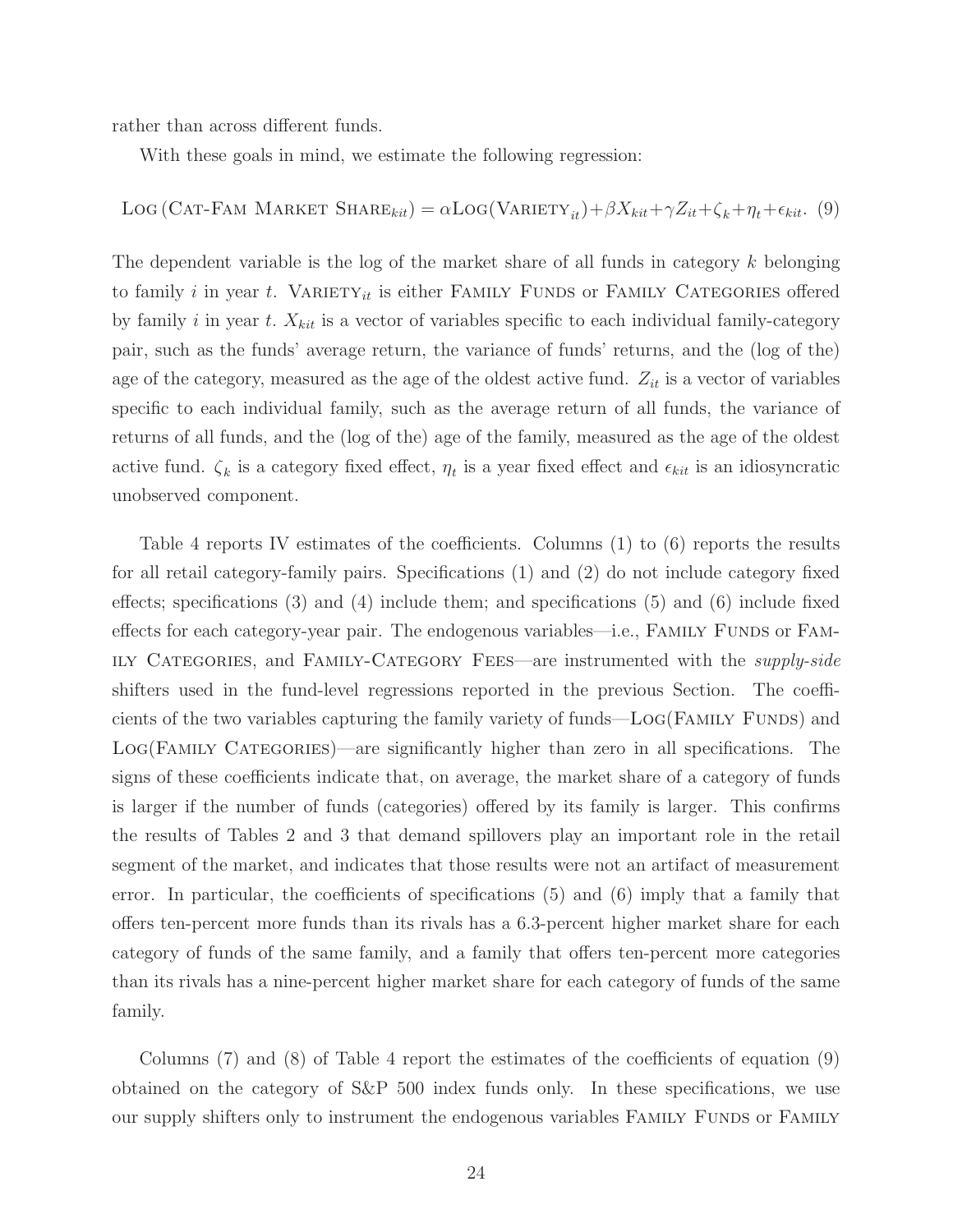CATEGORIES, since instrumenting FAMILY FEES generates unstable results. With this caveat in mind, the coefficients reported in columns (7) and (8) confirm that the effect of spillovers is greater on this sample of  $S\&P$  500 index funds: The coefficients of the two variables capturing the family variety of funds—LOG(FAMILY FUNDS) and LOG(FAMILY CATEGORIES)—are larger in columns  $(7)$  and  $(8)$  than in columns  $(5)$  and  $(6)$ , confirming the importance of demand spillovers. More precisely, the market share of the S&P 500 index category of funds offered by a family that offers ten-percent more funds than its rivals is 11-percent higher, and the market share of the S&P 500 index category of funds offered by a family that offers ten-percent more categories than its rivals is 22-percent higher.

#### 5.4 Demand Spillovers in the Institutional Segment

We now measure the magnitude of demand spillovers in the institutional segment of the market and compare it with the magnitudes estimated previously in the retail segment. This comparison is useful to understanding the differential patterns between the institutional and retail segments highlighted in Figure 3. In particular, Proposition 1 and Corollary 2 of our simple model suggest that these differential patterns are the natural equilibrium outcomes if demand spillovers differ in the two segments of the market.

We investigate the magnitude of demand spillovers in the institutional segment by estimating the same equations  $(7)$ ,  $(8)$  and  $(9)$  on the sample of institutional funds, instrumenting the endogenous variables—i.e., Family Funds or Family Categories and Family FEES—with the same *supply-side* shifters described in Section 5.3.1: total employment in the financial sector; the total number of establishments; the distance of the headquarters from New York City; and the average excess return and average variance of excess returns of rival families.

Table 5 reports the estimates of the coefficients of equation  $(7)$ —i.e., the family-level regressions—on the sample of families of institutional funds. The dependent variable in specifications (1) and (2) is (the log of) the aggregate market share of the family-i.e.,  $LOG(FAMILY MARKET SHARE<sub>it</sub>)$ . The table shows that we cannot statistically reject the hypothesis that the coefficients of the two variables capturing the variety of families' funds— LOG(FAMILY FUNDS) and LOG(FAMILY CATEGORIES)—are lower than one in specifications (1) and (2). Thus, there is no evidence that families that offer more funds (categories) have a proportionally larger market share. This suggests that demand spillovers do not play an important role in the institutional segment, in sharp contrast to the evidence from the retail segment reported in Table 2.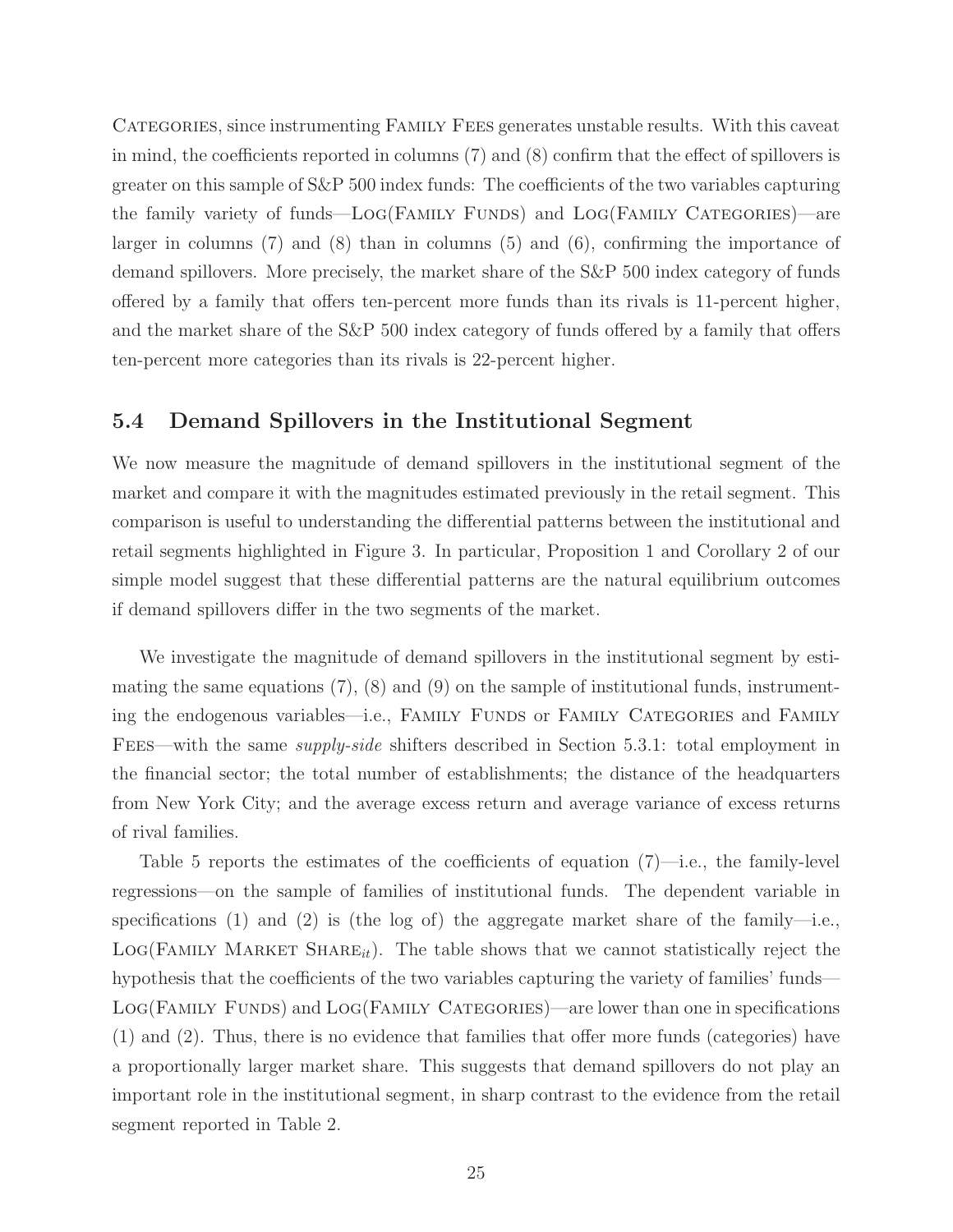Table 6 reports the estimates of the coefficients of equation (8)—i.e., the fund-level regressions—on the sample of institutional funds. The dependent variable in the specifications (1) to (8) is the log of each fund's market share—i.e.,  $LOG(FUND MARKET SHARE<sub>ikit</sub>)$ . The coefficients of the two variables capturing the family variety of funds—Log(Family Funds) and Log(Family Categories)—are negative and/or not significantly different from zero. Thus, these coefficients confirm the results of Table 5: On average, the market share of (and the assets managed by) an institutional fund is not higher when the number of institutional funds (categories) offered by its family is higher. This corroborates that demand spillovers do not play an important role in the institutional segment, in sharp contrast to the evidence from the retail segment reported in Table 3. Moreover, it is interesting to note that the coefficients of all other family-level variables—i.e., FAMILY EXCESS RETURN, FAMILY VARIANCE EXCESS RETURN, and FAMILY TURNOVER—are insignificant in almost all specifications, reinforcing the idea of weaker within-family spillovers in the institutional segment than in the retail segment of the market.

Table 7 reports the estimates of the coefficients of equation (9)—i.e., the category-level regressions—on the sample of institutional funds. The dependent variable in the specifications (1) to (8) is (the log of) each family category's market share—i.e.,  $LOG(CAT-FAM)$ MARKET SHARE<sub>*ikit*</sub>). The coefficients of the two variables capturing the family variety of funds—Log(FAMILY FUNDS) and LOG(FAMILY CATEGORIES)—are again negative and/or not significantly different from zero. Thus, these coefficients confirm that the family market share in a category of funds is not higher when the number of institutional funds (categories) offered by the family is higher. The difference in the signs of the coefficients and/or in their statistical (in)significance across specifications indicates that demand spillovers do not play an important role in the institutional segment, in contrast to the evidence from the retail segment reported in Table 4. Furthermore, the coefficients of all other family-level variables—i.e., FAMILY EXCESS RETURN, FAMILY VARIANCE EXCESS RETURN, and FAMily Turnover—are insignificant in most specifications, providing further evidence that within-family spillovers in the institutional segment are not as relevant as in the retail segment of the market.

#### 5.5 Robustness Checks and Alternative Hypotheses

We now present robustness checks using an alternative set of instruments and discuss in detail two leading alternative hypotheses, presenting arguments against them.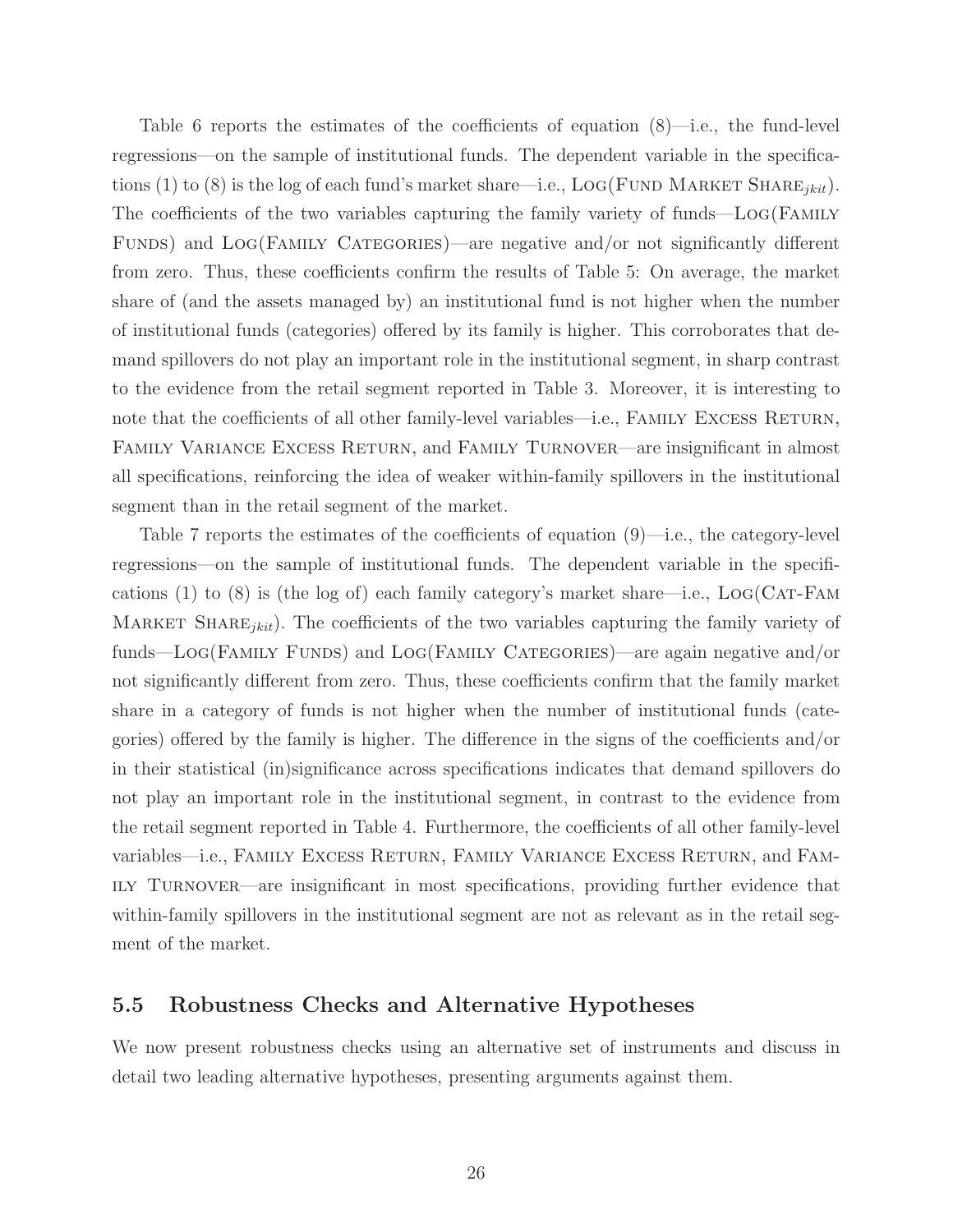Alternative Instruments. We now verify the robustness of the results to several potential concerns about the validity of the instruments. As highlighted in Section 5.3.1, the validity of the instruments relies on two main assumptions: 1) each fund family represents a small fraction of EMPLOYMENT FINANCIAL SECTOR in the cross-section of U.S. counties; and 2) the exclusion restriction that, for example, EMPLOYMENT FINANCIAL SECTOR in Los Angeles or Boston does not *directly* affect the demand and market share of American Funds or Fidelity, whose headquarters are in Los Angeles and Boston, respectively. While, in principle, we could subtract each family's employees from Employment Financial Sector to directly avoid any reverse causality concern, CRSP does not, unfortunately, report this information, and we are not aware of another public dataset that does. Moreover, this alternative procedure would not directly address concerns about the plausibility of our exclusion restriction. Furthermore, another potential concern about our instruments is that families' location is endogenous. For example, EMPLOYMENT FINANCIAL SECTOR could affect the number of family funds—as this paper posits—and other unobserved dimensions of a family's "quality" of offerings, such as financial advice. If this is the case, the estimates of demand spillovers may be biased.

To address all these concerns, in the spirit of the empirical literature on differentiated products following Berry, Levinsohn and Pakes (1995), we use supply-side variables of other families as instruments for each family's endogenous measure of varieties. Specifically, for each family  $i$ , we compute the average EMPLOYMENT FINANCIAL SECTOR, TOTAL ESTABlishments and Distance from NYC of all families whose headquarters are located in a different county than family  $i$ , and we use those as instruments for FAMILY FUNDS and FAMILY CATEGORIES of family  $i$ . In oligopoly markets, these are valid instruments since rival families' cost shifters affect equilibrium best-responses and, thus, families' equilibrium characteristics, such as product varieties. In addition, by construction, these instruments do not suffer from reverse causality and do not directly affect families' demands and market shares. Moreover, as the empirical literature on differentiated products since Berry, Levinsohn and Pakes (1995) advocates, they are arguably uncorrelated with each family's unobservable characteristics.

Table 8 reports the second stage of the family-level regressions using these alternative instruments. Columns  $(1)$  and  $(2)$  refer to retail funds, columns  $(3)$  and  $(4)$  to institutional funds. The Table shows that the estimates of the coefficients are almost identical to those reported in Tables 2 and 5, respectively, indicating that our results are robust to potential concerns about the validity of the instruments.

We have also performed the fund-level and category-level regressions using this alternative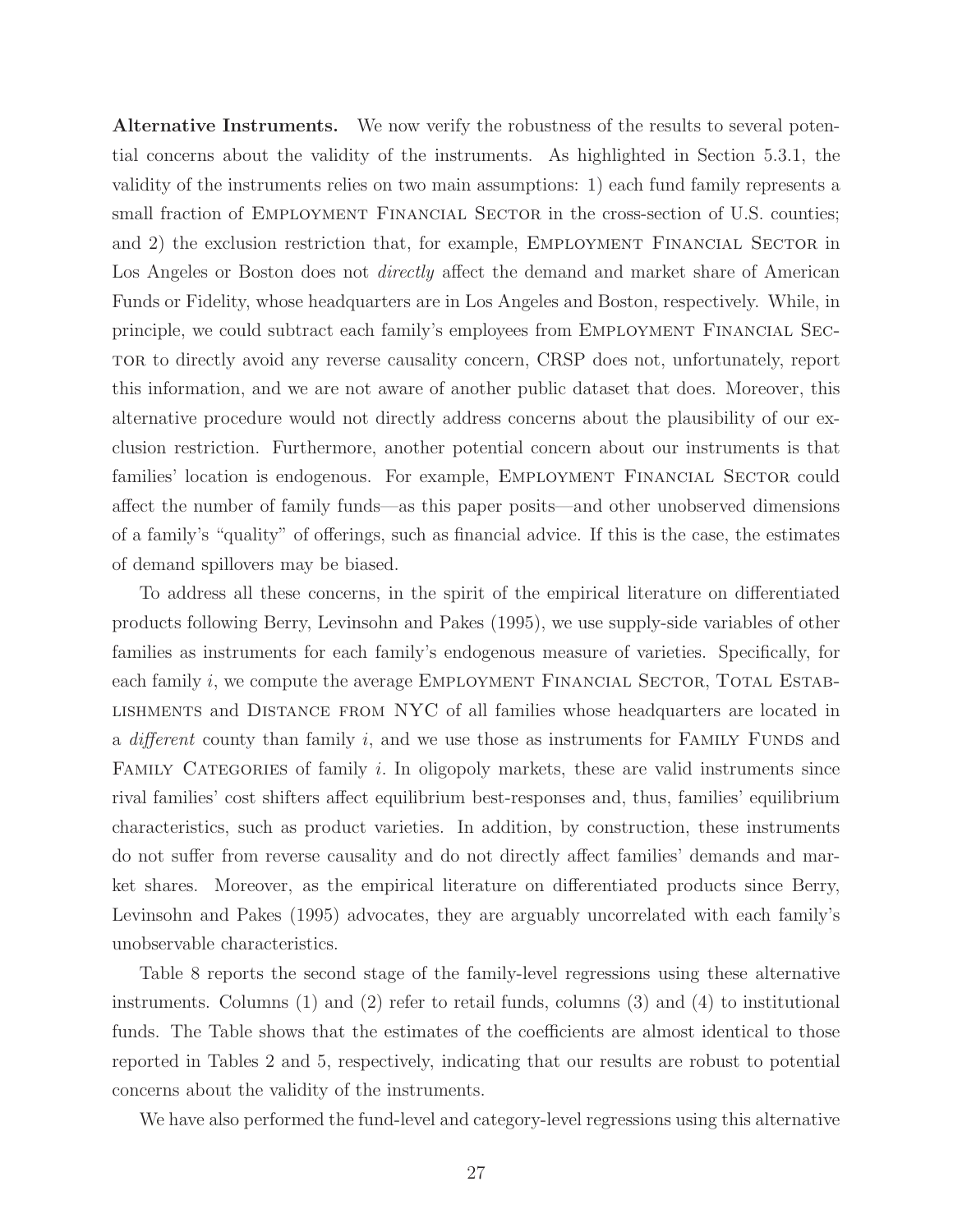set of instruments. The results (omitted) confirm that, on average, the market share of a fund or of a family's category of funds is larger if the number of funds (categories) offered by its family is larger in the retail segment, but not in the institutional segment. These additional checks further corroborate the robustness of our results on the importance of demand spillovers in the retail segment, but not in the institutional segment.

Economies of Scale and Scope. Khorana and Servaes (1999) suggest that economies of scale and scope are important in the mutual fund industry. These economies may induce larger families to launch more new funds, and they may also constitute a barrier to entry for new families, thus potentially explaining some of the empirical patterns documented. Similarly, in an influential paper, Schmalensee (1978) argues that incumbent firms may choose to offer multiple products in order to "fill the product space," thus crowding out additional entrants. (Bonanno, 1987, analyzes Schmalensee's argument, showing that incumbents deter entry through product *specification*, rather than through product *proliferation*.)

While economies of scale and scope are key features that shape competitive outcomes in the mutual fund industry, we reiterate that our empirical model identifies investors' demand, since the instruments used in our empirical model exploit exogenous supply-side shifters of the number of funds and number of categories offered by each family. In addition, our analysis reveals striking differences between the retail and institutional segments of the market. All supply-side factors—including economies of scale and scope—should not differ between retail and institutional funds. Moreover, our results stand when we restrict our analysis to (almost) homogenous products such as  $S\&P 500$  index funds. Furthermore, several families offer funds in both the retail and the institutional segments of the market, presumably sharing any costs savings due to lower research, product development, and administrative costs. Thus, it is not clear why the two segments of the market exhibit such stark differences. But our argument rests on demand spillovers, and we highlighted in Section 3 why these spillovers differ between the retail and institutional segments.

Advertising and Research Expenditures. Sutton's (1991 and 1998) seminal work focuses on two main types of endogenous sunk costs: advertising and research outlays. Thus, a natural question is whether these costs can account for the empirical patterns documented. In particular, Park (2008) documents that advertising expenditure has increased over time in the mutual fund industry (in particular, for no-load funds), and this increase may have fostered concentration. However, it is unlikely that this alternative hypothesis can explain all our empirical findings, for several reasons. First, we wish to emphasize that our empirical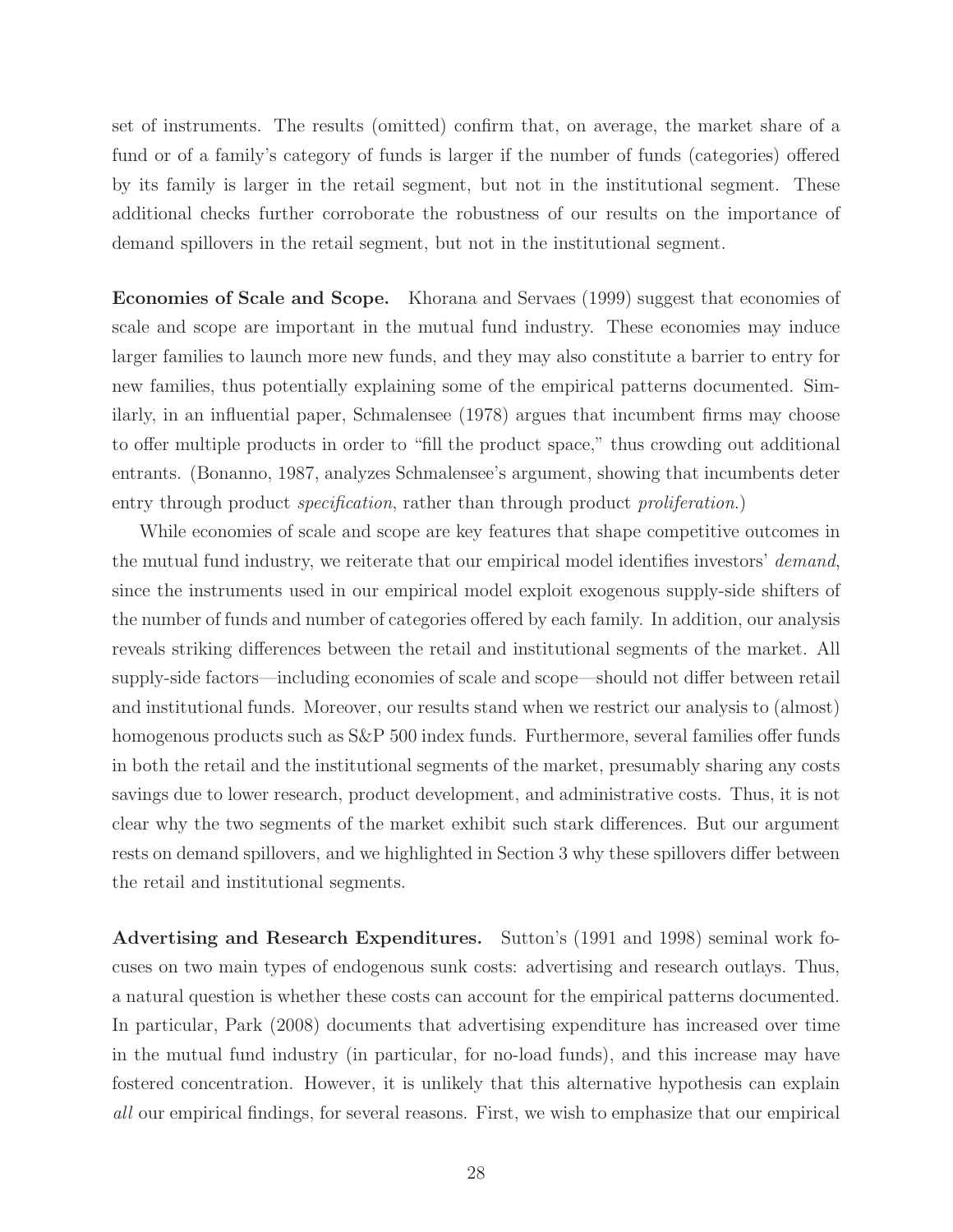model is designed to precisely control for spurious correlations due to unobserved factors, including advertising and research expenditures. In particular, the instruments that we employ in the empirical analysis exploit exogenous variations in the number of funds and number of categories offered. Second, many families offer funds in both the retail and the institutional segments of the market, and, presumably, the effects of advertising and research (in particular) are not confined to a single segment of the market. Thus, it is not immediately obvious why market conduct and market structure respond differently to the same input. Third, and perhaps most important, Gallaher, Kaniel and Starks (2009) investigate patterns of advertising in the mutual fund industry and find that families with funds in more objective classes advertise less than families with fewer objectives. Hence, if advertising were the key determinant of market structure and concentration in the retail segment, their finding would imply that families with funds in more objective classes should have a *larger* market share, in sharp contrast to the results of our analysis of Section 5.3.1. Thus, we conclude that advertising and research expenditures cannot explain our empirical findings.

# 6 Conclusions

This paper investigates, both theoretically and empirically, the role of demand for firms' product varieties and demand spillovers in determining market conduct and market structure in the mutual fund industry. The model adapts Sutton's (1991) endogenous sunk costs theory, highlighting that the magnitude of spillovers determines the industry equilibrium. If demand for firms' product portfolios and, thus, demand spillovers are strong, competition induces families to offer a large number of funds rather than low fees. As a result, the industry remains concentrated even in large markets. Instead, if demand for firms' product portfolios and spillovers are weak, the number of funds that each family offers is limited, fees are lower, and the industry is more fragmented in larger markets.

Aggregate empirical patterns reveal striking differences between the retail and institutional segments of the market: in the retail segment, families offer more funds; funds have higher fees; the market is more concentrated and the total number of funds is larger than in the institutional segment. These patterns are exactly the outcomes predicted by the theoretical model if spillovers are stronger in the retail than in the institutional segment. Indeed, the empirical analysis provides strong evidence that these spillovers are stronger in the retail segment of the market.

The ideas of this paper are potentially useful in understanding several market outcomes in all industries in which consumers prefer to purchase from a single supplier (banking,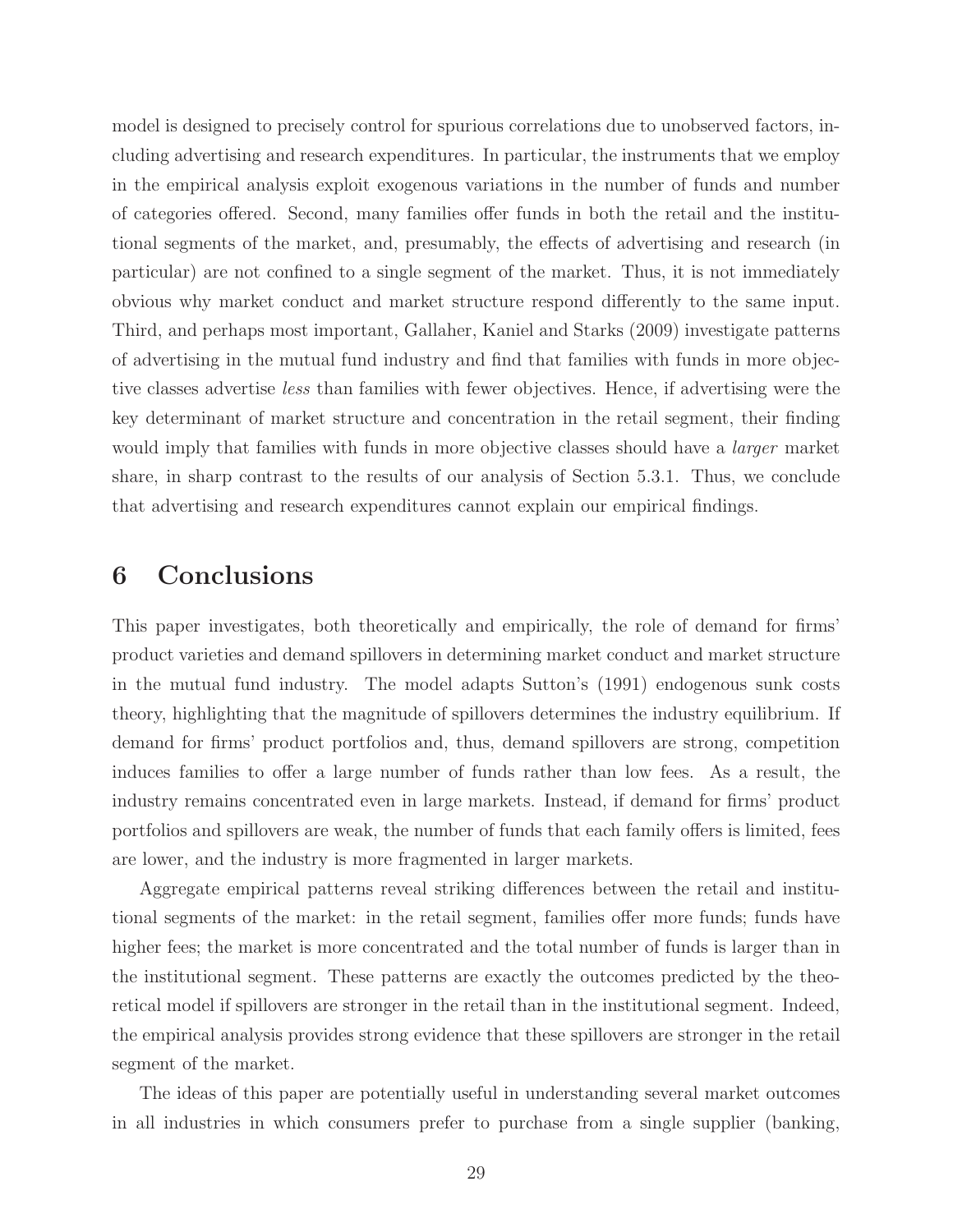commercial aircraft, supermarkets, etc.). For example, an interesting question, left for future research, is what are the determinants and the effects of mergers in such markets.

# A First-stage Regressions

Table A1 reports the results of the first-stage regressions of the endogenous variables Family FUNDS—i.e., the total number of funds offered by a family—or FAMILY CATEGORIES—i.e., the total number of categories/investment objectives in which a family offers at least one fund—offered by family i in year t in the respective segment (retail or institutional) on the following instruments: EMPLOYMENT FINANCIAL SECTOR, the total employment in the financial sector in the same county in which the family has its headquarters; TOTAL Establishments, the number of establishments in the same county in which the family has its headquarters; Distance from NYC, the distance of the family headquarters' address from New York City; AVERAGE EXCESS RETURN OTHER FAMILIES, the average FAMILY Excess Return of all other families; and Average Variance Excess Return Other FAMILIES, the average FAMILY VARIANCE EXCESS RETURN of all other families. Specifications (1) and (3) refer to retail funds, and specifications (2) and (4) refer to institutional funds.

The signs of the coefficients of the instruments are largely as expected. In particular, on average, a larger employment in the financial sector, relative to the total employment, in the same county in which the family has its headquarters corresponds to a larger number of funds or to a larger number of categories offered by the family. This is true in both the retail and institutional segments. Moreover, the instruments are jointly significant: the F-tests are equal to 24.06, 14.07, 23.91, and 13.22, respectively, in specifications  $(1)-(4)$ .

To appreciate the magnitude implied by the coefficients, we construct the fitted number of funds from the coefficients of column (1). These fitted values imply, for example, that the average number of funds offered by a family whose headquarters are in New York, NY is twice as large as a family's whose headquarters are in Austin, TX: 33 funds versus 16.6 funds.

# References

[1] Agnew, J., P. Balduzzi and A. Sundén, "Portfolio Choice and Trading in a Large  $401(k)$ Plan," American Economic Review, Vol. 93, No. 1 (March, 2003), pp. 193-205.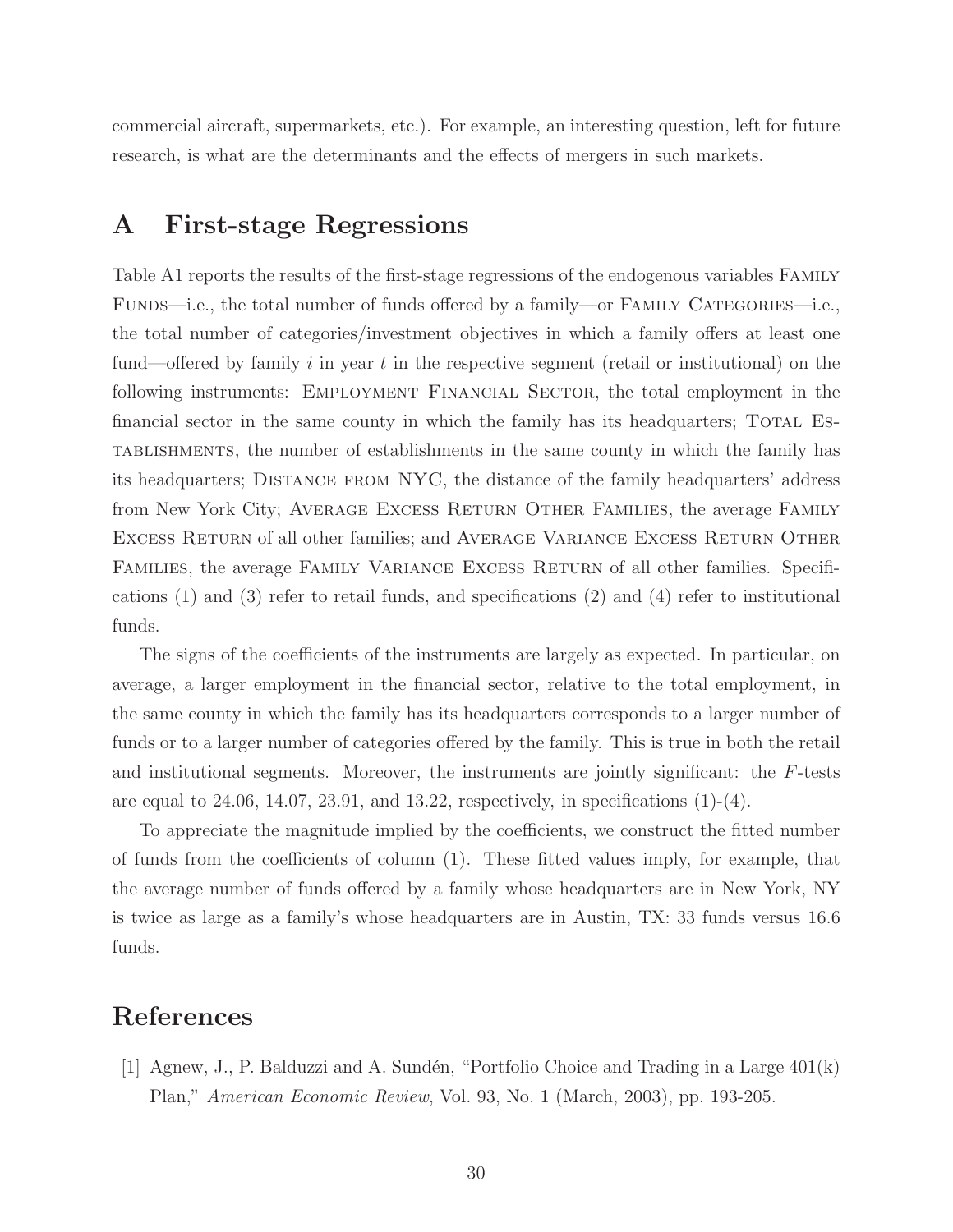- [2] Berry, S., "Estimating Discrete-Choice Models of Product Differentiation," The RAND Journal of Economics, Vol. 25, No. 2 (Summer, 1994), pp. 242-262.
- [3] Berry, S., A. Pakes and J. Levinsohn, "Automobile Prices in Market Equilibrium," Econometrica, Vol. 60, Issue 4 (July, 1995), pp. 889-917.
- [4] Berry, S. and J. Waldfogel, "Product Quality and Market Size," Journal of Industrial Economics, Vol. 58, Issue 1 (March, 2010), pp. 1-31.
- [5] Bonanno, G., "Location Choice, Product Proliferation and Entry Deterrence," The Review of Economic Studies, Vol. 54, No. 1 (Jan., 1987), pp. 37-45.
- [6] Borenstein, S., "Hubs and High Fares: Dominance and Market Power in the U.S. Airline Industry," *The RAND Journal of Economics*, Vol. 20, No. 3 (Autumn, 1989), pp. 344-365.
- [7] Borenstein, S., "The Dominant-Firm Advantage in Multiproduct Industries: Evidence from the U. S. Airlines," The Quarterly Journal of Economics, Vol. 106, No. 4 (Nov., 1991), pp. 1237-1266.
- [8] Cohen, L. and B. Schmidt, "Attracting Flows by Attracting Big Clients," Journal of Finance, Vol. 64, Issue 5 (Oct., 2009), pp. 2125-2151.
- [9] Choi, J., D. Laibson and B. Madrian, "Plan Design and 401(k) Savings Outcomes," National Tax Journal, Vol. LVII, No. 2 (June, 2004), pp. 275-298.
- [10] Christoffersen, S. and S. Sarkissian, "City Size and Fund Performance," Journal of Financial Economics, Volume 92, Issue 2 (May 2009), pp. 252-275.
- [11] Draganska, M. and D.C. Jain, "Product-Line Length as a Competitive Tool," Journal of Economics and Management Strategy, Vol. 14, Issue 1 (Jan., 2005), pp. 1-28.
- [12] Economides, N., "Desirability of Compatibility in the Absence of Network Externalities," American Economic Review, Vol. 79, No. 5 (Dec., 1989), pp. 1165-1181.
- [13] Ellickson, P., "Quality Competition in Retailing: A Structural Analysis," International Journal of Industrial Organization, Vol. 24, Issue 3 (May, 2006), pp. 521-540.
- [14] Ellickson, P., "Does Sutton Apply to Supermarkets?" The RAND Journal of Economics, Vol. 38, No. 1 (Mar., 2007), pp. 43-59.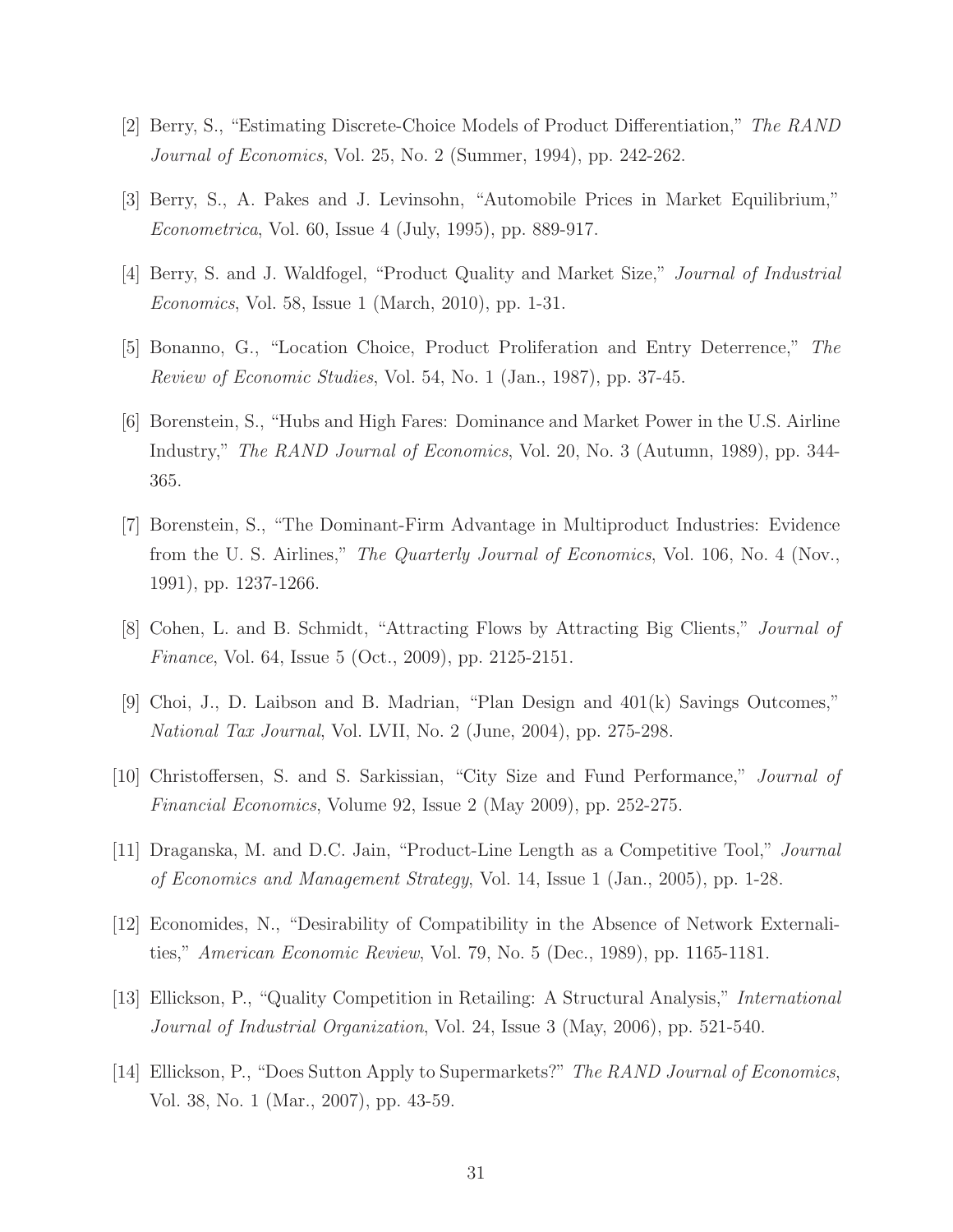- [15] Employee Benefit Research Institute, "Total Individual Account Retirement Plan Assets, by Demographics, 2004." (2008).
- [16] Elton, E. J., M. J. Gruber and C. R. Blake, "The adequacy of investment choices offered by 401K plans," *Journal of Public Economics*, Vol. 90, Issue 6-7 (Aug., 2006), pp 1299-1314.
- [17] Fujita, M., P. Krugman and A. Venables, The Spatial Economy, MIT Press, Cambridge, 1999.
- [18] Gallaher, S., R. Kaniel and L. Starks, "Advertising and Mutual Funds: From Families to Individual Funds," mimeo, (2009).
- [19] Gil-Bazo, J. and P. Ruiz-Verd´u, "The Relation between Price and Performance in the Mutual Fund Industry," *Journal of Finance*, Vol. 64, No. 5 (Oct., 2009), pp. 2153-2183.
- [20] Gowrisankaran, G. and J. Krainer, "Entry and Pricing in a Differentiated Products Industry: Evidence from the ATM Market," The RAND Journal of Economics, Vol. 42, Issue 1 (Spring, 2011).
- [21] Gremillion, L., Mutual Fund Industry Handbook, John Wiley and Sons, Hoboken, 2005.
- [22] Holmes, T. J. and J. J. Stevens, "Geographic Concentration and Establishment Scale," Review of Economics and Statistics, Vol. 84, No. 4 (Nov., 2002), pp. 682-690.
- [23] Hortaçsu, A. and C. Syverson, "Product Differentiation, Search Costs, and Competition in the Mutual Fund Industry: A Case Study of S&P 500 Index Funds," Quarterly Journal of Economics, Vol. 119, No. 2 (May 2004), pp. 403-456.
- [24] Huberman, G. and W. Jiang, "Offering vs. choice by 401(k) plan participants: Equity exposure and number of funds," *Journal of Finance*, Vol. 61, Issue 2 (April, 2006), pp. 763-801.
- [25] Ivković, Z., "Spillovers in Mutual Fund Families: Is Blood Thicker than Water?" mimeo, University of Illinois, (2004).
- [26] Kadiyali, V., N. Vilcassim, and P. Chintagunta, "Product line extensions and competitive market interactions: An empirical analysis," Journal of Econometrics, Vol. 89, Issues 1-2 (Nov., 1998), pp. 339-363.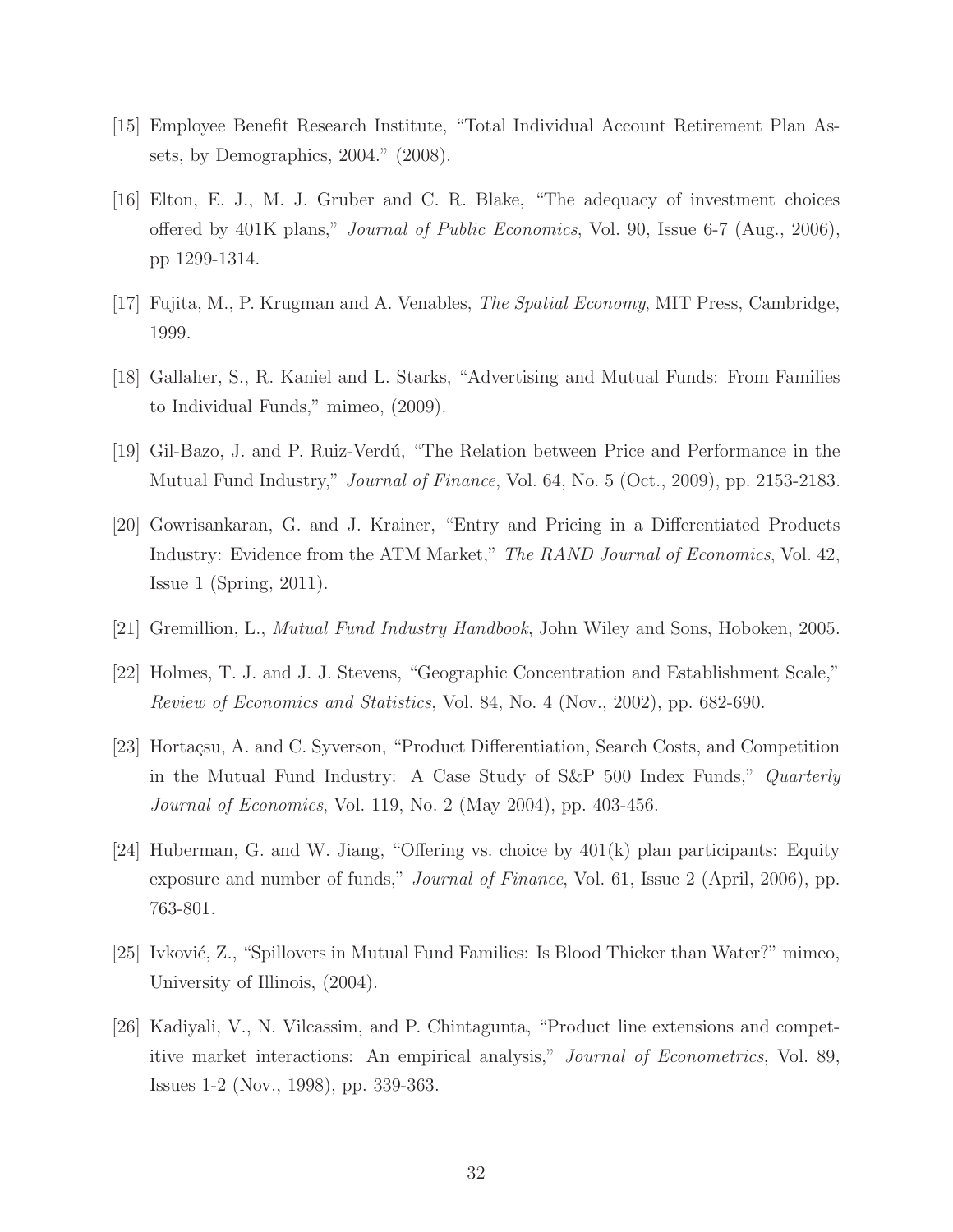- [27] Katz, M. L., and C. Shapiro, "Network Externalities, Competition, and Compatibility," The American Economic Review, Vol. 75, No. 3 (Jun., 1985), pp. 424-440.
- [28] Katz, M. L., and C. Shapiro, "Systems Competition and Network Effects," Journal of Economic Perspectives, Vol. 8, No. 2 (Spring, 1994), pp. 93-115.
- [29] Khorana, A. and H. Servaes, "The Determinants of Mutual Funds Starts," The Review of Financial Studies, Vol. 12, No. 5 (Winter, 1999), pp. 1043-1074.
- [30] Khorana, A. and H. Servaes, "Competition and Conflicts of Interests in the U.S. Mutual Fund Industry," mimeo, (2007).
- [31] Klemperer, P., "Competition when Consumers have Switching Costs: An Overview with Applications to Industrial Organization, Macroeconomics, and International Trade, " The Review of Economic Studies, Vol. 62, No. 4 (Oct., 1995), pp. 515-539.
- [32] Klemperer, P. and A. J. Padilla, "Do Firms' Product Lines Include Too Many Varieties?" The RAND Journal of Economics, Vol. 28, No. 3 (Autumn, 1997), pp. 472-488.
- [33] Knittel, C. and V. Stango, "Incompatibility, Product Attributes and Consumer Welfare: Evidence from ATMs," B.E. Journal of Economic Analysis and Policy, Vol. 8 : Issue 1 Advances, (Jan., 2008), Article 1.
- [34] Knittel, C. and V. Stango, "How does Incompatibility Affect Prices: Evidence from ATMs," Journal of Industrial Economics, Vol. 57, Issue 3 (Sept., 2009), pp. 557-582.
- [35] Lancaster, K., Variety, Equity, and Efficiency, Columbia University Press, New York, 1979.
- [36] Lederman, M., "Do Enhancements to Loyalty Programs Affect Demand? The Impact of International Frequent Flyer Partnerships on Domestic Airline Demand," The RAND Journal of Economics, Vol. 38, No. 4 (Winter, 2007), pp. 1134-1158.
- [37] Lederman, M., "Are Frequent Flyer Programs a Cause of the 'Hub Premium'?" Journal of Economics and Management Strategy, Vol. 17, Issue 1 (Spring, 2008), pp. 35-66.
- [38] McFadden, D., "Conditional Logit Analysis of Qualitative Choice Behavior." In P. Zarembka, ed., Frontiers in Econometrics, New York: Academic Press, 1974.
- [39] Massa, M., "Why so many mutual funds? Mutual funds, market segmentation and financial performance," mimeo, Insead, (1997).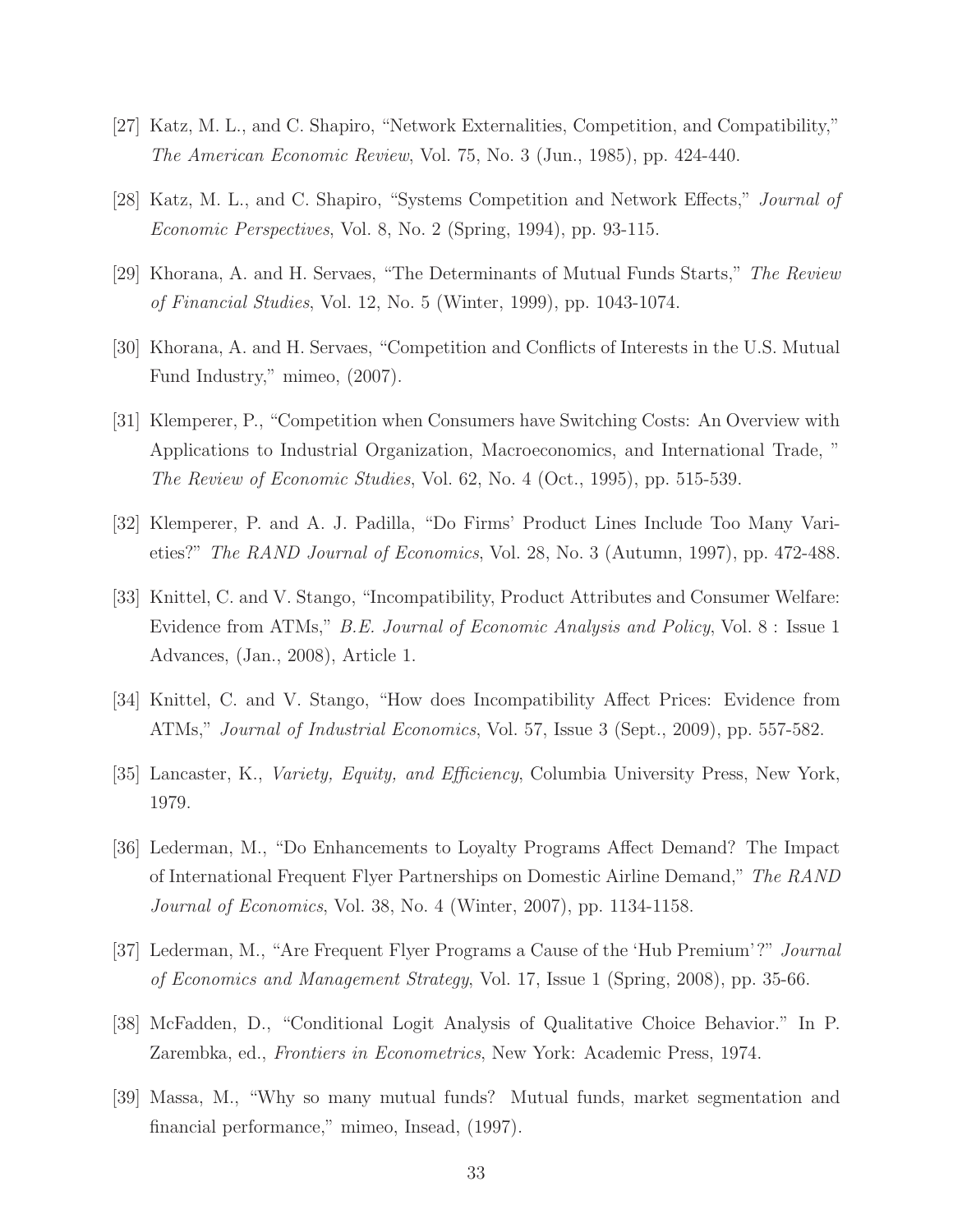- [40] Massa, M., "How do family strategies affect fund performance? When performancemaximization is not the only game in town," *Journal of Financial Economics*, Vol. 67, Issue 2 (Feb., 2003), pp. 249-304.
- [41] Matutes, C. and P. Regibeau, "Mix and Match": Product Compatibility without Network Externalities," *The RAND Journal of Economics*, Vol. 19, No. 2 (Summer, 1988), pp. 221-234.
- [42] Nanda, V., Z. J. Wang and L. Zheng, "Family Values and the Star Phenomenon: Strategies of Mutual Fund Families," The Review of Financial Studies, Vol. 17, No. 3 (Autumn, 2004), pp. 667-698.
- [43] Nanda, V., Z. J. Wang and L. Zheng, "The ABCs of mutual funds: On the introduction of multiple share classes," Journal of Financial Intermediation, Vol. 18, Issue 3 (July, 2009), pp. 329-361.
- [44] Park, M., "Advertising and Market Share Dynamics," mimeo, University of Minnesota, (2008).
- [45] Pollet, J. and M. Wilson, "How Does Size Affect Mutual Fund Behavior?" Journal of Finance, Vol. 63, Issue 6 (Dec., 2008), pp. 2941-2969.
- [46] Rochet J. C. and J. Tirole, "Platform Competition in Two-sided Markets," Journal of the European Economic Association, Vol. 1, No. 4 (Jun., 2003), pp. 990-1029.
- [47] Rysman, M., "Competition between Networks: A Study of the Market for Yellow Pages," The Review of Economic Studies, Vol. 71, No. 2 (Apr., 2004), pp. 483-512.
- [48] Schmalensee, R., "Entry deterrence in the ready-to-eat breakfast cereal industry," The Bell Journal of Economics, Vol. 9, No. 2 (Autumn, 1978), pp. 305-327.
- [49] Shaked, A. and J. Sutton, "Multiproduct firms and market structure," The RAND Journal of Economics, Vol. 21, No.1 (Spring, 1990), pp. 305-327.
- [50] Sialm, C. and L. Starks, "Mutual Fund Tax Clienteles," mimeo, University of Texas-Austin, (2009).
- [51] Sirri, E. and P. Tufano, "Costly Search and Mutual Fund Flows," Journal of Finance, Vol. 53, No. 5 (Oct., 1998), pp. 1589-1622.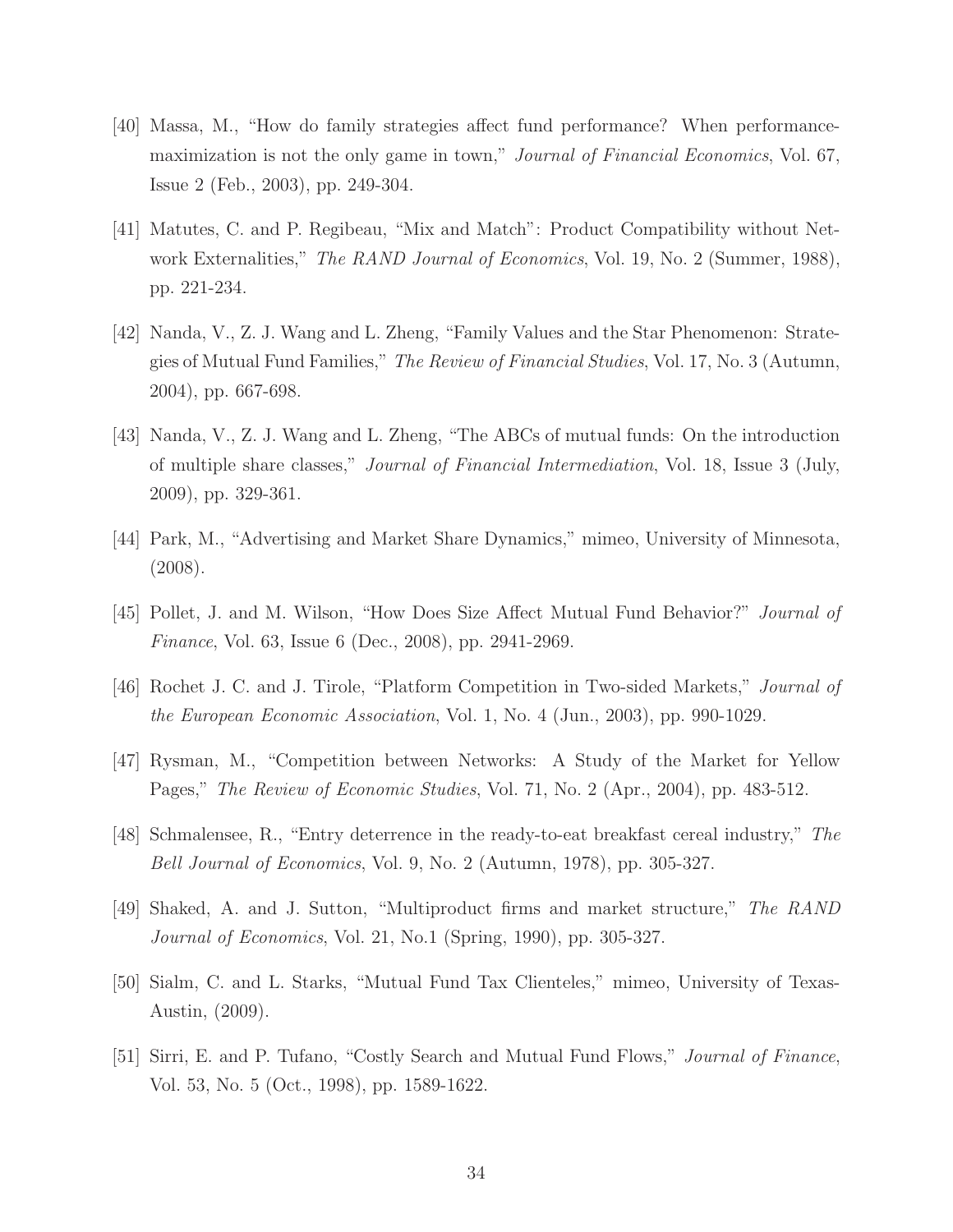- [52] Sirri, E. and P. Tufano, "Competition and Change in the Mutual Fund Industry," in Samuel L. Hayes, ed., Financial Services: Perspectives and Challenges, Boston: Harvard Business School Press, 1993.
- [53] Starks, L. and M. Yates, "Reputation and Mutual Fund Choice," mimeo, University of Texas-Austin, (2008).
- [54] Sutton, J., Sunk Costs and Market Structure, MIT Press, Cambridge, 1991.
- [55] Sutton, J., Technology and Market Structure, MIT Press, Cambridge, 1998.
- [56] Wahal, S. and A. Wang, "Competition Among Mutual Funds," Journal of Financial Economics, Vol. 99, Issue 1 (Jan., 2011), pp. 40-59.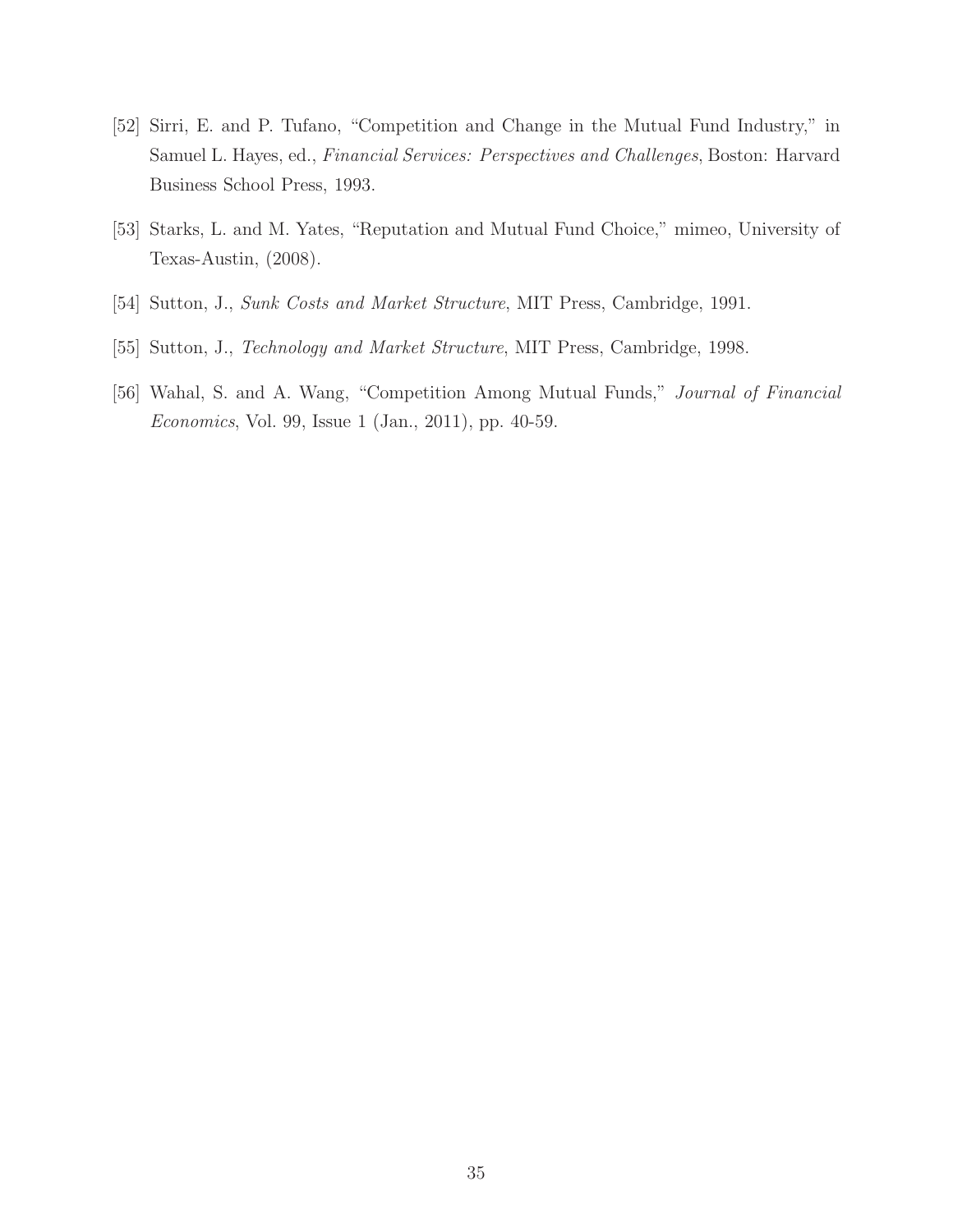RETAIL FUNDS INSTITUTIONAL FUNDS Mean St. Dev. Mean St. Dev FUND MARKET SHARE .0106 .0558 .0207 .0993 FUND FEES .0192 .0080 .0099 .0046 FUND AGE 3.043 8.695 6.868 4.936 FUND RETURN 1.076 .1782 1.0869 .1674 FUND TURNOVER 1.044 2.022 .9587 1.129 FAMILY FUNDS 120.0 93.71 60.57 58.84 FAMILY CATEGORIES 26.8 15.90 18.54 9.90 Family Excess Return −.0050 .0670 −.0003 .0437 Family Variance Excess Return .0117 .0706 .0059 .0233 Family Turnover .8463 .8601 .8540 .6097 Employment Financial Sector 122, 397 117, 365 121, 274 113, 971 Total Establishments 53, 661 48, 473 59, 889 59, 373 WAGE (\$1,000) 54.8 18.0 53.8 18.6 Wage Financial Sector (\$1,000) 109.4 60.9 108.5 63.4 DISTANCE FROM NEW YORK 11.4 15.1 13.3 16.8  $\#\text{ Obs}$  66, 271 22, 524

Table 1: Summary Statistics

Notes: This table provides summary statistics of the variables used in the empirical analysis. Most fund variables follow the exact definition of the CRSP Mutual Fund Database. CRSP classifies each fund as retail or institutional fund, and we follow this definition. Fund Market Share is the market share of a fund in a given year, equal to  $\frac{100*FUND TNA_{jt}}{\sum_j FUND TNA_{jt}}$  where FUND TNA is the fund's total net assets. FUND FEES are equal to regular expenses, plus one seventh of front- and rear-end fees charged by the family. FUND AGE is the number of years since the fund was established. FUND RETURN is the annual return of the fund. FUND TURNOVER is the fund turnover ratio, expressed as a percentage of the fund. FAMILY FUNDS is the number of funds offered by the fund family. FAMILY CATEGORIES is the number of Lipper categories in which the fund family offers at least one fund. FAMILY EXCESS RETURN is the asset-weighted, objectiveadjusted average family abnormal return. FAMILY VARIANCE OF EXCESS RETURN is the asset-weighted, objective-adjusted variance of family abnormal returns. Family Turnover is the asset-weighted average turnover across all the family's funds. TOTAL ESTABLISHMENTS is the number of establishments in the county corresponding to the zip code of the family address reported in CRSP. EMPLOYMENT FINANCIAL SECTOR is the total employment in the financial sector in the county corresponding to the zip code of the family address reported in CRSP. Wage is total payroll divided by total employment in the county corresponding to the zip code of the family address reported in CRSP. WAGE FINANCIAL SECTOR is total payroll in the financial sector divided by Employment Financial Sector in the county corresponding to the zip code of the family address reported in CRSP. These last four variables are obtained from the County Business Patterns. Distance from New York is the distance of the family address from New York City. All data refer to the years from 1999 to 2007.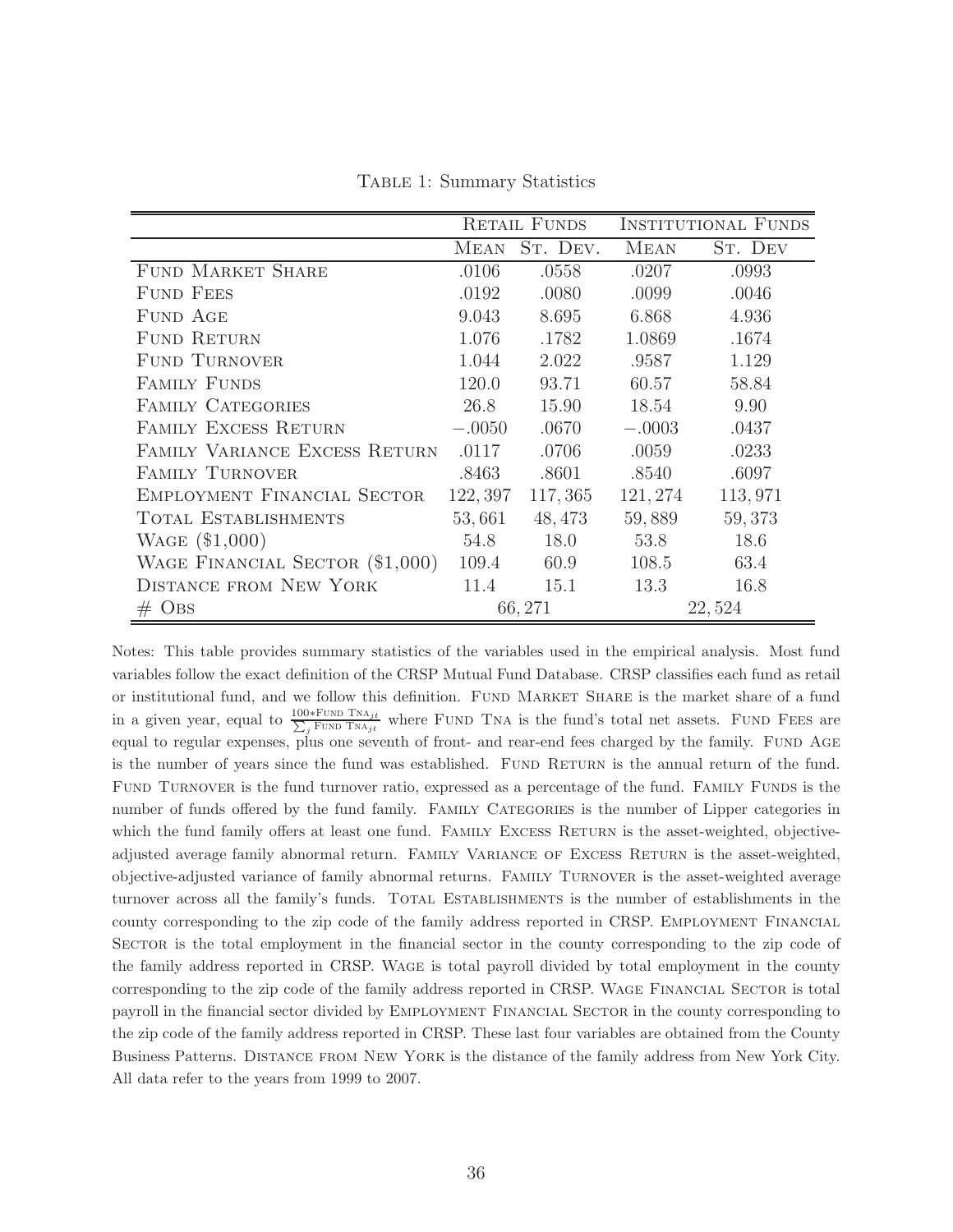|                               | 1          | $^{(2)}$  |
|-------------------------------|------------|-----------|
| LOG (FAMILY FUNDS)            | 1.4816     |           |
|                               | (.2003)    |           |
| LOG (FAMILY CATEGORIES)       |            | 2.0126    |
|                               |            | (.2962)   |
|                               | $-2.9583$  | $-2.6735$ |
| LOG(FAMILY FEES)              | (.5871)    | (.6467)   |
| <b>FAMILY AGE</b>             | .0330      | .0248     |
|                               | (.0092)    | (.0089)   |
| <b>FAMILY EXCESS RETURN</b>   | .9222      | .9911     |
|                               | (.3150)    | (.3397)   |
| FAMILY VARIANCE EXCESS RETURN | .2458      | .2581     |
|                               | (.3139)    | (.3244)   |
|                               | .0143      | .0128     |
| <b>FAMILY TURNOVER</b>        | (.0394)    | (.0412)   |
| YEAR FIXED EFFECTS            | <b>YES</b> | YES       |
| $#$ OBS                       | 3,753      | 3,753     |
| FAMILIES                      | 528        | 528       |

Table 2: Demand Spillovers: Family Regressions, Retail Segment

Notes: This table reports the results of Instrumental Variable regressions that investigate whether a family that offers more funds or categories than its rivals in the retail segment has a proportionally larger market share in the retail segment. Each observation corresponds to a family-year pair. The dependent variable is Log(Family Market Share), the log of a family's aggregate market share. All independent variables are defined in Section 5.1. The endogenous variables FAMILY FUNDS, FAMILY CATEGORIES, and FAMILY Fees are instrumented using the instruments described in the text. All regressions further include year fixed effects. The data refer to the years from 1999 to 2007. Standard errors in parentheses are clustered at the fund family level.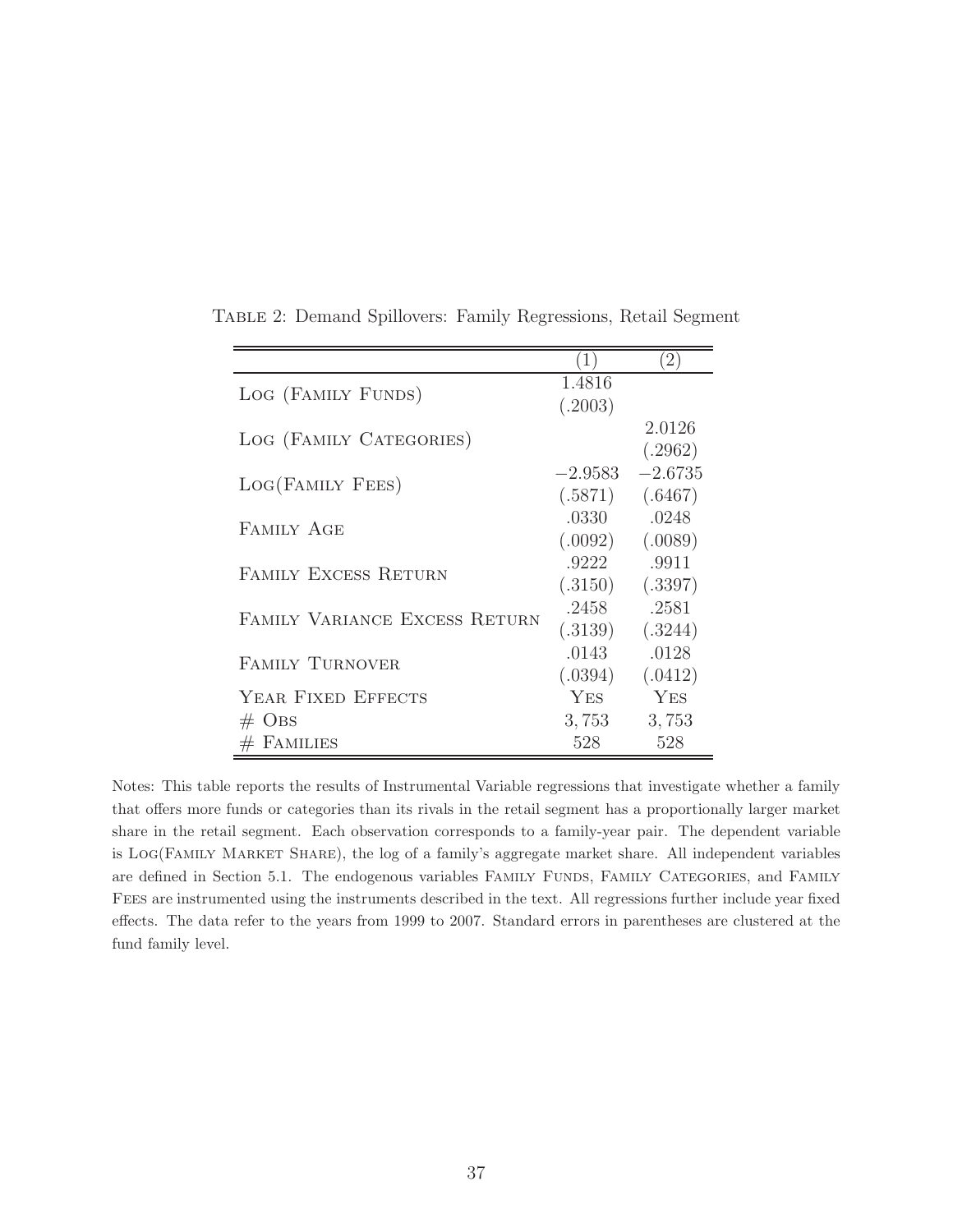|                               | (1)            | (2)            | (3)            | (4)            | (5)       | (6)       | (7)       | (8)       |
|-------------------------------|----------------|----------------|----------------|----------------|-----------|-----------|-----------|-----------|
| LOG (FAMILY FUNDS)            | .2479          |                | .4087          |                | $.3757\,$ |           | .7692     |           |
|                               | (.0936)        |                | (.1060)        |                | (.1077)   |           | (.4042)   |           |
| LOG (FAMILY CATEGORIES)       |                | .3170          |                | .6008          |           | .5345     |           | 1.4686    |
|                               |                | (.1365)        |                | (.1608)        |           | (.1622)   |           | (.7969)   |
|                               | $-1.8956$      | $-1.8237$      | $-4.0068$      | $-3.8006$      | $-2.2786$ | $-2.0771$ | $-1.2280$ | $-1.2394$ |
| Log(FUND FEES)                | .2639)         | (.2628)        | (.6715)        | (.6625)        | (.8219)   | (.7934)   | (.3137)   | (.3103)   |
|                               | 1.3359         | 1.3239         | .6554          | .6524          | 1.0942    | 1.1086    |           |           |
| FUND RETURN                   | (.1043)        | (.1040)        | (.0636)        | (.0635)        | (.1441)   | (.1413)   |           |           |
| <b>FUND TURNOVER</b>          | $-.0480$       | $-.0428$       | $-.0518$       | $-.0459$       | $-.0630$  | $-.0555$  |           |           |
|                               | (.0118)        | (.0105)        | (.0118)        | (.0121)        | (.0112)   | (.0117)   |           |           |
| FUND AGE                      | .0830          | .0823          | .0724          | .0711          | .0866     | .0861     | .1753     | .1504     |
|                               | (.0050)        | (.0051)        | (.0065)        | (.0067)        | (.0077)   | (.0078)   | (.0325)   | (.0364)   |
| FAMILY EXCESS RETURN          | 1.2196         | 1.2279         | .3956          | .4354          | 1.1267    | 1.1651    | 2.2998    | 2.5717    |
|                               | (.3058)        | (.3053)        | (.4213)        | (.4203)        | (.4698)   | (.4637)   | (1.9101)  | (2.1219)  |
| FAMILY VARIANCE EXCESS RETURN | $-.2237$       | $-.2350$       | .2569          | .2531          | $-.1697$  | $-.1909$  | $-3.0000$ | $-1.3135$ |
|                               | (.2664)        | (.2448)        | (.2433)        | (.2403)        | (.2717)   | (.2705)   | (3.9430)  | (4.9756)  |
| FAMILY TURNOVER               | .0453          | .0475          | .0428          | .0587          | .0096     | .0218     | $-.9059$  | $-.8483$  |
|                               | (.0536)        | (.0550)        | (.0610)        | (.0632)        | (.0605)   | (.0630)   | (.4624)   | (.4671)   |
| YEAR FIXED EFFECTS            | YES            | YES            | YES            | YES            | N/A       | N/A       | YES       | YES       |
| <b>CATEGORY FIXED EFFECTS</b> | N <sub>O</sub> | N <sub>O</sub> | YES            | YES            | N/A       | N/A       | N/A       | N/A       |
| CATEGORY-YEAR FIXED EFFECTS   | N <sub>O</sub> | N <sub>O</sub> | N <sub>O</sub> | N <sub>O</sub> | YES       | YES       | N/A       | N/A       |
| $#$ OBS                       | 66, 271        | 66, 271        | 66, 271        | 66, 271        | 66, 271   | 66, 271   | 497       | 497       |
| $#$ FUNDS                     | 10,768         | 10,768         | 10,768         | 10,768         | 10,768    | 10,768    | 78        | 78        |

Table 3: Demand Spillovers: Fund Regressions, Retail Segment

Notes: This table reports the results of Instrumental Variable regressions that investigate whether a retail fund whose family offers more funds or categories than its rivals in the retail segment has a larger market share. Specifications (1)-(6) employ the sample of all retail mutual funds. Specifications (7) and (8) employ the sample of all retail S&P500 index funds. Each observation corresponds to a fund-year pair. The dependent variable is Log(Fund Market Share), the log of a fund's market share, in all specifications. The independent variables are defined in Section 5.1. The endogenous variables FAMILY FUNDS, FAMILY CATEGORIES, and FUND FEES are instrumented using the instruments described in the text. All specifications also include year fixed effects; specifications (3) and (4) further include Lipper categories fixed effects; specifications (5) and (6) include fixed effects for each Lipper category-year pair. The data refer to the years from 1999 to 2007. Standard errors in parentheses are clustered at the fund family level.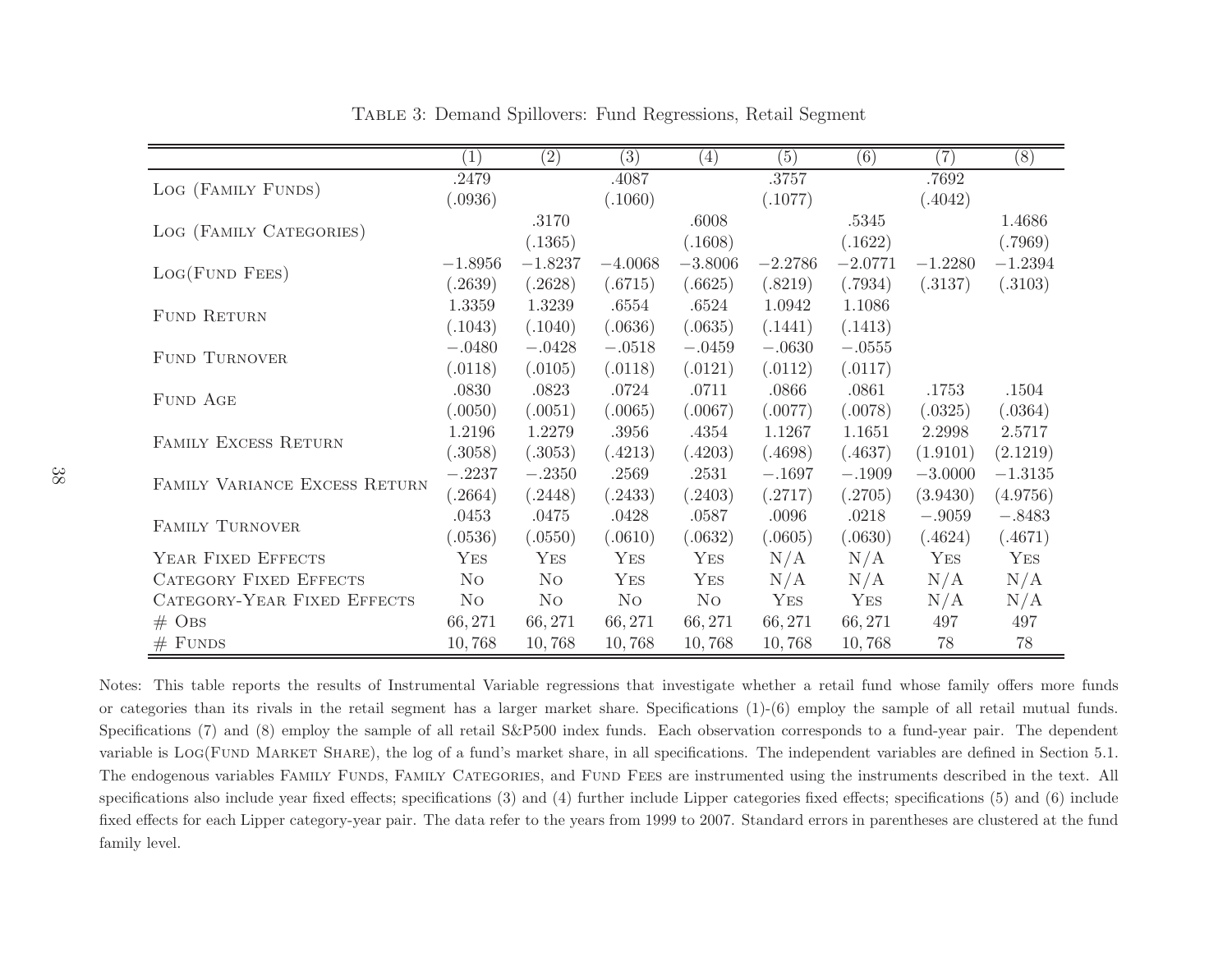|                               | (1)            | (2)            | (3)            | (4)            | (5)       | (6)       | (7)        | (8)        |
|-------------------------------|----------------|----------------|----------------|----------------|-----------|-----------|------------|------------|
| LOG (FAMILY FUNDS)            | .4340          |                | .6418          |                | .6328     |           | 1.1477     |            |
|                               | (.0862)        |                | (.1437)        |                | (.1381)   |           | (.5670)    |            |
| LOG (FAMILY CATEGORIES)       |                | .6353          |                | .9491          |           | .9063     |            | 2.2886     |
|                               |                | (.1338)        |                | (.2180)        |           | (.2117)   |            | (1.0852)   |
| LOG(CATEGORY-FAMILY FEES)     | $-1.0530$      | $-.9280$       | $-1.5045$      | $-1.3351$      | $-1.6820$ | $-1.3202$ | $-.8889$   | $-.9100$   |
|                               | (.3288)        | (.3331)        | (.6750)        | (.6975)        | (.6399)   | (.6615)   | (.2816)    | (.2485)    |
| CATEGORY-FAMILY RETURN        | 1.5624         | 1.5415         | .9452          | .9629          | 1.4146    | 1.4099    |            |            |
|                               | (.1071)        | (.1086)        | (.0759)        | (.0770)        | (.0759)   | (.1615)   |            |            |
| CATEGORY-FAMILY TURNOVER      | $-.0324$       | $-.0261$       | $-.0421$       | $-.0331$       | $-.0404$  | $-.0306$  |            |            |
|                               | (.0105)        | (.0106)        | (.0114)        | (.0116)        | (.0113)   | (.0115)   |            |            |
| CATEGORY-FAMILY AGE           | .0604          | .0601          | .0538          | .0531          | .0555     | .0553     | .1189      | .0608      |
|                               | (.0048)        | (.0048)        | (.0068)        | (.0067)        | (.0064)   | (.0064)   | (.0595)    | (.0741)    |
| FAMILY EXCESS RETURN          | .6460          | .6920          | 1.0464         | 1.0603         | .4889     | .6087     | 6.0218     | 6.6240     |
|                               | (.2944)        | (.2985)        | (.3044)        | (.3089)        | (.3462)   | (.3489)   | (2.3719)   | (2.6481)   |
| FAMILY VARIANCE EXCESS RETURN | $-.5217$       | $-.4854$       | $-.3207$       | $-.2441$       | $-.3704$  | $-.3765$  | $-12.1359$ | $-9.9457$  |
|                               | (.2319)        | (.2470)        | (.3092)        | (.3320)        | (.2943)   | (.3198)   | (5.1826)   | (5.8704)   |
| FAMILY TURNOVER               | .0191          | .0317          | $-.0067$       | .0126          | $-.0073$  | .0003     | $-1.3496$  | $-1.4084$  |
|                               | (.0408)        | (.0425)        | (.0480)        | (.0511)        | (.0456)   | (.0487)   | (.8537)    | (.9225)    |
| YEAR FIXED EFFECTS            | YES            | YES            | YES            | YES            | N/A       | N/A       | YES        | <b>YES</b> |
| <b>CATEGORY FIXED EFFECTS</b> | No.            | N <sub>O</sub> | YES            | YES            | N/A       | N/A       | N/A        | N/A        |
| CATEGORY-YEAR FIXED EFFECTS   | N <sub>O</sub> | N <sub>O</sub> | N <sub>O</sub> | N <sub>O</sub> | YES       | YES       | N/A        | N/A        |
| $#$ OBS                       | 23,888         | 23,888         | 23,888         | 23,888         | 23,888    | 23,888    | 285        | 285        |
| # CATEGORY-FAMILY PAIRS       | 3,493          | 3,493          | 3,493          | 3,493          | 3,493     | 3,493     | 39         | 39         |

Table 4: Demand Spillovers: Category Regressions, Retail Segment

Notes: This table reports the results of Instrumental Variable regressions that investigate whether a category of retail funds offered by a family that offers more funds or categories than its rivals in the retail segment has a larger market share. Specifications  $(1)-(6)$  employ the sample of all retail category-family pairs. Specifications (7) and (8) employ the category of retail S&P500 index funds. Each observation corresponds to a categoryfamily-year tuple. The dependent variable is LOG(CAT-FAM MARKET SHARE), the log of a family-category's market share, in all specifications. The independent variables are defined in Section 5.1. The endogenous variables FAMILY FUNDS, FAMILY CATEGORIES, and CATEGORY-FAMILY FEES are instrumented using the instruments described in the text. All specifications also include year fixed effects; specifications (3) and (4) further include Lipper categories fixed effects; specifications (5) and (6) include fixed effects for each Lipper category-year pair. The data refer to the years from 1999 to 2007. Standard errors in parentheses are clustered at the fund family level.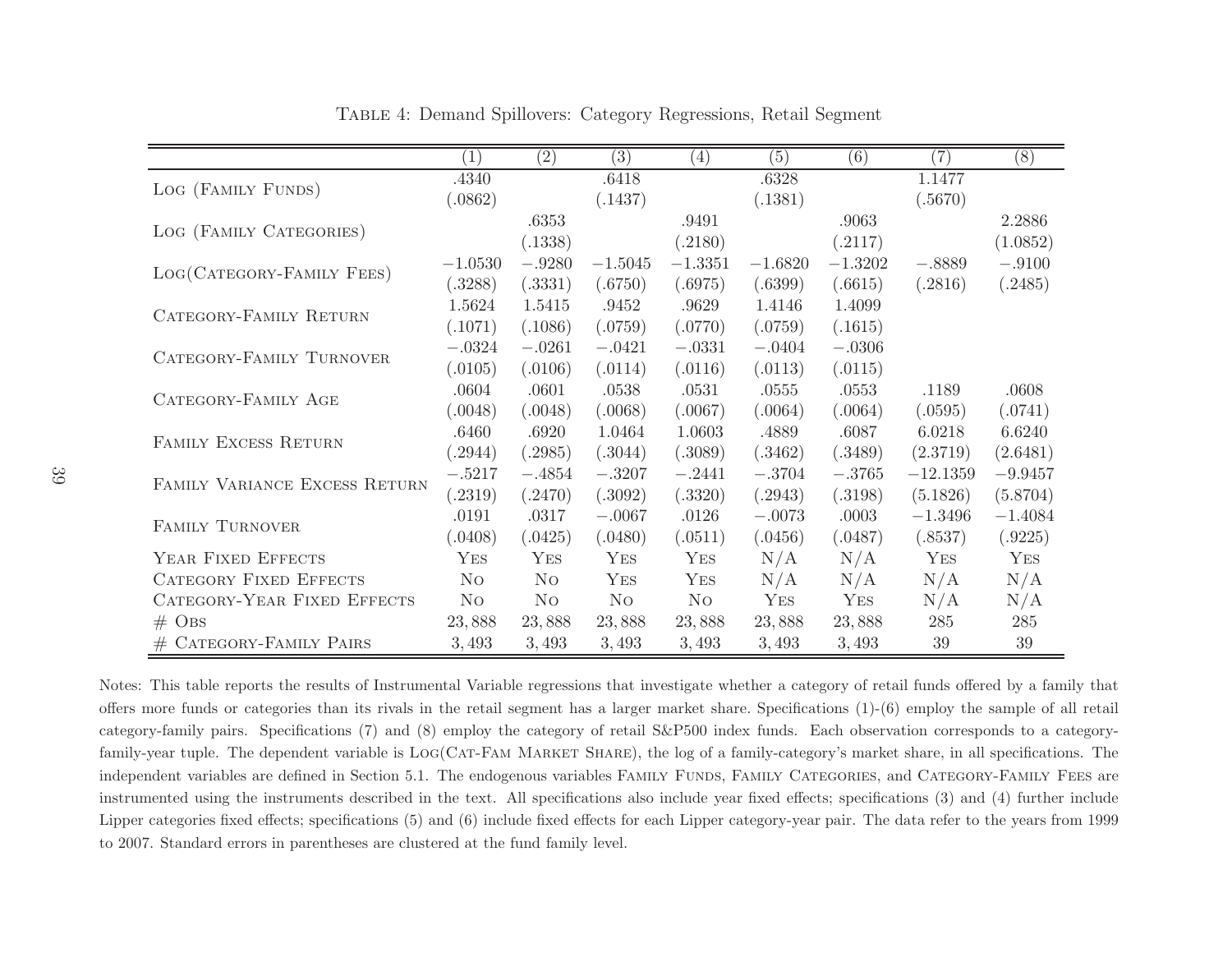|                               | 1         | $\left( 2\right)$ |
|-------------------------------|-----------|-------------------|
| LOG (FAMILY FUNDS)            | 1.1540    |                   |
|                               | (.4407)   |                   |
| LOG (FAMILY CATEGORIES)       |           | 1.3750            |
|                               |           | (.5783)           |
| LOG(FAMILY FEES)              | $-4.1425$ | $-4.4301$         |
|                               | (1.5450)  | (1.5682)          |
| FAMILY AGE                    | .0187     | .0071             |
|                               | (.0259)   | (.0243)           |
| <b>FAMILY EXCESS RETURN</b>   | 1.5126    | 1.4366            |
|                               | (.5478)   | (.5570)           |
| FAMILY VARIANCE EXCESS RETURN | 1.0796    | 1.2517            |
|                               | (1.4942)  | (1.5843)          |
| <b>FAMILY TURNOVER</b>        | $-.0355$  | $-.0148$          |
|                               | (.1463)   | (.1483)           |
| YEAR FIXED EFFECTS            | YES       | YES               |
| $\#$ OBS                      | 1,574     | 1,574             |
| <b>FAMILIES</b><br>#          | 231       | 231               |

Table 5: Demand Spillovers: Family Regressions, Institutional Segment

Notes: This table reports the results of Instrumental Variable regressions that investigate whether families that offer more institutional funds or categories have a proportionally larger aggregate market share in the institutional segment. Each observation corresponds to a family-year pair. The dependent variable is Log(Family Market Share), the log of a family's aggregate market share. All independent variables are defined in Section 5.1. The endogenous variables FAMILY FUNDS, FAMILY CATEGORIES, and FAMILY FEES are instrumented using the instruments described in the text. All regressions further include year fixed effects. The data refer to the years from 1999 to 2007. Standard errors in parentheses are clustered at the fund family level.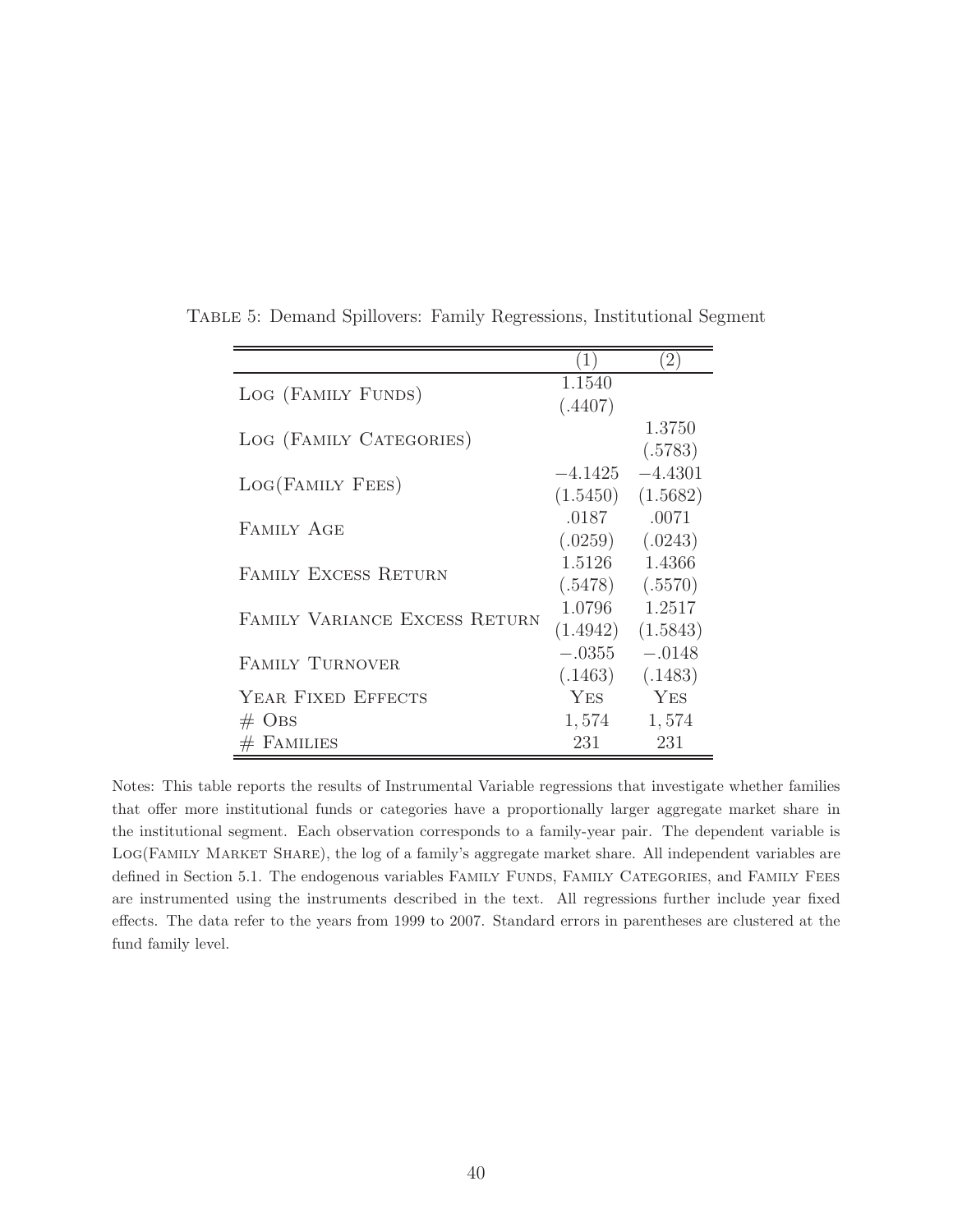|                               | (1)            | (2)            | (3)            | (4)            | (5)       | (6)       | (7)       | (8)       |
|-------------------------------|----------------|----------------|----------------|----------------|-----------|-----------|-----------|-----------|
| LOG (FAMILY FUNDS)            | $-.2580$       |                | $-.4259$       |                | $-.6434$  |           | .5880     |           |
|                               | .2069)         |                | (.2670)        |                | (.3018)   |           | (.4456)   |           |
| LOG (FAMILY CATEGORIES)       |                | $-.2560$       |                | $-.6014$       |           | $-.6984$  |           | .6319     |
|                               |                | (.3331)        |                | (.5363)        |           | (.5227)   |           | (.4060)   |
| LOG(FUND FEES)                | $-.8573$       | $-.7669$       | $-4.6212$      | $-4.5437$      | $-4.7364$ | $-4.0997$ | $-1.9303$ | $-1.7120$ |
|                               | (.3810)        | (.4028)        | (1.8641)       | (2.1978)       | (1.7431)  | (1.9553)  | (.6410)   | (.3819)   |
| <b>FUND RETURN</b>            | .6165          | .5201          | .3964          | .3883          | .0354     | .1711     |           |           |
|                               | (.2492)        | (.2587)        | (.1166)        | (.1216)        | (.2660)   | (.2380)   |           |           |
| <b>FUND TURNOVER</b>          | $-.0603$       | $-.0683$       | .0899          | .0850          | .0913     | .0660     |           |           |
|                               | (.0456)        | (.0445)        | (.0888)        | (.1064)        | (.0847)   | (.0976)   |           |           |
| FUND AGE                      | .1576          | .1593          | .1441          | .1561          | .1310     | .1530     | .1943     | .1800     |
|                               | (.0224)        | (.0220)        | (.0326)        | (.0320)        | (.0325)   | (.0310)   | (.0474)   | (.0450)   |
| FAMILY EXCESS RETURN          | .7631          | .9190          | $-.9832$       | $-1.0248$      | $-1.1178$ | $-.9921$  | $-1.9303$ | $-3.0160$ |
|                               | (.5670)        | (.5671)        | (.9095)        | (1.1689)       | (.9458)   | (1.1599)  | (.6410)   | (2.1930)  |
| FAMILY VARIANCE EXCESS RETURN | $-.4352$       | $-.5835$       | 3.2676         | 3.4026         | 2.9026    | 2.7966    | 20.3174   | 8.8663    |
|                               | (1.7760)       | (1.6737)       | (2.1138)       | (2.3287)       | (2.0922)  | (2.2593)  | (14.4468) | (11.4196) |
| FAMILY TURNOVER               | .0467          | .0375          | .1986          | .1847          | .2191     | .1953     | $-.8458$  | $-.9633$  |
|                               | (.1520)        | (.1541)        | (.2414)        | (.2609)        | (.2305)   | (.2475)   | (.3486)   | (.2445)   |
| YEAR FIXED EFFECTS            | YES            | YES            | YES            | YES            | N/A       | N/A       | YES       | YES       |
| <b>CATEGORY FIXED EFFECTS</b> | N <sub>O</sub> | N <sub>O</sub> | YES            | YES            | N/A       | N/A       | N/A       | N/A       |
| CATEGORY-YEAR FIXED EFFECTS   | N <sub>O</sub> | N <sub>O</sub> | N <sub>O</sub> | N <sub>O</sub> | YES       | YES       | N/A       | N/A       |
| $\#$ OBS                      | 22,524         | 22,524         | 22,524         | 22,524         | 22,524    | 22,524    | 424       | 424       |
| $#$ FUNDS                     | 4,366          | 4,366          | 4,366          | 4,366          | 4,366     | 4,366     | 67        | 67        |

Table 6: Demand Spillovers: Fund Regressions, Institutional Segment

Notes: This table reports the results of Instrumental Variable regressions that investigate whether an institutional fund whose family offers more funds or categories than its rivals in the institutional segment has a larger market share. Specifications (1)-(6) employ the sample of all institutional mutual funds. Specifications (7) and (8) employ the sample of all retail S&P500 index funds. Each observation corresponds to a fund-year pair. The dependent variable is LOG(FUND MARKET SHARE), the log of each fund's market share, in all specifications. The independent variables are defined in Section 5.1. The endogenous variables FAMILY FUNDS, FAMILY CATEGORIES, and FUND FEES are instrumented using the instruments described in the text. All specifications also include year fixed effects; specifications (3) and (4) further include Lipper categories fixed effects; specifications (5) and (6) include fixed effects for each Lipper category-year pair. The data refer to the years from 1999 to 2007. Standard errors in parentheses are clustered at the fund family level.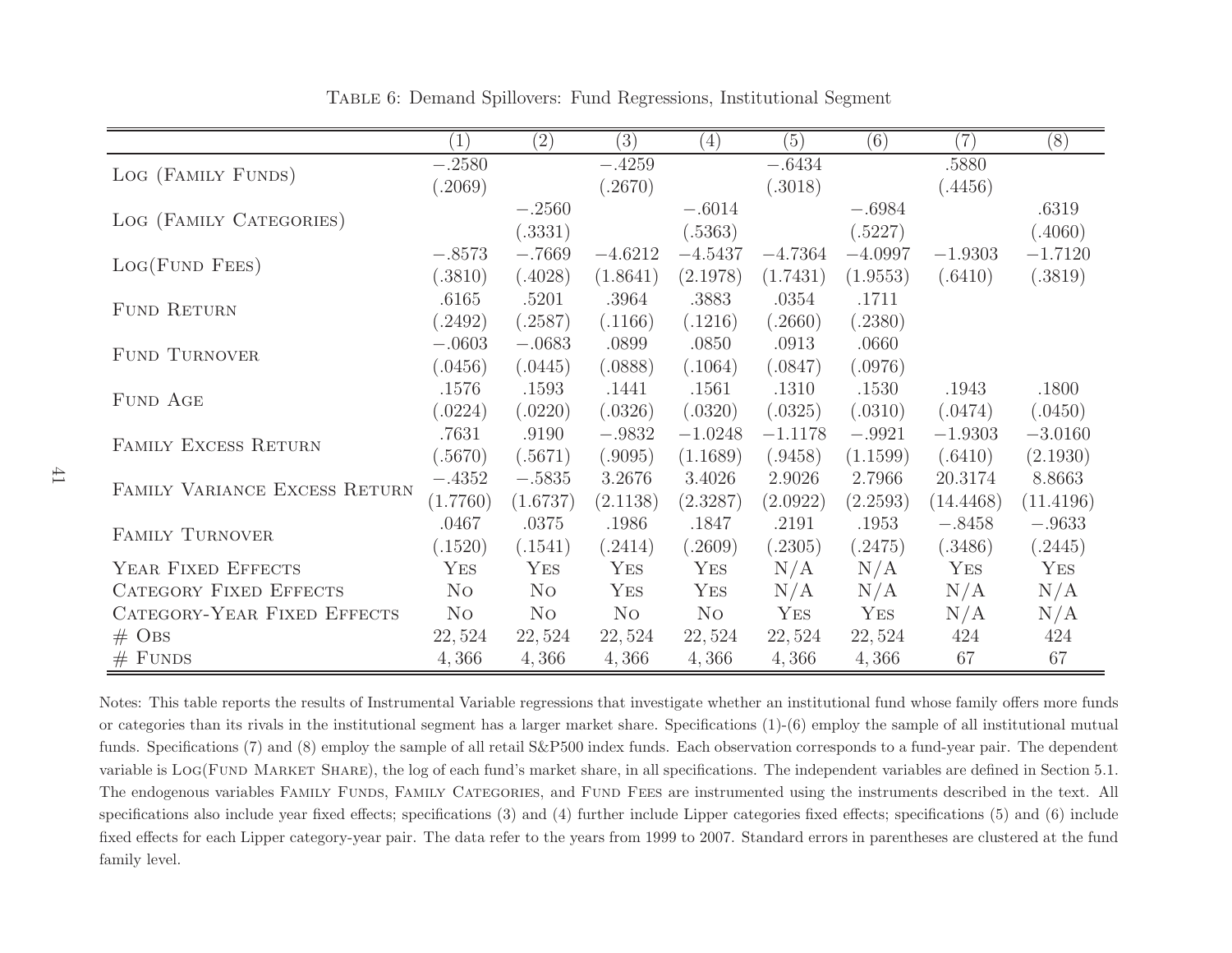|                               | (1)            | (2)            | (3)            | (4)            | (5)       | (6)       | (7)       | (8)       |
|-------------------------------|----------------|----------------|----------------|----------------|-----------|-----------|-----------|-----------|
| LOG (FAMILY FUNDS)            | $-.0177$       |                | $-.3148$       |                | $-.5099$  |           | .6529     |           |
|                               | (.2551)        |                | (.4459)        |                | (.4268)   |           | (.5881)   |           |
|                               |                | $-.2752$       |                | $-.3402$       |           | $-.5285$  |           | .4375     |
| LOG (FAMILY CATEGORIES)       |                | (.3215)        |                | (.4610)        |           | (.4549)   |           | (.9822)   |
|                               | $-1.4793$      | $-1.5673$      | $-4.5194$      | $-4.2032$      | $-6.2816$ | $-5.6920$ | $-1.5826$ | $-1.6001$ |
| LOG(CATEGORY-FAMILY FEES)     | (.4454)        | (.4477)        | (1.7139)       | (1.3311)       | (1.8303)  | (1.4888)  | (.7525)   | (1.0976)  |
| CATEGORY-FAMILY RETURN        | 1.3569         | 1.3761         | .6256          | .6351          | 1.0448    | 1.0656    |           |           |
|                               | (.2309)        | (.2332)        | (.1323)        | (.1219)        | (.2388)   | (.2372)   |           |           |
| CATEGORY-FAMILY TURNOVER      | $-.0527$       | $-.0464$       | .0441          | .0304          | .0890     | .0654     |           |           |
|                               | (.0373)        | (.0361)        | (.0642)        | (.0510)        | (.0665)   | (.0542)   |           |           |
| CATEGORY-FAMILY AGE           | .1238          | .1238          | .0898          | .0922          | .0933     | .0959     | .1191     | .1129     |
|                               | (.0211)        | (.0213)        | (.0272)        | (.0266)        | (.0276)   | (.0271)   | (.0904)   | (.1413)   |
| FAMILY EXCESS RETURN          | $-.5278$       | $-.6100$       | $-.8515$       | $-.8302$       | $-1.8038$ | $-1.7185$ | .1494     | 1.3338    |
|                               | (.5941)        | (.5952)        | (.6864)        | (.6540)        | (.8612)   | (.8214)   | (1.8640)  | (1.7066)  |
| FAMILY VARIANCE EXCESS RETURN | $-.9032$       | $-1.0242$      | 1.5460         | 1.4454         | 2.7747    | 2.5603    | $-.1875$  | $-.6705$  |
|                               | (1.3842)       | (1.3162)       | (1.6390)       | (1.5791)       | (1.7132)  | (1.6431)  | (9.9345)  | (9.7873)  |
| FAMILY TURNOVER               | $-.0097$       | .0134          | .0095          | .0025          | .1081     | .0866     | $-1.0749$ | $-.8771$  |
|                               | (.1511)        | (.1461)        | (.1991)        | (.1872)        | (.2048)   | (.1928)   | (.5240)   | (.5302)   |
| YEAR FIXED EFFECTS            | YES            | YES            | YES            | YES            | N/A       | N/A       | YES       | YES       |
| <b>CATEGORY FIXED EFFECTS</b> | N <sub>O</sub> | N <sub>O</sub> | YES            | YES            | N/A       | N/A       | N/A       | N/A       |
| CATEGORY-YEAR FIXED EFFECTS   | N <sub>O</sub> | N <sub>O</sub> | N <sub>O</sub> | N <sub>O</sub> | YES       | YES       | N/A       | N/A       |
| $#$ OBS                       | 12,061         | 12,061         | 12,061         | 12,061         | 12,061    | 12,061    | 263       | 263       |
| # CATEGORY-FAMILY PAIRS       | 1,971          | 1,971          | 1,971          | 1,971          | 1,971     | 1,971     | 38        | 38        |

Table 7: Demand Spillovers: Category Regressions, Institutional Segment

Notes: This table reports the results of Instrumental Variable regressions that investigate whether a category of institutional funds offered by a family that offers more funds or categories than its rivals in the institutional segment has a larger market share. Specifications (1)-(6) employ the sample of all institutional category-family pairs. Specifications (7) and (8) employ the category of institutional S&P500 index funds. Each observation corresponds to a category-family-year triple. The dependent variable is Log(Cat-Fam Market Share), the log of a family-category's market share, in all specifications. The independent variables are defined in Section 5.1. The endogenous variables FAMILY FUNDS, FAMILY CATEGORIES, and Category-Family Fees are instrumented using the instruments described in the text. All specifications also include year fixed effects; specifications (3) and (4) further include Lipper categories fixed effects; specifications (5) and (6) include fixed effects for each Lipper category-year pair. The data refer to the years from 1999 to 2007. Standard errors in parentheses are clustered at the fund family level.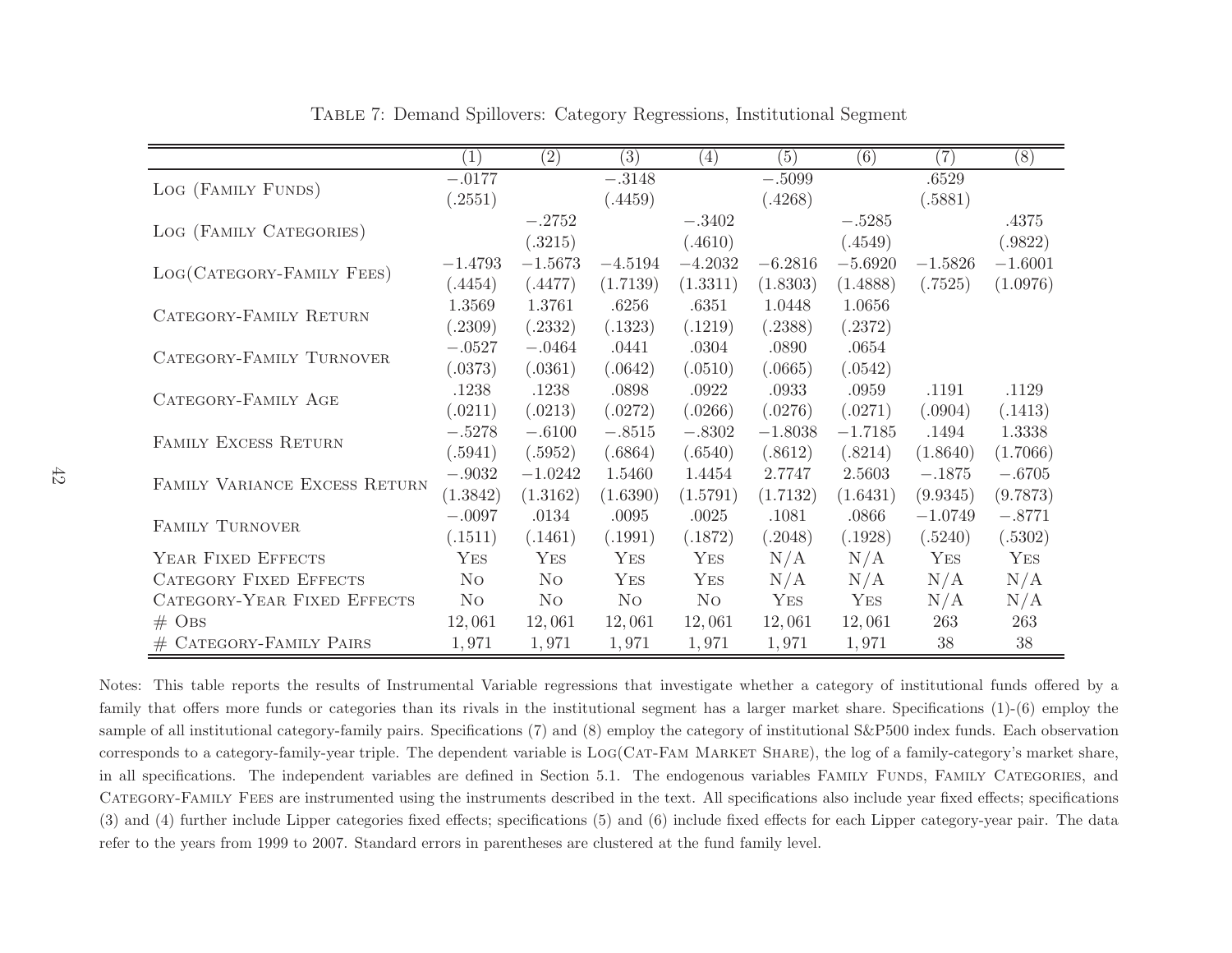|                               | $\overline{1}$ | $\left(2\right)$ | $\left(1\right)$ | $\left(2\right)$ |
|-------------------------------|----------------|------------------|------------------|------------------|
| LOG (FAMILY FUNDS)            | 1.5098         |                  | 1.2186           |                  |
|                               | (.1939)        |                  | (.5326)          |                  |
|                               |                | 2.0809           |                  | 1.0190           |
| LOG (FAMILY CATEGORIES)       |                | (.2889)          |                  | (.6178)          |
| LOG(FAMILY FEES)              | $-2.982$       | $-2.6904$        | $-3.4199$        | $-3.5357$        |
|                               | (.5895)        | (.6672)          | (1.3596)         | (1.3459)         |
| FAMILY AGE                    | .0337          | .0258            | .0298            | .0125            |
|                               | (.0093)        | (.0091)          | (.0256)          | (.0224)          |
|                               | .9060          | .9725            | 1.5424           | 1.4645           |
| FAMILY EXCESS RETURN          | (.3126)        | (.3402)          | (.5509)          | (.5387)          |
|                               | .2614          | .2772            | .5687            | .2540            |
| FAMILY VARIANCE EXCESS RETURN | (.3068)        | (.3178)          | (1.3881)         | (1.4170)         |
|                               | .0186          | .0196            | $-.0652$         | $-.0476$         |
| <b>FAMILY TURNOVER</b>        | (.0405)        | (.0430)          | (.1330)          | (.1368)          |
| YEAR FIXED EFFECTS            | <b>YES</b>     | <b>YES</b>       | YES              | YES              |
| $\#$ OBS                      | 3,753          | 3,753            | 1,574            | 1,574            |
| FAMILIES<br>#                 | 528            | 528              | 231              | 231              |

Table 8: Alternative Instruments: Family Regressions

Notes: This table reports the results of Instrumental Variable regressions that investigate whether families that offer more funds or categories have a proportionally larger aggregate market share. Specifications (1) and (2) refer to the retail segment; specifications (3) and (4) refer to the institutional segment. Each observation corresponds to a family-year pair. The dependent variable is  $LOG(FAMLY)$  MARKET SHARE), the log of each family's aggregate market share in a given segment. The independent variables are defined in Section 5.1. The endogenous variables FAMILY FUNDS, FAMILY CATEGORIES, and FAMILY FEES are instrumented using the instruments described in the text. All regressions further include year fixed effects. The data refer to the years from 1999 to 2007. Standard errors in parentheses are clustered at the fund family level.